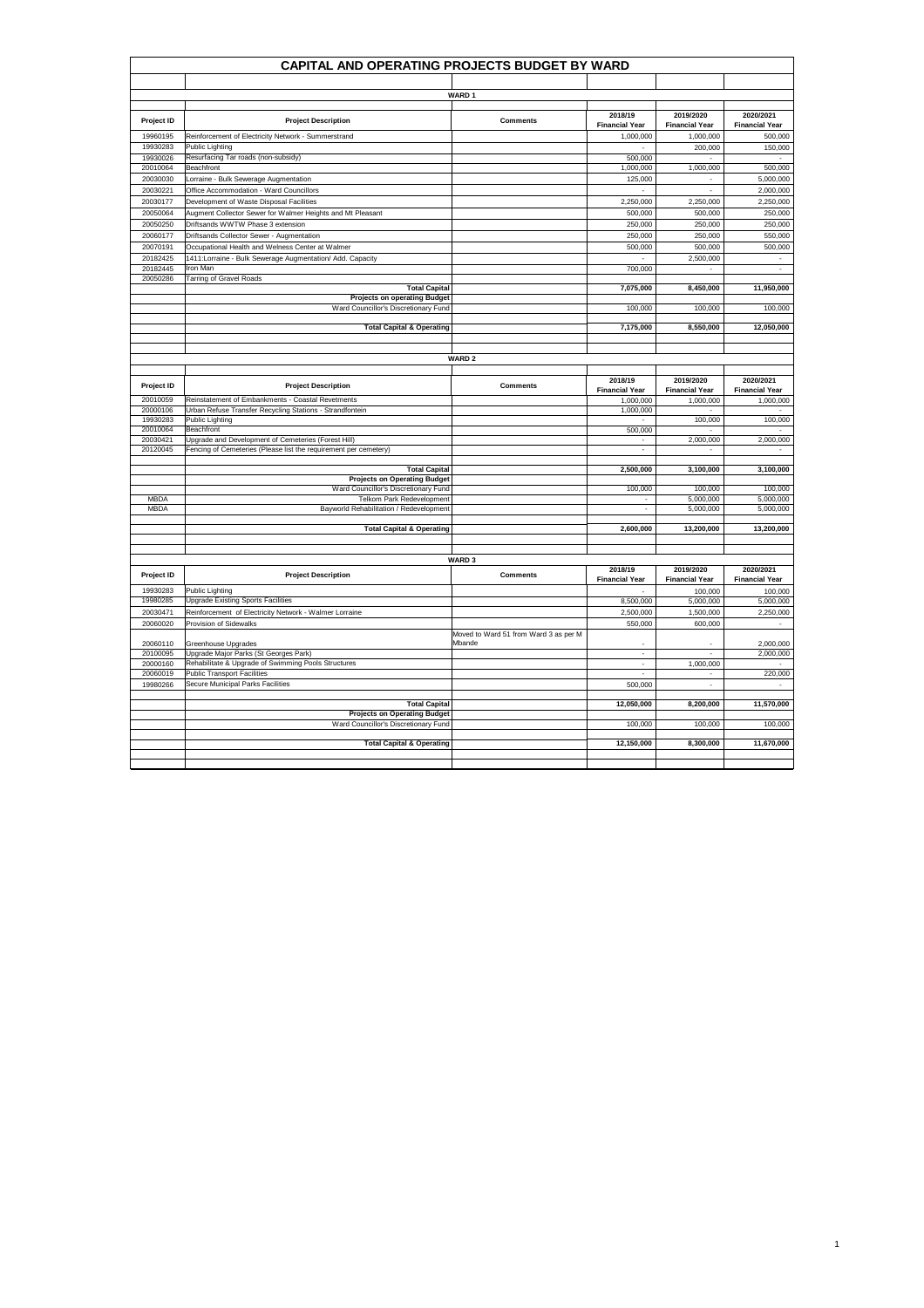|             |                                                                         | <b>WARD 4</b>                              |                       |                          |                       |
|-------------|-------------------------------------------------------------------------|--------------------------------------------|-----------------------|--------------------------|-----------------------|
| Project ID  | <b>Project Description</b>                                              | <b>Comments</b>                            | 2018/19               | 2019/2020                | 2020/2021             |
|             |                                                                         |                                            | <b>Financial Year</b> | <b>Financial Year</b>    | <b>Financial Year</b> |
| 19990109    | Substation Security Alarm Upgrade                                       |                                            | 1,500,000             | 2,500,000                | 2,000,000             |
| 19930264    | Informal Housing Electrification                                        |                                            |                       | 2,682,000                | 2,980,000             |
| 19930283    | Public Lighting                                                         |                                            | 250,000               | 350,000                  | 400,000               |
| 20030471    | Reinforcement of Electricity Network - Walmer Lorraine                  |                                            | 2,500,000             | 1,500,000                | 2,250,000             |
| 20050064    | Augment Collector Sewer for Walmer Heights and Mt Pleasant              |                                            | 500,000               | 500,000                  | 250,000               |
| 20050250    | Driftsands WWTW Phase 3 extension                                       |                                            | 250,000               | 250,000                  | 250,000               |
| 20060177    | Driftsands Collector Sewer - Augmentation                               |                                            | 250,000               | 250,000                  | 550,000               |
| 20110067    | Industrial Site (Airport Valley) - Bulk Sewer                           |                                            |                       | 500,000                  | 500,000               |
| 20120047    | Walmer Development - Human Settlement (Services)                        |                                            | 7,850,000             | 15,233,683               | 17,500,000            |
| 20140003    | Water drainage and roads at Cemeteries (Qebera Cemetery)                |                                            |                       |                          | 2,000,000             |
| 20170108    | Walmer Development - Stormwater (Human Settlements)                     |                                            | 3,100,000             | 4,352,480                | 6,000,000             |
| 20170109    | <b>Nalmer Development - Water Bulks (Human Settlements)</b>             |                                            | 5,750,000             | 10,881,202               | 12,500,000            |
| 20170110    | Walmer Development - Sewer Bulks (Human Settlements)                    |                                            | 7,300,000             | 13,057,443               | 15,000,000            |
| 20050219    | Upgrade and Furnishing Customer Care Centres (Walmer)                   |                                            | 137,000               | $\overline{\phantom{a}}$ |                       |
| 20000106    | Urban Refuse Transfer Recycling Stations - 5th Avenue Walmer            |                                            | 1,000,000             | $\sim$                   |                       |
| 20050248    | Bucket Eradication Programme - Container Toilets                        |                                            | 344,830               | 344,830                  | 344,830               |
| 20050286    | <b>Tarring of Gravel Roads</b>                                          |                                            | 3,000,000             | 3,000,000                | 4,000,000             |
| 20060019    | <b>Public Transport Facilities</b>                                      |                                            |                       |                          | 220,000               |
|             |                                                                         |                                            |                       |                          |                       |
|             | <b>Total Capital</b>                                                    |                                            | 33,731,830            | 55,401,638               | 66,744,830            |
|             | <b>Projects on Operating Budget</b>                                     |                                            |                       |                          |                       |
|             | Ward Councillor's Discretionary Fund                                    |                                            | 100,000               | 100,000                  | 100,000               |
|             |                                                                         |                                            |                       |                          |                       |
|             |                                                                         |                                            |                       |                          |                       |
|             |                                                                         | The Business Plan 18/19 for the projects   |                       |                          |                       |
|             | PE - Walmer Gqebera 500 (Ph1)                                           | reflected above has not yet been           | 25,086,450            |                          |                       |
|             |                                                                         | confirmed by the Provincial Department     |                       |                          |                       |
|             |                                                                         | of Human Settlements and the indicated     |                       |                          |                       |
|             |                                                                         | projects and project financials is subject |                       |                          |                       |
|             | PE - Walmer Gqebera 500 (Ph2)                                           | to change                                  | 23,414,020            |                          |                       |
|             |                                                                         |                                            |                       |                          |                       |
|             | <b>Total Capital &amp; Operating</b>                                    |                                            | 82,332,300            | 55,501,638               | 66.844.830            |
|             |                                                                         |                                            |                       |                          |                       |
|             |                                                                         |                                            |                       |                          |                       |
|             |                                                                         |                                            |                       |                          |                       |
|             |                                                                         | <b>WARD 5</b>                              |                       |                          |                       |
|             |                                                                         |                                            | 2018/19               | 2019/2020                | 2020/2021             |
| Project ID  | <b>Project Description</b>                                              | <b>Comments</b>                            | <b>Financial Year</b> | <b>Financial Year</b>    | <b>Financial Year</b> |
| 19930002    | Resurfacing of Subsidised Roads                                         |                                            | 3,000,000             | 3,000,000                | 3,000,000             |
| 19930283    | Public Lighting                                                         |                                            |                       | 100,000                  | 100,000               |
| 19980220    | <b>Traffic Calming Measures</b>                                         |                                            | 100,000               |                          |                       |
| 20060232    | IPTS - Work Package: Road Works                                         |                                            | 6,540,355             |                          |                       |
| 20070246    | Rehabilitation of Bridge Structures                                     |                                            | 3,000,000             | 5,500,000                | 6,000,000             |
| 20030074    | Reinforcement of Electricity Network - Mount Road                       |                                            | 2,000,000             | 3,000,000                | 3,000,000             |
| 20060113    | Upgrade and Restoration of Libraries                                    |                                            | 11,500,000            | 13,500,000               | 7,000,000             |
| 20000160    | Rehabilitate & Upgrade of Swimming Pools Structures                     |                                            | 1,400,000             |                          |                       |
| 20050219    | Upgrade and Furnishing Customer Care Centres (ETB)                      |                                            | 410,000               |                          | $\sim$                |
| 20043125    | Upgrade of Community Halls                                              |                                            | 1,000,000             | 1,500,000                |                       |
| 20182557    | Feather Market Centre-upgrade                                           |                                            |                       |                          | 5,000,000             |
| 20010362    | Upgrade and Development of Public Open Spaces                           |                                            | 800,000               |                          |                       |
|             |                                                                         |                                            |                       |                          |                       |
|             | <b>Total Capital</b>                                                    |                                            | 29,750,355            | 26,600,000               | 24,100,000            |
|             | <b>Projects on Operating Budget</b>                                     |                                            |                       |                          |                       |
|             | Ward Councillor's Discretionary Fund                                    |                                            | 100,000               | 100,000                  | 100,000               |
|             | Govan Mbeki Refurbishments                                              |                                            | 5,000,000             | 3,229,000                |                       |
| <b>MBDA</b> | South End Mixed Use Precinct - New Property                             |                                            | 3,000,000             |                          |                       |
| MBDA        | Baakens River Pedestrian Bridge                                         |                                            | 9,200,000             |                          |                       |
| <b>MBDA</b> | Baakens Pilot Housing ( in co-operation with public/ private sector )   |                                            |                       | 5,000,000                | 2,000,000             |
|             |                                                                         |                                            |                       |                          |                       |
|             | <b>Total Capital &amp; Operating</b>                                    |                                            | 47,050,355            | 34,929,000               | 26,200,000            |
|             |                                                                         |                                            |                       |                          |                       |
|             |                                                                         |                                            |                       |                          |                       |
|             |                                                                         |                                            |                       |                          |                       |
|             |                                                                         |                                            |                       |                          |                       |
|             |                                                                         | <b>WARD 6</b>                              |                       |                          |                       |
|             |                                                                         |                                            | 2018/19               | 2019/2020                | 2020/2021             |
| Project ID  | <b>Project Description</b>                                              | <b>Comments</b>                            | <b>Financial Year</b> | <b>Financial Year</b>    | <b>Financial Year</b> |
|             |                                                                         |                                            |                       |                          |                       |
| 19990144    | Rehabilitation of William Moffett Expressway                            |                                            | 500,000               | 5,000,000                | 5,000,000             |
| 19930002    | Resurfacing of Subsidised Roads                                         |                                            | 1,300,000             | 1,000,000                | 800,000               |
| 19930283    | Public Lighting                                                         |                                            |                       | 200,000                  | 100,000               |
| 20010023    | Glen Hurd Drive Upgrading                                               |                                            | 13,500,000            |                          |                       |
| 20030030    | Lorraine - Bulk Sewerage Augmentation                                   |                                            | 125,000               | ÷.                       | 5,000,000             |
| 20060020    | Provision of Sidewalks                                                  |                                            | 500,000               | 500,000                  |                       |
| 20090039    | Fairview Refurbishment                                                  |                                            | 1,000,000             | 1,500,000                | 2,000,000             |
| 20170129    | Road Upgrades to increase Capacity (ie Circular Drive, Algoa Road, Etc) |                                            | 5,000,000             |                          |                       |
| 20182425    | 1411: Lorraine - Bulk Sewerage Augmentation/ Add. Capacity              |                                            |                       | 2,500,000                |                       |
| 20060019    |                                                                         |                                            | 220,000               |                          | 220,000               |
|             | <b>Public Transport Facilities</b>                                      |                                            |                       |                          |                       |
|             | <b>Total Capital</b>                                                    |                                            | 22,145,000            | 10,700,000               | 13,120,000            |
|             | <b>Projects on Operating Budget</b>                                     |                                            |                       |                          |                       |
|             | Ward Councillor's Discretionary Fund                                    |                                            | 100,000               | 100,000                  | 100,000               |
|             |                                                                         |                                            |                       |                          |                       |
|             | <b>Total Capital &amp; Operating</b>                                    |                                            | 22,245,000            | 10,800,000               | 13,220,000            |
|             |                                                                         |                                            |                       |                          |                       |
|             |                                                                         |                                            |                       |                          |                       |
|             |                                                                         |                                            |                       |                          |                       |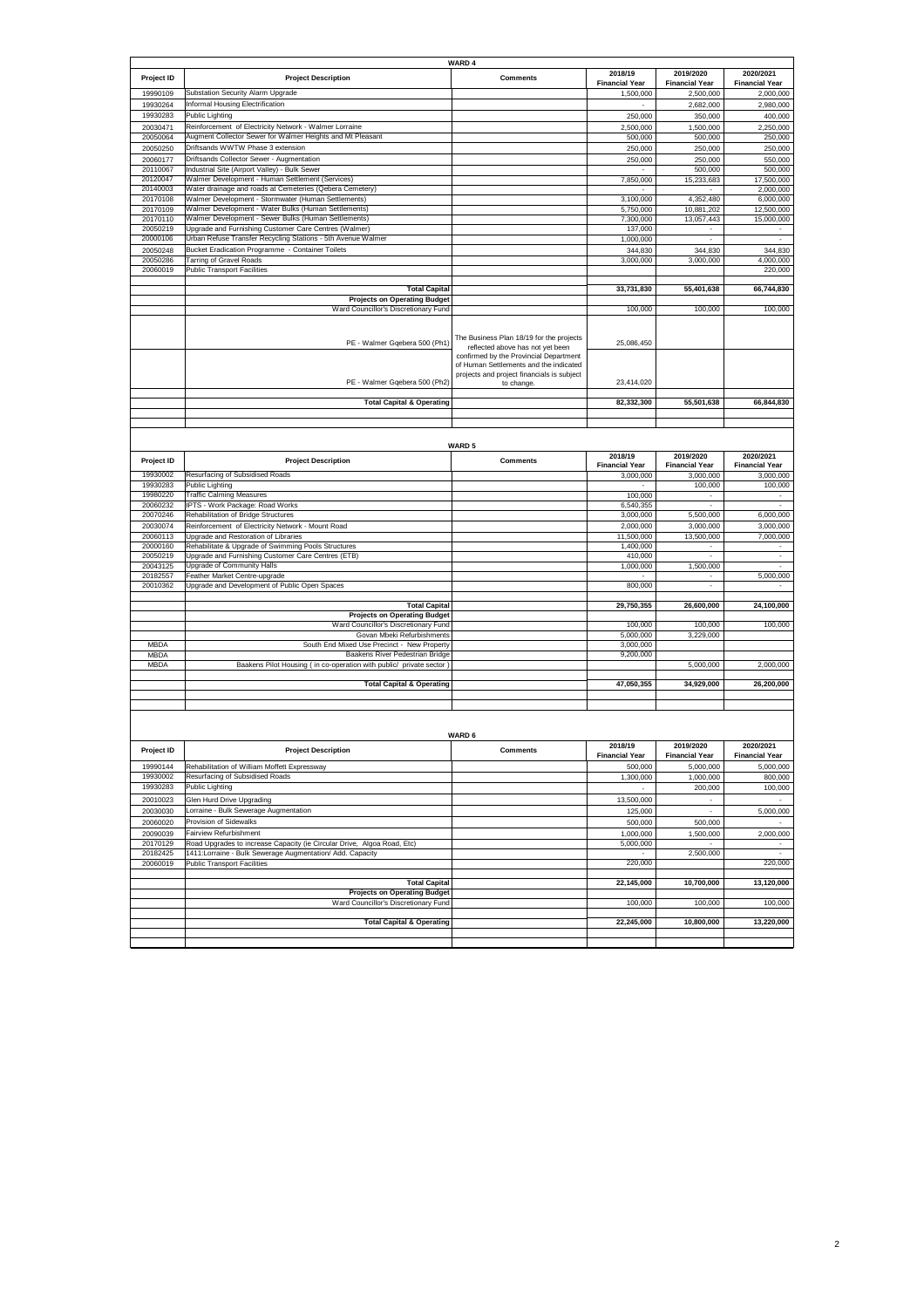| Project ID           | <b>Project Description</b>                                                                | <b>WARD7</b><br><b>Comments</b> | 2018/19                            | 2019/2020                           | 2020/2021                                              |
|----------------------|-------------------------------------------------------------------------------------------|---------------------------------|------------------------------------|-------------------------------------|--------------------------------------------------------|
|                      |                                                                                           |                                 | <b>Financial Year</b>              | <b>Financial Year</b>               | <b>Financial Year</b>                                  |
| 19970061<br>19930026 | Reinforcement of Electricity Network - Newton Park<br>Resurfacing Tar roads (non-subsidy) |                                 | 550,000<br>1,000,000               | 550,000<br>$\overline{\phantom{a}}$ | 550,000                                                |
| 20060232             | PTS - Work Package: Road Works                                                            |                                 | 6,540,355                          | ÷                                   |                                                        |
| 19930283             | Public Lighting                                                                           |                                 | 250,000                            | 350,000                             | 400,000                                                |
| 20060020<br>20000160 | Provision of Sidewalks<br>Rehabilitate & Upgrade of Swimming Pools Structures             |                                 | 350,000<br>600,000                 | ٠<br>÷                              | 900,000                                                |
| 20170129             | Road Upgrades to increase Capacity (ie Circular Drive, Algoa Road, Etc)                   |                                 |                                    | $\cdot$                             | 3,000,000                                              |
| 20010362             | Upgrade and Development of Public Open Spaces                                             |                                 | 800,000                            | ÷,                                  |                                                        |
|                      | <b>Total Capital</b>                                                                      |                                 | 10,090,355                         | 900,000                             | 4,850,000                                              |
|                      | <b>Projects on Operating Budget</b>                                                       |                                 |                                    |                                     |                                                        |
|                      | Ward Councillor's Discretionary Fund<br>Korsten / Schauderville - Other                   |                                 | 100,000                            | 100,000                             | 100,000                                                |
| <b>MBDA</b>          |                                                                                           |                                 |                                    |                                     | 4,000,000                                              |
|                      | <b>Total Capital &amp; Operating</b>                                                      |                                 | 10,190,355                         | 1,000,000                           | 8,950,000                                              |
|                      |                                                                                           |                                 |                                    |                                     |                                                        |
|                      |                                                                                           |                                 |                                    |                                     |                                                        |
|                      |                                                                                           |                                 |                                    |                                     |                                                        |
|                      |                                                                                           | <b>WARD 8</b>                   | 2018/19                            | 2019/2020                           | 2020/2021                                              |
| Project ID           | <b>Project Description</b>                                                                | <b>Comments</b>                 | <b>Financial Year</b>              | <b>Financial Year</b>               | <b>Financial Year</b>                                  |
| 20030030             | orraine - Bulk Sewerage Augmentation                                                      |                                 | 125,000                            |                                     | 5,000,000                                              |
| 19930283<br>20070246 | Public Lighting<br>Rehabilitation of Bridge Structures                                    |                                 | $\sim$<br>500,000                  | 100,000<br>500,000                  | 150,000                                                |
| 20060020             | Provision of Sidewalks                                                                    |                                 | 550,000                            | 500,000                             | $\sim$                                                 |
| 20182425             | 1411: Lorraine - Bulk Sewerage Augmentation/ Add. Capacity                                |                                 | $\overline{\phantom{a}}$           | 2,500,000                           | $\overline{\phantom{a}}$                               |
|                      |                                                                                           |                                 |                                    |                                     |                                                        |
|                      | <b>Total Capital</b><br><b>Projects on Operating Budget</b>                               |                                 | 1,175,000                          | 3,600,000                           | 5,150,000                                              |
|                      | Ward Councillor's Discretionary Fund                                                      |                                 | 100,000                            | 100,000                             | 100,000                                                |
|                      |                                                                                           |                                 |                                    |                                     |                                                        |
|                      | <b>Total Capital &amp; Operating</b>                                                      |                                 | 1,275,000                          | 3,700,000                           | 5,250,000                                              |
|                      |                                                                                           |                                 |                                    |                                     |                                                        |
|                      |                                                                                           |                                 |                                    |                                     |                                                        |
|                      |                                                                                           | WARD 9                          |                                    |                                     |                                                        |
| Project ID           | <b>Project Description</b>                                                                | <b>Comments</b>                 | 2018/19<br><b>Financial Year</b>   | 2019/2020<br><b>Financial Year</b>  | 2020/2021<br><b>Financial Year</b>                     |
| 20042889             | Linton: Additional Treatment Facility                                                     |                                 | 1,000,000                          | 2,000,000                           | 1,000,000                                              |
| 19930283             | Public Lighting                                                                           |                                 |                                    | 100,000                             | 100,000                                                |
| 19980220             | <b>Traffic Calming Measures</b>                                                           |                                 | 100,000                            |                                     |                                                        |
|                      | <b>Total Capital</b>                                                                      |                                 | 1,100,000                          | 2,100,000                           | 1,100,000                                              |
|                      | <b>Projects on Operating Budget</b>                                                       |                                 |                                    |                                     |                                                        |
|                      | Ward Councillor's Discretionary Fund                                                      |                                 | 100,000                            | 100,000                             | 100,000                                                |
|                      |                                                                                           |                                 |                                    | 2,200,000                           | 1,200,000                                              |
|                      |                                                                                           |                                 |                                    |                                     |                                                        |
|                      | <b>Total Capital &amp; Operating</b>                                                      |                                 | 1,200,000                          |                                     |                                                        |
|                      |                                                                                           |                                 |                                    |                                     |                                                        |
|                      |                                                                                           |                                 |                                    |                                     |                                                        |
|                      |                                                                                           | WARD 10                         |                                    |                                     |                                                        |
| Project ID           | <b>Project Description</b>                                                                | <b>Comments</b>                 | 2018/19                            | 2019/2020                           | 2020/2021                                              |
|                      | Reinforcement of Electricity Network - Malabar/ Helenvale                                 |                                 | <b>Financial Year</b><br>1,000,000 | <b>Financial Year</b><br>1,000,000  | <b>Financial Year</b>                                  |
| 19980402<br>19930002 | Resurfacing of Subsidised Roads                                                           |                                 |                                    |                                     | 1,000,000<br>800,000                                   |
| 20060229             | IPTS - Work Package: Public Transport Facilities                                          |                                 | 14,964,709                         |                                     |                                                        |
| 20060232             | PTS - Work Package: Road Works                                                            |                                 | 6,540,355                          |                                     |                                                        |
| 19930026             | Resurfacing Tar roads (non-subsidy)                                                       |                                 | 1,000,000                          | $\sim$                              |                                                        |
| 19930283<br>20150039 | Public Lighting<br>Upgrade of Public Toilets                                              |                                 | 350,000<br>400,000                 | 400,000<br>400,000                  | 450,000                                                |
| 20170151             | Upgrade and Rehabilitation of Community Hall - Gelvandale                                 |                                 | 400,000                            |                                     |                                                        |
| 20000160             | Rehabilitate & Upgrade of Swimming Pools Structures                                       |                                 |                                    | 1,000,000                           | $\blacksquare$                                         |
| 20170136             | Gelvandale Stadium Roof Structure                                                         |                                 | 9,000,000                          | $\sim$<br>$\sim$                    | $\bar{\phantom{a}}$                                    |
| 19980220             | <b>Traffic Calming Measures</b>                                                           |                                 |                                    |                                     |                                                        |
|                      | <b>Total Capital</b>                                                                      |                                 | 33,655,064                         | 2,800,000                           | 2,738,235                                              |
|                      | <b>Projects on Operating Budget</b><br>Ward Councillor's Discretionary Fund               |                                 | 100,000                            | 100,000                             |                                                        |
| MBDA                 | Korsten / Schauderville - Other                                                           |                                 |                                    |                                     | 2,000,000                                              |
|                      |                                                                                           |                                 |                                    |                                     |                                                        |
|                      | <b>Total Capital and Operating</b>                                                        |                                 | 33,755,064                         | 2,900,000                           |                                                        |
|                      |                                                                                           |                                 |                                    |                                     |                                                        |
|                      |                                                                                           |                                 |                                    |                                     |                                                        |
|                      |                                                                                           |                                 |                                    |                                     |                                                        |
|                      |                                                                                           | WARD <sub>11</sub>              |                                    |                                     |                                                        |
| Project ID           | <b>Project Description</b>                                                                | <b>Comments</b>                 | 2018/19<br><b>Financial Year</b>   | 2019/2020<br><b>Financial Year</b>  | 2020/2021<br><b>Financial Year</b>                     |
| 20000172             | Reinforcement of Electricity Network - Korsten                                            |                                 | 1,000,000                          | 1,000,000                           | 400,000<br>88,235<br>100,000<br>4,838,235<br>1,000,000 |
| 19930002             | Resurfacing of Subsidised Roads                                                           |                                 |                                    | 1,400,000                           |                                                        |
| 19930026             | Resurfacing Tar roads (non-subsidy)                                                       |                                 | 750,000                            | $\hat{\phantom{a}}$                 | $\sim$<br>$\sim$                                       |
| 20070137             | Rehabilitation of roads                                                                   |                                 | 750,000                            | $\overline{\phantom{a}}$            |                                                        |
| 20070244<br>20060229 | PTS Work Package: Bus Rapid Transit<br>PTS - Work Package: Public Transport Facilities    |                                 | 6,308,648<br>14,964,709            |                                     |                                                        |
| 20060232             | PTS - Work Package: Road Works                                                            |                                 | 6,540,355                          | ٠                                   | $\sim$                                                 |
| 19930283             | Public Lighting                                                                           |                                 | 350,000                            | 400,000                             |                                                        |
| 19980253             | Minor Intersection Improvements                                                           |                                 | 2,000,000                          |                                     |                                                        |
| 20120045             | Fencing of Cemeteries (Paakenkuil Cemetery)                                               |                                 | $\overline{\phantom{a}}$           | 2,000,000                           | 2,000,000                                              |
|                      | <b>Total Capital</b>                                                                      |                                 | 32,663,712                         | 4,800,000                           | 3,400,000                                              |
|                      | <b>Projects on Operating Budget</b>                                                       |                                 |                                    |                                     |                                                        |
| MBDA                 | Ward Councillor's Discretionary Fund<br>Korsten / Schauderville - Other                   |                                 | 100,000                            | 100,000                             | 100,000<br>4,000,000                                   |
|                      |                                                                                           |                                 |                                    |                                     |                                                        |
|                      | <b>Total Capital and Operating</b>                                                        |                                 | 32,763,712                         | 4,900,000                           | 400,000<br>7,500,000                                   |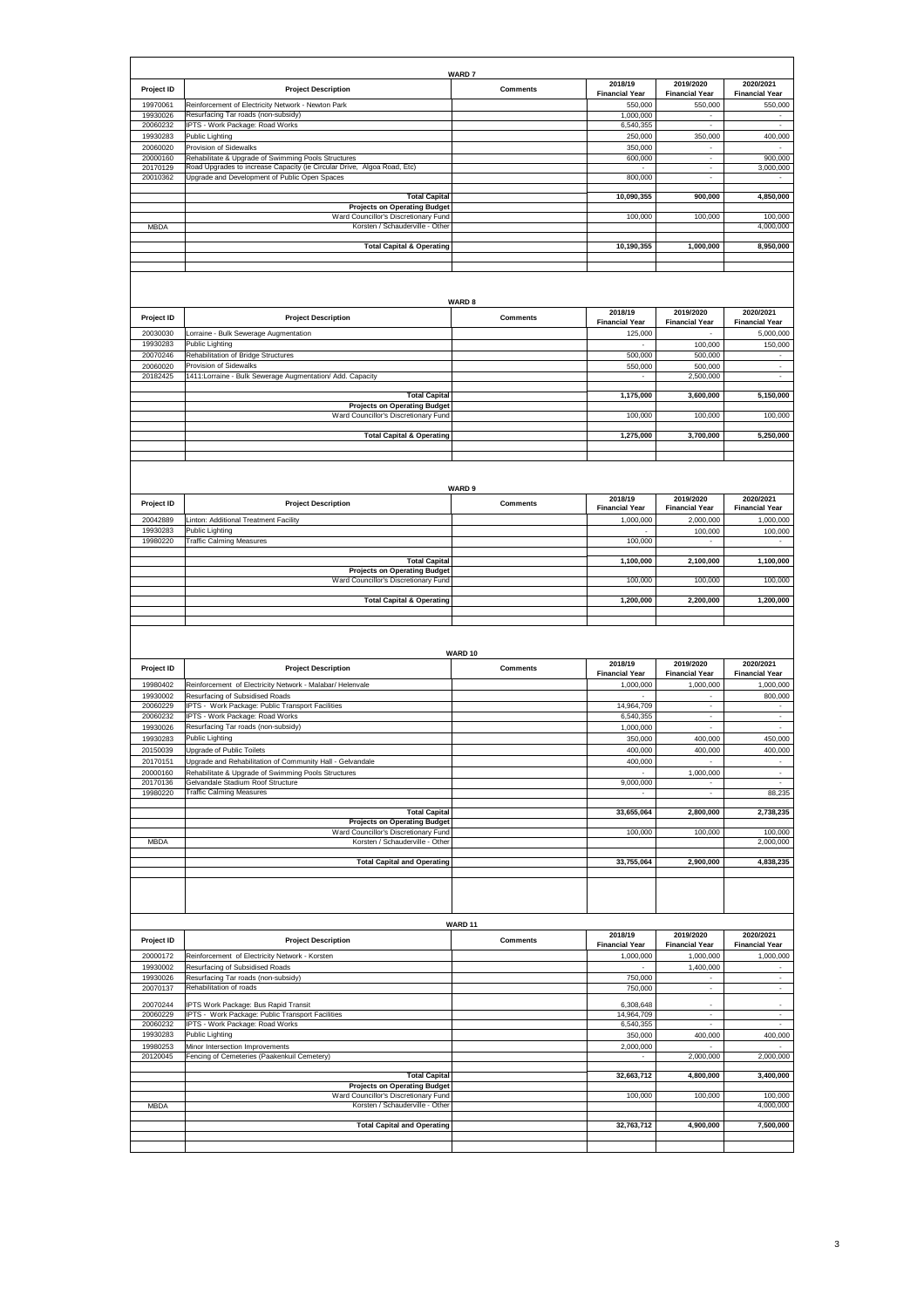|                            |                                                                                                         | WARD <sub>12</sub>                                                      |                                  |                                    |                                    |
|----------------------------|---------------------------------------------------------------------------------------------------------|-------------------------------------------------------------------------|----------------------------------|------------------------------------|------------------------------------|
| Project ID                 | <b>Project Description</b>                                                                              | <b>Comments</b>                                                         | 2018/19                          | 2019/2020                          | 2020/2021                          |
|                            |                                                                                                         |                                                                         | <b>Financial Year</b>            | <b>Financial Year</b>              | <b>Financial Year</b>              |
| 19980348                   | Paapenkuils Main Sewers Augmentation                                                                    |                                                                         | 100,000                          |                                    | 200.000                            |
| 19930026                   | Resurfacing Tar roads (non-subsidy)                                                                     |                                                                         | 2,000,000                        | ä,                                 | 1,500,000                          |
| 19930283                   | Public Lighting                                                                                         | Area (Post Tops) lighting required<br>following Electrification program | 400.000                          | 350,000                            | 600,000                            |
| 19930264                   | Informal Housing Electrification                                                                        |                                                                         | 2.980.000                        | 2.980.000                          |                                    |
| 20060232                   | IPTS - Work Package: Road Works                                                                         |                                                                         | 6,540,355                        | ÷                                  | $\sim$                             |
| 20030017                   | Paapenkuils Canal Rehabilitation                                                                        |                                                                         | 500,000                          | 2,000,000                          | 2,000,000                          |
| 20120059                   | Malabar Ext 6 Phase 2 - Human Settlement (Services)                                                     |                                                                         | 10.000.000                       | 350,000                            |                                    |
| 20170067                   | Malabar Ext 6 Phase 2 - Stormwater (Human Settlements)                                                  |                                                                         | 3.000.000                        | 105,000                            | $\blacksquare$                     |
| 20170068                   | Malabar Ext 6 Phase 2 - Water Bulks (Human Settlements)                                                 |                                                                         | 3.000.000                        | 105,000                            | $\sim$                             |
| 20170071                   | Malabar Ext 6 Phase 2 - Sewer Bulks (Human Settlements)                                                 |                                                                         | 4.000.000                        | 210,000                            | $\sim$                             |
| 19980220                   | <b>Traffic Calming Measures</b>                                                                         |                                                                         |                                  | 88.235                             | $\mathbf{r}$                       |
|                            |                                                                                                         |                                                                         |                                  |                                    |                                    |
|                            | <b>Total Capital</b>                                                                                    |                                                                         | 32,520,355                       | 6,188,235                          | 4,300,000                          |
|                            | <b>Projects on Operating Budget</b>                                                                     |                                                                         |                                  |                                    |                                    |
|                            | Ward Councillor's Discretionary Fund                                                                    |                                                                         | 100,000                          | 100.000                            | 100,000                            |
|                            |                                                                                                         |                                                                         |                                  |                                    |                                    |
|                            | <b>Total Capital &amp; Operating</b>                                                                    |                                                                         | 32,620,355                       | 6,288,235                          | 4,400,000                          |
|                            |                                                                                                         | WARD <sub>13</sub>                                                      |                                  |                                    |                                    |
| Project ID                 | <b>Project Description</b>                                                                              | <b>Comments</b>                                                         | 2018/19<br><b>Financial Year</b> | 2019/2020<br><b>Financial Year</b> | 2020/2021<br><b>Financial Year</b> |
| 20080091                   | Helenvale Urban Renewal Programme                                                                       |                                                                         |                                  | 100,000                            |                                    |
| 19930026                   | Resurfacing Tar roads (non-subsidy)                                                                     |                                                                         | 750,000                          | 1.000.000                          | ٠                                  |
| 20060232                   | IPTS - Work Package: Road Works                                                                         |                                                                         | 6.540.355                        |                                    | $\sim$                             |
| 20070137                   | Rehabilitation of roads                                                                                 |                                                                         | 500.000                          | $\overline{a}$                     | $\bar{\phantom{a}}$                |
| 19930283                   | Public Lighting                                                                                         |                                                                         | 500.000                          | 400.000                            | 400,000                            |
| 19980220                   | <b>Traffic Calming Measures</b>                                                                         |                                                                         |                                  | ÷.                                 | 88.235                             |
| 20070137                   | Rehabilitation of roads                                                                                 |                                                                         | 1,000,000                        | $\overline{a}$                     | ÷                                  |
|                            |                                                                                                         |                                                                         |                                  |                                    |                                    |
|                            | <b>Total Capital</b>                                                                                    |                                                                         | 9.290.355                        | 1.500.000                          | 488.235                            |
|                            | <b>Projects on Operating Budget</b>                                                                     |                                                                         |                                  |                                    |                                    |
|                            | Ward Councillor's Discretionary Fund                                                                    |                                                                         | 100,000                          | 100,000                            | 100,000                            |
| <b>MBDA</b><br><b>MBDA</b> | Helenvale SPUU - Security Lighting for Safe Pedestrian Routes<br>H/vale SPUU - Safe Park & Sportsfields | Funded by KFW Bank<br>Funded by KFW Bank                                | 2,202,644<br>7,586,463           |                                    |                                    |
| <b>MBDA</b>                | Helenvale SPUU Safer Schools incl Bayview PS Rehabilitation                                             | Funded by KFW Bank                                                      | 8,769,457                        |                                    |                                    |
| <b>MBDA</b>                | Helenvale SPUU Youth Training Facilities                                                                | Funded by KFW Bank                                                      | 1.400.000                        |                                    |                                    |
|                            |                                                                                                         |                                                                         |                                  |                                    |                                    |
|                            | <b>Total Capital &amp; Operating</b>                                                                    |                                                                         | 29,348,919                       | 1.600.000                          | 588.235                            |

4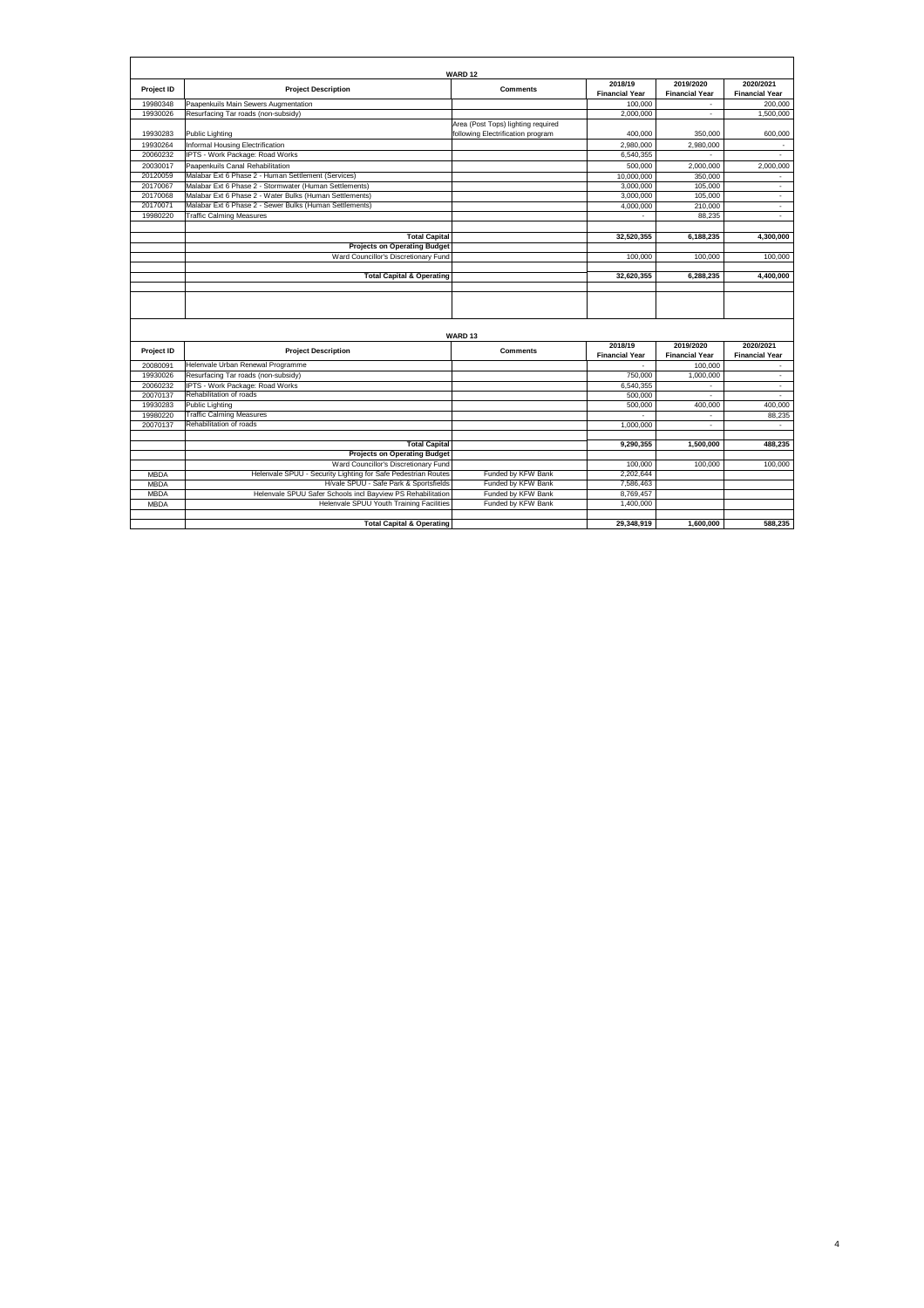|             |                                                                                    | WARD 14                                                                          | 2018/19                          | 2019/2020                          | 2020/2021                          |
|-------------|------------------------------------------------------------------------------------|----------------------------------------------------------------------------------|----------------------------------|------------------------------------|------------------------------------|
| Project ID  | <b>Project Description</b>                                                         | <b>Comments</b>                                                                  | <b>Financial Year</b>            | <b>Financial Year</b>              | <b>Financial Year</b>              |
| 20100104    | Mendi Arts and Cultural Center                                                     |                                                                                  | 6,000,000                        | 6,000,000                          | 6,000,000                          |
| 19930026    | Resurfacing Tar roads (non-subsidy)                                                |                                                                                  | 1,000,000                        |                                    |                                    |
| 19930283    | <b>Public Lighting</b>                                                             |                                                                                  | 350,000                          | 350,000                            | 375,000                            |
| 20170149    | Upgrade and Rehabilitation of Community Hall - Nangoza Jebe                        |                                                                                  | 1,000,000                        |                                    |                                    |
| 20050248    | Bucket Eradication Programme - Container Toilets                                   |                                                                                  | 344,830                          | 344,830                            | 344,830                            |
| 20050286    | <b>Tarring of Gravel Roads</b>                                                     |                                                                                  | 2,300,000                        | 3,000,000                          | 3,000,000                          |
| 19980220    | <b>Traffic Calming Measures</b>                                                    |                                                                                  |                                  | 88,235                             |                                    |
|             |                                                                                    |                                                                                  |                                  |                                    |                                    |
|             | <b>Total Capital</b><br><b>Projects on Operating Budget</b>                        |                                                                                  | 10,994,830                       | 9,783,065                          | 9,719,830                          |
|             | Ward Councillor's Discretionary Fund                                               |                                                                                  | 100,000                          | 100,000                            | 100,000                            |
|             |                                                                                    |                                                                                  |                                  |                                    |                                    |
|             | <b>Total Capital &amp; Operating</b>                                               |                                                                                  | 11,094,830                       | 9,883,065                          | 9,819,830                          |
|             |                                                                                    |                                                                                  |                                  |                                    |                                    |
|             |                                                                                    |                                                                                  |                                  |                                    |                                    |
|             |                                                                                    |                                                                                  |                                  |                                    |                                    |
|             |                                                                                    |                                                                                  |                                  |                                    |                                    |
|             |                                                                                    |                                                                                  |                                  |                                    |                                    |
|             |                                                                                    |                                                                                  |                                  |                                    |                                    |
|             |                                                                                    | <b>WARD 15</b>                                                                   |                                  |                                    |                                    |
| Project ID  | <b>Project Description</b>                                                         | <b>Comments</b>                                                                  | 2018/19<br><b>Financial Year</b> | 2019/2020<br><b>Financial Year</b> | 2020/2021<br><b>Financial Year</b> |
| 19930002    | Resurfacing of Subsidised Roads                                                    |                                                                                  | 800,000                          |                                    |                                    |
| 19930026    | Resurfacing Tar roads (non-subsidy)                                                |                                                                                  |                                  |                                    | 1,000,000                          |
| 19930264    | Informal Housing Electrification                                                   |                                                                                  | 1,490,000                        | ÷,                                 |                                    |
|             |                                                                                    | Area (Post Tops) lighting required                                               |                                  |                                    |                                    |
| 19930283    | Public Lighting                                                                    | following Electrification program                                                | 300,000                          | 350,000                            | 400,000                            |
| 19980220    | <b>Traffic Calming Measures</b>                                                    |                                                                                  | 100,000                          |                                    |                                    |
| 20050248    | Bucket Eradication Programme - Container Toilets                                   |                                                                                  | 344.830                          | 344,830                            | 344,830                            |
| 20050286    | <b>Tarring of Gravel Roads</b>                                                     |                                                                                  | 2,000,000                        | 3,000,000                          | 3,000,000                          |
|             |                                                                                    |                                                                                  |                                  |                                    |                                    |
|             | <b>Total Capital</b>                                                               |                                                                                  | 5,034,830                        | 3,694,830                          | 4,744,830                          |
|             | <b>Projects on Operating Budget</b>                                                |                                                                                  |                                  |                                    |                                    |
|             |                                                                                    |                                                                                  |                                  |                                    |                                    |
|             |                                                                                    | As per councillor the money has been                                             |                                  |                                    |                                    |
|             |                                                                                    | moved to Ward 15 (subject to councillors                                         |                                  |                                    |                                    |
| <b>MBDA</b> | Singapi Road Upgrade Phase 3A meeting with MBDA for clarity)                       |                                                                                  | 3,000,000                        |                                    |                                    |
|             |                                                                                    |                                                                                  |                                  |                                    |                                    |
|             |                                                                                    | The Business Plan 18/19 for the projects                                         |                                  |                                    |                                    |
|             |                                                                                    | reflected above has not yet been                                                 |                                  |                                    |                                    |
|             |                                                                                    | confirmed by the Provincial Department<br>of Human Settlements and the indicated |                                  |                                    |                                    |
|             |                                                                                    | projects and project financials is subject                                       |                                  |                                    |                                    |
|             | Masangwanaville-Red Location - 172                                                 | to change.                                                                       | 14,048,012                       |                                    |                                    |
|             | Ward Councillor's Discretionary Fund                                               |                                                                                  | 100,000                          | 100,000                            | 100,000                            |
|             |                                                                                    |                                                                                  |                                  |                                    |                                    |
|             | <b>Total Capital and Operating</b>                                                 |                                                                                  | 22,182,842                       | 3,794,830                          | 4,844,830                          |
|             |                                                                                    |                                                                                  |                                  |                                    |                                    |
|             |                                                                                    |                                                                                  |                                  |                                    |                                    |
|             |                                                                                    |                                                                                  |                                  |                                    |                                    |
|             |                                                                                    | WARD 16                                                                          |                                  |                                    |                                    |
| Project ID  | <b>Project Description</b>                                                         | <b>Comments</b>                                                                  | 2018/19<br><b>Financial Year</b> | 2019/2020                          | 2020/2021                          |
| 19930002    | Resurfacing of Subsidised Roads                                                    |                                                                                  | 1,000,000                        | <b>Financial Year</b>              | <b>Financial Year</b>              |
| 19930026    | Resurfacing Tar roads (non-subsidy)                                                |                                                                                  | 1,000,000                        |                                    | 1,000,000                          |
| 19930283    | Public Lighting (Mcaphukiso, MK Qaqawuli, Thangana area)                           |                                                                                  | 250,000                          | 300,000                            | 350,000                            |
| 20010064    | Beachfront                                                                         |                                                                                  | 500,000                          | $\overline{\phantom{a}}$           | 500,000                            |
| 20030421    | Upgrade and Development of Cemeteries                                              |                                                                                  | $\sim$                           | 2,000,000                          | $\sim$                             |
| 20100100    | New Playground Equipment                                                           |                                                                                  | 500,000                          |                                    | $\sim$                             |
| 20030475    | New Brighton/Kwazakhele: Bulk Stormwater                                           |                                                                                  | 750,000                          | 388,889                            | 388,889                            |
| 20050248    | Bucket Eradication Programme - Container Toilets                                   |                                                                                  | 344,830                          | 344,830                            | 344,830                            |
| 20170126    | John Tallant Link Road                                                             |                                                                                  | 8,000,000                        | 8,000,000                          | 8,000,000                          |
|             |                                                                                    | Moved to Ward 16 from Ward 60 as per                                             |                                  |                                    |                                    |
| 19980319    | Upgrade Main Road through Swartkops                                                | new demarcation                                                                  | 1,000,000                        | 5,000,000                          | 5,000,000                          |
| 20000175    | Reinforcement of Electricity Network - Swartkops                                   | Moved to Ward 16 from Ward 60 as per<br>new demarcation                          | 1,200,000                        | 2,200,000                          | 2,200,000                          |
|             |                                                                                    |                                                                                  |                                  |                                    |                                    |
|             | <b>Total Capital</b>                                                               |                                                                                  | 14,544,830                       | 18,233,719                         | 17,783,719                         |
|             | <b>Projects on Operating Budget</b>                                                |                                                                                  |                                  |                                    |                                    |
|             | Ward Councillor's Discretionary Fund                                               |                                                                                  | 100,000                          | 100,000                            | 100,000                            |
|             |                                                                                    |                                                                                  |                                  |                                    |                                    |
|             | <b>Total Capital &amp; Operating</b>                                               |                                                                                  | 14,644,830                       | 18,333,719                         | 17,883,719                         |
|             |                                                                                    |                                                                                  |                                  |                                    |                                    |
|             |                                                                                    |                                                                                  |                                  |                                    |                                    |
|             |                                                                                    |                                                                                  |                                  |                                    |                                    |
|             |                                                                                    | WARD 17                                                                          |                                  |                                    |                                    |
| Project ID  | <b>Project Description</b>                                                         | <b>Comments</b>                                                                  | 2018/19                          | 2019/2020                          | 2020/2021                          |
| 20010362    |                                                                                    |                                                                                  | <b>Financial Year</b>            | <b>Financial Year</b>              | <b>Financial Year</b>              |
| 19930283    | Upgrade and Development of Public Open Spaces<br>Public Lighting                   |                                                                                  | 250,000                          | 350,000                            | 2,000,000<br>400,000               |
| 19930026    | Resurfacing Tar roads (non-subsidy)                                                |                                                                                  |                                  | 1,000,000                          |                                    |
| 20060020    | Provision of Sidewalks                                                             |                                                                                  | 450,000                          | 500,000                            |                                    |
| 20030475    | New Brighton/Kwazakhele: Bulk Stormwater                                           |                                                                                  |                                  | 388,889                            | 388,889                            |
| 20050286    | <b>Tarring of Gravel Roads</b>                                                     |                                                                                  | 2,000,000                        | 3,000,000                          | 3,000,000                          |
| 20050248    | Bucket Eradication Programme - Container Toilets                                   |                                                                                  | 344,830                          | 344,830                            | 344,830                            |
| 20170022    | Undeclared Informal Electrification                                                |                                                                                  | 10,000,000                       |                                    |                                    |
| 20182617    | Construction of Multi-Purpose Centre - Ward 17                                     |                                                                                  | 2,000,000                        | 5,000,000                          | 5,000,000                          |
| 19980220    | <b>Traffic Calming Measures</b>                                                    |                                                                                  |                                  | 88,235                             |                                    |
|             |                                                                                    |                                                                                  |                                  |                                    |                                    |
|             | <b>Total Capital</b>                                                               |                                                                                  | 15,044,830                       | 10,671,954                         | 11,133,719                         |
|             | <b>Projects on Operating Budget</b>                                                |                                                                                  |                                  |                                    |                                    |
| <b>MBDA</b> | Ward Councillor's Discretionary Fund<br>New Brighton Cultural Precinct Development |                                                                                  | 100,000                          | 100,000                            | 100,000<br>8,223,000               |
|             |                                                                                    |                                                                                  |                                  |                                    |                                    |
|             | <b>Total Capital and Operating</b>                                                 |                                                                                  | 15,144,830                       | 10,771,954                         | 19,456,719                         |
|             |                                                                                    |                                                                                  |                                  |                                    |                                    |
|             |                                                                                    |                                                                                  |                                  |                                    |                                    |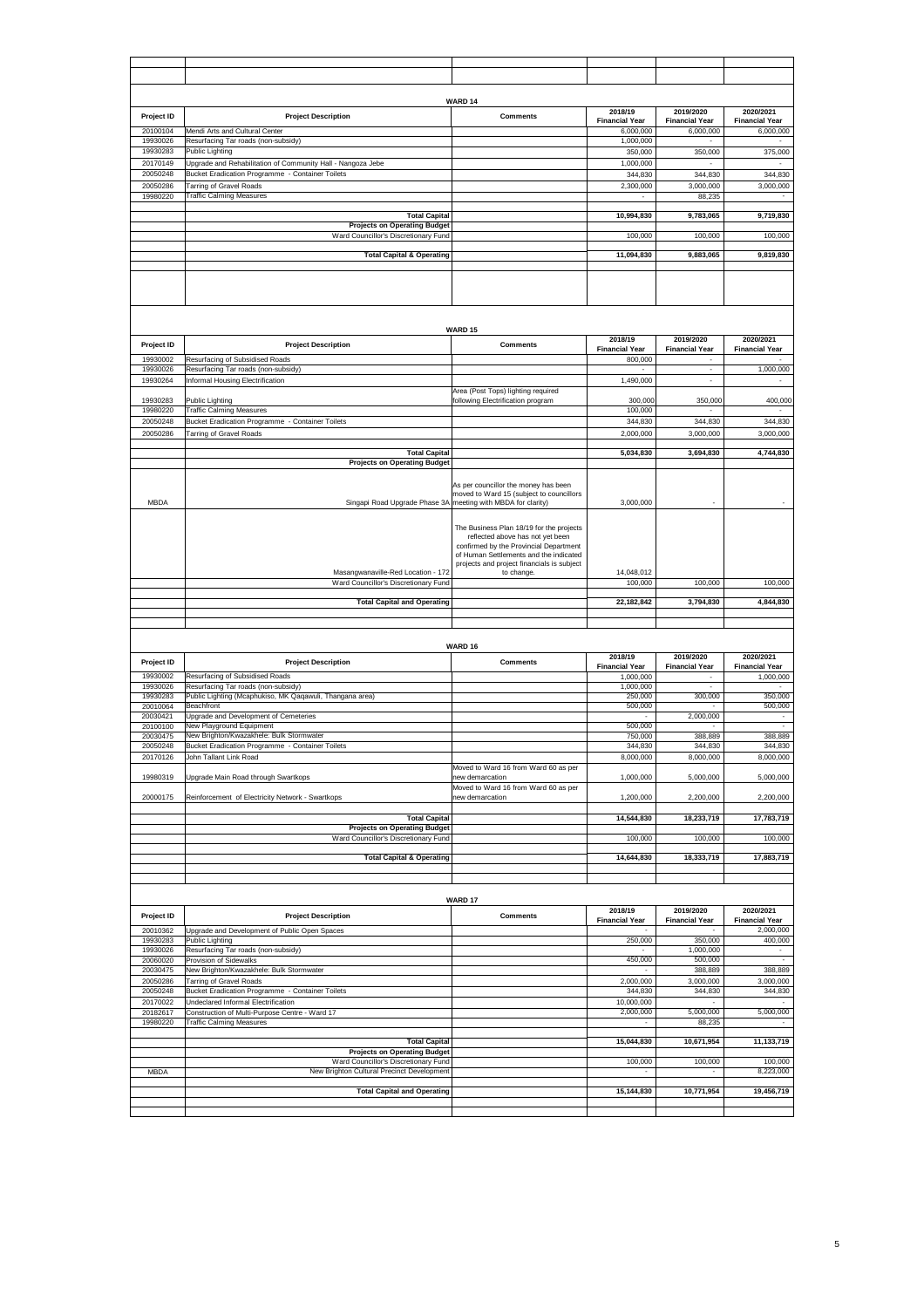|                      |                                                                                                                         | WARD 18                                                                    |                                     |                                    |                                    |
|----------------------|-------------------------------------------------------------------------------------------------------------------------|----------------------------------------------------------------------------|-------------------------------------|------------------------------------|------------------------------------|
| Project ID           | <b>Project Description</b>                                                                                              | <b>Comments</b>                                                            | 2018/19                             | 2019/2020                          | 2020/2021                          |
| 20110056             | Swartkops Low Level Collector Sewer Upgrade                                                                             |                                                                            | <b>Financial Year</b><br>500.000    | <b>Financial Year</b><br>8,250,000 | <b>Financial Year</b>              |
| 20182428             | 1411:Swartkops Low Level Collector Sewer Upgrade                                                                        |                                                                            |                                     |                                    | 12,500,000                         |
| 19930283<br>19930026 | Public Lighting<br>Resurfacing Tar roads (non-subsidy)                                                                  |                                                                            | 250,000<br>$\overline{\phantom{a}}$ | 300,000                            | 350,000<br>1,000,000               |
| 20030475             | New Brighton/Kwazakhele: Bulk Stormwater                                                                                |                                                                            | $\sim$                              | 388,889                            | 388,889                            |
| 20050248<br>20070137 | Bucket Eradication Programme - Container Toilets<br>Rehabilitation of roads                                             |                                                                            | 344,830<br>1,000,000                | 344,830                            | 344,830                            |
| 20170022             | Undeclared Informal Electrification                                                                                     |                                                                            | 10,000,000                          | ÷,                                 |                                    |
| 20050286             | <b>Tarring of Gravel Roads</b>                                                                                          |                                                                            | 1,300,000                           | 3,000,000                          | 3,000,000                          |
| 19980220             | <b>Traffic Calming Measures</b>                                                                                         |                                                                            |                                     | 88,235                             |                                    |
|                      | <b>Total Capital</b>                                                                                                    |                                                                            | 13,394,830                          | 12,371,954                         | 17,583,719                         |
|                      | <b>Projects on Operating Budget</b><br>Ward Councillor's Discretionary Fund                                             |                                                                            | 100,000                             | 100,000                            | 100,000                            |
|                      |                                                                                                                         |                                                                            |                                     |                                    |                                    |
|                      |                                                                                                                         | The Business Plan 18/19 for the projects                                   |                                     |                                    |                                    |
|                      |                                                                                                                         | reflected above has not yet been<br>confirmed by the Provincial Department |                                     |                                    |                                    |
|                      |                                                                                                                         | of Human Settlements and the indicated                                     |                                     |                                    |                                    |
|                      | Mandelaville 121                                                                                                        | projects and project financials is subject<br>to change.                   | 1,672,430                           |                                    |                                    |
|                      |                                                                                                                         |                                                                            |                                     |                                    |                                    |
|                      | <b>Total Capital and Operating</b>                                                                                      |                                                                            | 15,167,260                          | 12,471,954                         | 17,683,719                         |
|                      |                                                                                                                         |                                                                            |                                     |                                    |                                    |
|                      |                                                                                                                         |                                                                            |                                     |                                    |                                    |
|                      |                                                                                                                         | WARD 19                                                                    |                                     |                                    |                                    |
| Project ID           | <b>Project Description</b>                                                                                              | <b>Comments</b>                                                            | 2018/19<br><b>Financial Year</b>    | 2019/2020<br><b>Financial Year</b> | 2020/2021<br><b>Financial Year</b> |
| 20110056             | Swartkops Low Level Collector Sewer Upgrade                                                                             |                                                                            | 500,000                             | 8,250,000                          |                                    |
| 19930264             | Informal Housing Electrification                                                                                        |                                                                            | 745,000                             | $\overline{\phantom{a}}$           | ÷,                                 |
| 19930283             | Public Lighting                                                                                                         | Area (Post Tops) lighting required<br>following Electrification program    | 300,000                             | 350,000                            | 400,000                            |
| 19930026             | Resurfacing Tar roads (non-subsidy)                                                                                     |                                                                            |                                     | 1,000,000                          |                                    |
| 20120031<br>20130040 | Ekuphumleni - Kwazakhele - Roadworks (Human Settlements)<br>Nkatha/Seyisi - Roadworks (Human Settlements)               |                                                                            | 9,190,422<br>250,000                | 437,500<br>2,660,000               | 250,000                            |
| 20150039             | Upgrade of Public Toilets                                                                                               |                                                                            | 400,000                             | 400,000                            | 400,000                            |
| 20170084<br>20170086 | Nkatha/Seyisi - Stormwater (Human Settlements)                                                                          |                                                                            | 75,000                              | 760,000                            | 75,000                             |
| 20170088             | Nkatha/Seyisi - Water Bulks (Human Settlements)<br>Nkatha/Seyisi - Sewer Bulks (Human Settlements)                      |                                                                            | 75,000<br>100,000                   | 1,900,000<br>2,280,000             | 75,000<br>100,000                  |
| 20170191             | Ekuphumleni - Kwazakhele - Water Bulks (Human Settlements)                                                              |                                                                            | 7,000,000                           | 312,500                            |                                    |
| 20170192<br>20182298 | Ekuphumleni - Kwazakhele - Sewer Bulks (Human Settlements)<br>Ekuphumleni - Kwazakhele - Stormwater (Human Settlements) |                                                                            | 7,500,000<br>2,500,000              | 375,000<br>125,000                 |                                    |
| 20182428             | 1411: Swartkops Low Level Collector Sewer Upgrade                                                                       |                                                                            |                                     |                                    | 12,500,000                         |
| 20030475<br>20140009 | New Brighton/Kwazakhele: Bulk Stormwater<br>Rehabilitation of Stormwater Ponds                                          |                                                                            | 1,000,000<br>1,000,000              | 388,889                            | 388,889<br>$\sim$                  |
| 19980220             | <b>Traffic Calming Measures</b>                                                                                         |                                                                            |                                     | 88,235                             |                                    |
|                      | <b>Total Capital</b>                                                                                                    |                                                                            | 30,635,422                          | 19,327,124                         | 14,188,889                         |
|                      |                                                                                                                         |                                                                            |                                     |                                    |                                    |
|                      | <b>Projects on Operating Budget</b>                                                                                     |                                                                            |                                     |                                    |                                    |
|                      | Ward Councillor's Discretionary Fund                                                                                    |                                                                            | 100,000                             | 100,000                            | 100,000                            |
|                      | <b>Total Capital &amp; Operating</b>                                                                                    |                                                                            | 30,735,422                          | 19,427,124                         | 14,288,889                         |
|                      |                                                                                                                         |                                                                            |                                     |                                    |                                    |
|                      |                                                                                                                         |                                                                            |                                     |                                    |                                    |
|                      |                                                                                                                         | <b>WARD 20</b>                                                             | 2018/19                             | 2019/2020                          | 2020/2021                          |
| Project ID           | <b>Project Description</b>                                                                                              | <b>Comments</b>                                                            | <b>Financial Year</b>               | <b>Financial Year</b>              | <b>Financial Year</b>              |
| 20010362             | Upgrade and Development of Public Open Spaces                                                                           |                                                                            |                                     |                                    |                                    |
| 19980220<br>19930283 | <b>Traffic Calming Measures</b><br>Public Lighting                                                                      |                                                                            | 100,000<br>500,000                  | 350,000                            | 400,000                            |
| 20070137             | Rehabilitation of roads                                                                                                 |                                                                            | 1,000,000                           |                                    |                                    |
| 19930026<br>20170140 | Resurfacing Tar roads (non-subsidy)<br>Ward Councillor Office - Matthew Goniwe                                          |                                                                            | $\overline{\phantom{a}}$            | 1,000,000                          | 1,000,000<br>1,000,000             |
| 20050248             | Bucket Eradication Programme - Container Toilets                                                                        |                                                                            | 344,830                             | 344,830                            | 344,830                            |
| 20030475<br>20070137 | New Brighton/Kwazakhele: Bulk Stormwater<br>Rehabilitation of roads                                                     |                                                                            | 1,000,000                           | 388,889                            | 388,889                            |
|                      |                                                                                                                         |                                                                            |                                     |                                    |                                    |
|                      | <b>Total Capital</b><br><b>Projects on Operating Budget</b>                                                             |                                                                            | 2,944,830                           | 2,083,719                          | 3,133,719                          |
|                      | Ward Councillor's Discretionary Fund                                                                                    |                                                                            | 100,000                             | 100,000                            | 100,000                            |
|                      | <b>Total Capital &amp; Operating</b>                                                                                    |                                                                            | 3,044,830                           | 2,183,719                          | 3,233,719                          |
|                      |                                                                                                                         |                                                                            |                                     |                                    |                                    |
|                      |                                                                                                                         |                                                                            |                                     |                                    |                                    |
|                      |                                                                                                                         |                                                                            |                                     |                                    |                                    |
|                      |                                                                                                                         | WARD 21                                                                    | 2018/19                             | 2019/2020                          | 2020/2021                          |
| Project ID           | <b>Project Description</b>                                                                                              | <b>Comments</b>                                                            | <b>Financial Year</b>               | <b>Financial Year</b>              | <b>Financial Year</b>              |
| 20010362<br>19930283 | Upgrade and Development of Public Open Spaces                                                                           |                                                                            |                                     |                                    | 2.000.000                          |
| 20110056             | Public Lighting<br>Swartkops Low Level Collector Sewer Upgrade                                                          |                                                                            | 300,000<br>500,000                  | 350,000<br>8,250,000               | 400,000                            |
| 20182428             | 1411:Swartkops Low Level Collector Sewer Upgrade                                                                        |                                                                            | $\cdot$<br>$\sim$                   | $\cdot$<br>$\sim$                  | 12,500,000                         |
| 20000160<br>20030475 | Rehabilitate & Upgrade of Swimming Pools Structures<br>New Brighton/Kwazakhele: Bulk Stormwater                         |                                                                            | 750,000                             | 388,889                            | 1,500,000<br>388,889               |
| 20050248             | Bucket Eradication Programme - Container Toilets                                                                        |                                                                            | 344,830                             | 344,830                            | 344,830                            |
| 19930026<br>20050286 | Resurfacing Tar roads (non-subsidy)<br><b>Tarring of Gravel Roads</b>                                                   |                                                                            | $\sim$<br>2,000,000                 | 1,000,000<br>2,500,000             | 3,000,000                          |
| 20043125             | Office Accommodation - Ward Councillors                                                                                 |                                                                            |                                     |                                    | 375,000                            |
| 19980220             | <b>Traffic Calming Measures</b>                                                                                         |                                                                            |                                     | $\overline{\phantom{a}}$<br>$\sim$ | 88,235                             |
| 20070137             | Rehabilitation of roads                                                                                                 |                                                                            | 1,000,000                           |                                    |                                    |
|                      | <b>Total Capital</b>                                                                                                    |                                                                            | 4,894,830                           | 12,833,719                         | 20,596,954                         |
|                      | <b>Projects on Operating Budget</b><br>Ward Councillor's Discretionary Fund                                             |                                                                            | 100,000                             | 100,000                            | 100,000                            |
|                      |                                                                                                                         |                                                                            |                                     |                                    |                                    |
|                      | <b>Total Capital &amp; Operating</b>                                                                                    |                                                                            | 4,994,830                           | 12,933,719                         | 20,696,954                         |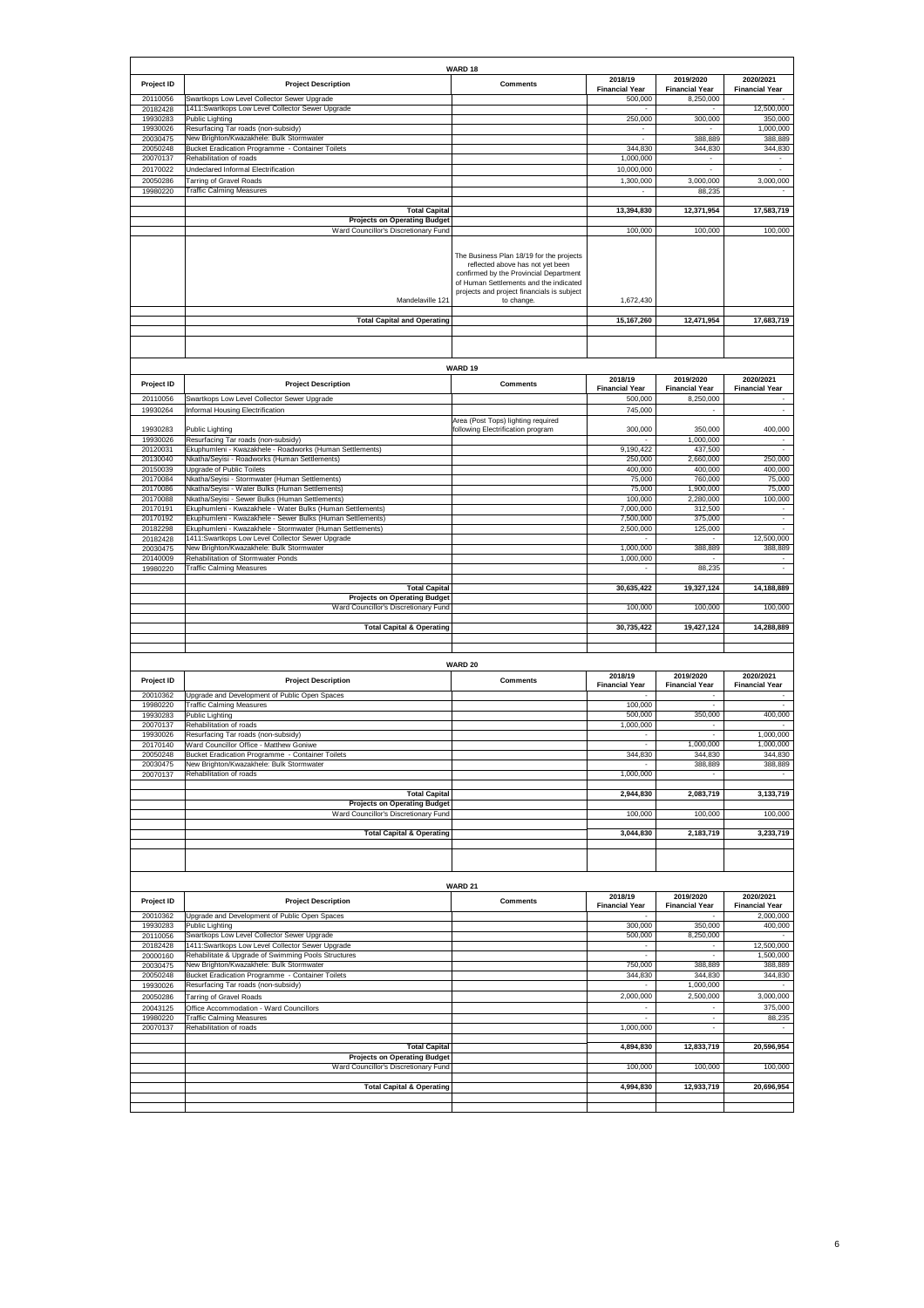|                      |                                                                                                            | WARD 22                                                                |                                  |                                    |                                    |
|----------------------|------------------------------------------------------------------------------------------------------------|------------------------------------------------------------------------|----------------------------------|------------------------------------|------------------------------------|
| Project ID           | <b>Project Description</b>                                                                                 | <b>Comments</b>                                                        | 2018/19<br><b>Financial Year</b> | 2019/2020<br><b>Financial Year</b> | 2020/2021<br><b>Financial Year</b> |
| 19990168             | Njoli Square Redevelopment                                                                                 |                                                                        |                                  | 17,391,310                         | 4,347,826                          |
| 19980220<br>19930026 | <b>Traffic Calming Measures</b><br>Resurfacing Tar roads (non-subsidy)                                     |                                                                        | 100,000<br>1,000,000             | $\sim$                             | 1,000,000                          |
| 19930283             | Public Lighting                                                                                            |                                                                        | 500,000                          | 350,000                            | 400,000                            |
| 20070244             | PTS Work Package: Bus Rapid Transit                                                                        |                                                                        | 13,444,760                       |                                    |                                    |
| 20010362<br>20100100 | Jpgrade and Development of Public Open Spaces<br>New Playground Equipment                                  |                                                                        | 1,000,000                        | 2,300,000                          | 500,000                            |
| 20030475             | New Brighton/Kwazakhele: Bulk Stormwater                                                                   |                                                                        | $\sim$                           | 388,889                            | 388,889                            |
| 20150039<br>20070137 | Upgrade of Public Toilets<br>Rehabilitation of roads                                                       |                                                                        | 400,000<br>1,000,000             | 400,000                            | 400,000                            |
|                      |                                                                                                            |                                                                        |                                  |                                    |                                    |
|                      | <b>Total Capital</b><br><b>Projects on Operating Budget</b>                                                |                                                                        | 17,444,760                       | 20,830,199                         | 7,036,715                          |
|                      | Ward Councillor's Discretionary Fund                                                                       |                                                                        | 100,000                          | 100,000                            | 100,000                            |
|                      | <b>Total Capital &amp; Operating</b>                                                                       |                                                                        | 17,544,760                       | 20,930,199                         | 7,136,715                          |
|                      |                                                                                                            |                                                                        |                                  |                                    |                                    |
|                      |                                                                                                            | <b>WARD 23</b>                                                         | 2018/19                          | 2019/2020                          | 2020/2021                          |
| Project ID           | <b>Project Description</b>                                                                                 | <b>Comments</b>                                                        | <b>Financial Year</b>            | <b>Financial Year</b>              | <b>Financial Year</b>              |
| 20010362<br>19930283 | Upgrade and Development of Public Open Spaces<br>Public Lighting                                           |                                                                        | 300,000                          | 2,300,000<br>350,000               | 400,000                            |
| 19930026             | Resurfacing Tar roads (non-subsidy)                                                                        |                                                                        | 1,000,000                        |                                    | 1,000,000                          |
| 20050248             | Bucket Eradication Programme - Container Toilets                                                           | No bucket system in this ward, Change it<br>to Rectification of Toilet | 344,830                          | 344,830                            | 344,830                            |
| 20050286             | Tarring of Gravel Roads                                                                                    |                                                                        | 3,000,000                        | 2,000,000                          | 2,500,000                          |
| 20140009<br>20060019 | Rehabilitation of Stormwater Ponds<br><b>Public Transport Facilities</b>                                   |                                                                        | $\sim$                           | $\overline{\phantom{a}}$           | 1,000,000<br>220,000               |
| 19980220             | <b>Traffic Calming Measures</b><br>Rehabilitation of roads                                                 |                                                                        | 1,000,000                        | $\overline{\phantom{a}}$<br>$\sim$ | 88,235                             |
| 20070137             |                                                                                                            |                                                                        |                                  |                                    |                                    |
|                      | <b>Total Capital</b><br><b>Projects on Operating Budget</b>                                                |                                                                        | 5,644,830                        | 4,994,830                          | 5,553,065                          |
|                      | Ward Councillor's Discretionary Fund                                                                       |                                                                        | 100,000                          | 100,000                            | 100,000                            |
|                      | <b>Total Capital &amp; Operating</b>                                                                       |                                                                        | 5,744,830                        | 5,094,830                          | 5,653,065                          |
|                      |                                                                                                            |                                                                        |                                  |                                    |                                    |
|                      |                                                                                                            |                                                                        |                                  |                                    |                                    |
|                      |                                                                                                            | <b>WARD 24</b>                                                         |                                  |                                    |                                    |
| Project ID           | <b>Project Description</b>                                                                                 | <b>Comments</b>                                                        | 2018/19<br><b>Financial Year</b> | 2019/2020<br><b>Financial Year</b> | 2020/2021<br><b>Financial Year</b> |
| 20100100             | New Playground Equipment                                                                                   |                                                                        | 500,000                          |                                    |                                    |
| 19930283<br>19930026 | Public Lighting<br>Resurfacing Tar roads (non-subsidy)                                                     |                                                                        | 250,000                          | 300,000<br>1,500,000               | 350,000                            |
| 20030475             | New Brighton/Kwazakhele: Bulk Stormwater                                                                   |                                                                        |                                  | 388,889                            | 388,889                            |
| 20050286<br>20050248 | <b>Tarring of Gravel Roads</b><br>Bucket Eradication Programme - Container Toilets                         |                                                                        | 2,500,000<br>344,830             | 2,500,000<br>344,830               | 3,000,000<br>344,830               |
| 20010362             | Jpgrade and Development of Public Open Spaces                                                              |                                                                        | 800,000                          |                                    |                                    |
| 20170129<br>19980220 | Road Upgrades to increase Capacity (ie Circular Drive, Algoa Road, Etc)<br><b>Traffic Calming Measures</b> |                                                                        | 5,000,000                        | 5,000,000<br>88,235                |                                    |
|                      | <b>Total Capital</b>                                                                                       |                                                                        | 9,394,830                        | 10,121,954                         | 4,083,719                          |
|                      | <b>Projects on Operating Budget</b>                                                                        |                                                                        |                                  |                                    |                                    |
|                      | Ward Councillor's Discretionary Fund                                                                       |                                                                        | 100,000                          | 100,000                            | 100,000                            |
|                      | <b>Total Capital &amp; Operating</b>                                                                       |                                                                        | 9,494,830                        | 10,221,954                         | 4.183.719                          |
|                      |                                                                                                            |                                                                        |                                  |                                    |                                    |
|                      |                                                                                                            | <b>WARD 25</b>                                                         |                                  |                                    |                                    |
| Project ID           | <b>Project Description</b>                                                                                 | <b>Comments</b>                                                        | 2018/19                          | 2019/2020                          | 2020/2021                          |
| 19970063             | Reinforcement of Electricity Network - Bethelsdorp 11 kV                                                   |                                                                        | <b>Financial Year</b><br>300,000 | <b>Financial Year</b><br>550,000   | <b>Financial Year</b><br>550,000   |
| 19930002             | Resurfacing of Subsidised Roads                                                                            |                                                                        |                                  | 1,300,000                          | $\overline{\phantom{a}}$<br>$\sim$ |
| 20070244<br>20060229 | IPTS Work Package: Bus Rapid Transit<br>IPTS - Work Package: Public Transport Facilities                   |                                                                        | 3,884,783<br>5,534,231           | $\tilde{\phantom{a}}$              | $\overline{\phantom{a}}$           |
| 20060232<br>19930026 | IPTS - Work Package: Road Works<br>Resurfacing Tar roads (non-subsidy)                                     |                                                                        | 6,540,355<br>1,000,000           | $\sim$<br>٠                        | $\sim$<br>$\sim$                   |
| 19930283             | Public Lighting                                                                                            |                                                                        | 250,000                          | 350,000                            | 400,000                            |
| 20010118             | Reinforcement of Electricity Network - Ibhayi                                                              |                                                                        | 1,200,000                        | 1,600,000                          | 1,600,000                          |
| 20060020<br>20000160 | Provision of Sidewalks<br>Rehabilitate & Upgrade of Swimming Pools Structures                              |                                                                        | 500,000                          | 500,000                            | 600,000                            |
| 20030475             | New Brighton/Kwazakhele: Bulk Stormwater<br><b>Traffic Calming Measures</b>                                |                                                                        |                                  | 388,889                            | 388,889<br>88,235                  |
| 19980220<br>20010362 | Upgrade and Development of Public Open Spaces                                                              |                                                                        | 800,000                          | ٠                                  | 2,000,000                          |
|                      | <b>Total Capital</b>                                                                                       |                                                                        | 20,009,369                       | 4,688,889                          | 5,627,124                          |
|                      | <b>Projects on Operating Budget</b>                                                                        |                                                                        |                                  |                                    |                                    |
|                      | Ward Councillor's Discretionary Fund                                                                       |                                                                        | 100,000                          | 100,000                            | 100,000                            |
|                      | <b>Total Capital &amp; Operating</b>                                                                       |                                                                        | 20,109,369                       | 4,788,889                          | 5,727,124                          |
|                      |                                                                                                            |                                                                        |                                  |                                    |                                    |
|                      |                                                                                                            | WARD 26                                                                |                                  |                                    |                                    |
| Project ID           | <b>Project Description</b>                                                                                 | <b>Comments</b>                                                        | 2018/19<br><b>Financial Year</b> | 2019/2020<br><b>Financial Year</b> | 2020/2021<br><b>Financial Year</b> |
| 20060237<br>19980220 | Zwide Bulk Stormwater<br><b>Traffic Calming Measures</b>                                                   |                                                                        | 6,000,000<br>100,000             | 3,000,000                          | 3,000,000                          |
| 19930026             | Resurfacing Tar roads (non-subsidy)                                                                        |                                                                        |                                  | 1,000,000                          |                                    |
| 19930283<br>20110056 | Public Lighting<br>Swartkops Low Level Collector Sewer Upgrade                                             |                                                                        | 250,000<br>500,000               | 300,000<br>8,250,000               | 350,000                            |
| 20182428             | 1411: Swartkops Low Level Collector Sewer Upgrade                                                          |                                                                        |                                  |                                    | 12,500,000                         |
| 20050286<br>20070137 | <b>Tarring of Gravel Roads</b><br>Rehabilitation of roads                                                  |                                                                        | 2,000,000<br>1,000,000           | 3,000,000                          | 3,500,000                          |
|                      |                                                                                                            |                                                                        |                                  |                                    |                                    |
|                      | <b>Total Capital</b><br><b>Projects on Operating Budget</b>                                                |                                                                        | 9,850,000                        | 15,550,000                         | 19,350,000                         |
|                      | <b>Other Operating Projects</b>                                                                            |                                                                        |                                  |                                    |                                    |
|                      | Ward Councillor's Discretionary Fund                                                                       |                                                                        | 100,000                          | 100,000                            | 100,000                            |
|                      | <b>Total Capital and Operating</b>                                                                         |                                                                        | 9,950,000                        | 15,650,000                         | 19,450,000                         |
|                      |                                                                                                            |                                                                        |                                  |                                    |                                    |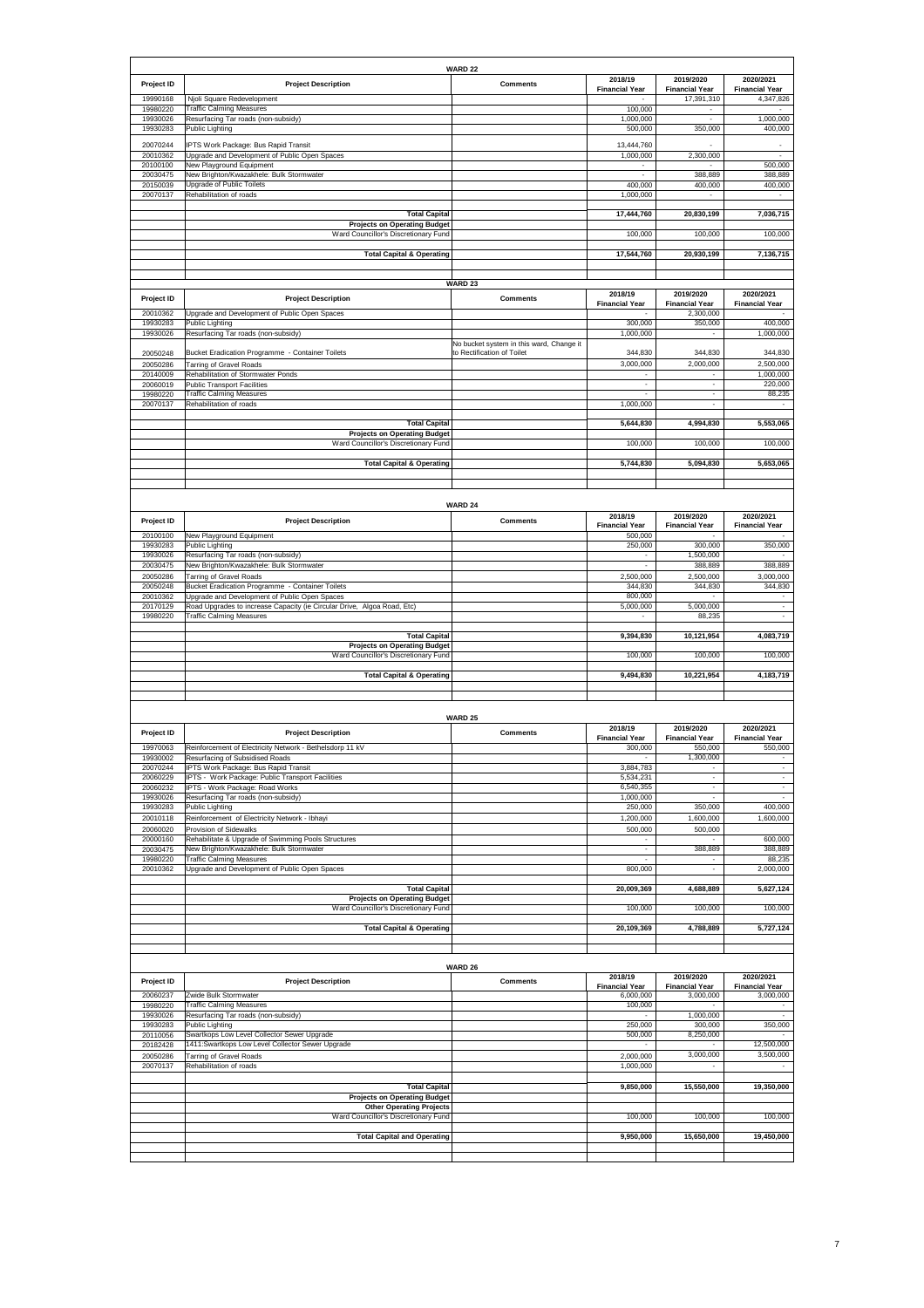|                      |                                                                                  | WARD 27                                                                                                                                                                                                                      |                                  |                                    |                                    |
|----------------------|----------------------------------------------------------------------------------|------------------------------------------------------------------------------------------------------------------------------------------------------------------------------------------------------------------------------|----------------------------------|------------------------------------|------------------------------------|
| Project ID           | <b>Project Description</b>                                                       | <b>Comments</b>                                                                                                                                                                                                              | 2018/19<br><b>Financial Year</b> | 2019/2020<br><b>Financial Year</b> | 2020/2021<br><b>Financial Year</b> |
| 20010362<br>19980220 | Jpgrade and Development of Public Open Spaces<br><b>Traffic Calming Measures</b> |                                                                                                                                                                                                                              | 100,000                          | 2,300,000                          |                                    |
| 19930026             | Resurfacing Tar roads (non-subsidy)                                              |                                                                                                                                                                                                                              | $\overline{\phantom{a}}$         | 1,000,000                          | $\blacksquare$                     |
| 19930283             | Public Lighting                                                                  |                                                                                                                                                                                                                              | 250,000                          | 300,000                            | 350,000                            |
| 20060020             | Provision of Sidewalks<br><b>Tarring of Gravel Roads</b>                         |                                                                                                                                                                                                                              | 450,000<br>3,000,000             | 500,000<br>4,000,000               |                                    |
| 20050286<br>20070137 | Rehabilitation of roads                                                          |                                                                                                                                                                                                                              | 1,000,000                        |                                    | 3,500,000                          |
|                      |                                                                                  |                                                                                                                                                                                                                              |                                  |                                    |                                    |
|                      | <b>Total Capital</b>                                                             |                                                                                                                                                                                                                              | 4,800,000                        | 8,100,000                          | 3,850,000                          |
|                      | <b>Projects on Operating Budget</b>                                              |                                                                                                                                                                                                                              |                                  |                                    |                                    |
|                      | Ward Councillor's Discretionary Fund                                             |                                                                                                                                                                                                                              | 100,000                          | 100,000                            | 100,000                            |
|                      | PE - Soweto On Sea/Veeplaas - 500 (Ph1)                                          | The Business Plan 18/19 for the projects<br>reflected above has not yet been<br>confirmed by the Provincial Department<br>of Human Settlements and the indicated<br>projects and project financials is subject<br>to change. | 23,079,534                       |                                    |                                    |
|                      | <b>Total Capital &amp; Operating</b>                                             |                                                                                                                                                                                                                              | 27,979,534                       | 8,200,000                          | 3,950,000                          |
|                      |                                                                                  |                                                                                                                                                                                                                              |                                  |                                    |                                    |
|                      |                                                                                  |                                                                                                                                                                                                                              |                                  |                                    |                                    |
|                      |                                                                                  | <b>WARD 28</b>                                                                                                                                                                                                               |                                  |                                    |                                    |
| Project ID           | <b>Project Description</b>                                                       | <b>Comments</b>                                                                                                                                                                                                              | 2018/19                          | 2019/2020                          | 2020/2021                          |
|                      |                                                                                  |                                                                                                                                                                                                                              | <b>Financial Year</b>            | <b>Financial Year</b>              | <b>Financial Year</b>              |
| 20100100<br>19980220 | New Playground Equipment<br><b>Traffic Calming Measures</b>                      |                                                                                                                                                                                                                              | 100,000                          |                                    | 500,000                            |
| 19930026             | Resurfacing Tar roads (non-subsidy)                                              |                                                                                                                                                                                                                              |                                  |                                    | 1,000,000                          |
| 19930283             | Public Lighting                                                                  |                                                                                                                                                                                                                              | 250,000                          | 300,000                            | 350,000                            |
| 20050248             | <b>Bucket Eradication Programme - Container Toilets</b>                          |                                                                                                                                                                                                                              | 344,830                          | 344,830                            | 344,830                            |
| 20050286             | <b>Tarring of Gravel Roads</b>                                                   |                                                                                                                                                                                                                              | 3,000,000                        | 3,000,000                          | 3,500,000                          |
| 20070137             | Rehabilitation of roads                                                          |                                                                                                                                                                                                                              | 1,000,000                        | ٠                                  |                                    |
|                      | <b>Total Capital</b>                                                             |                                                                                                                                                                                                                              |                                  |                                    |                                    |
|                      | <b>Projects on Operating Budget</b>                                              |                                                                                                                                                                                                                              | 4,694,830                        | 3,644,830                          | 5,694,830                          |
|                      | Ward Councillor's Discretionary Fund                                             |                                                                                                                                                                                                                              | 100,000                          | 100,000                            | 100,000                            |
|                      |                                                                                  |                                                                                                                                                                                                                              |                                  |                                    |                                    |
|                      | <b>Total Capital &amp; Operating</b>                                             |                                                                                                                                                                                                                              | 4,794,830                        | 3,744,830                          | 5,794,830                          |
|                      |                                                                                  |                                                                                                                                                                                                                              |                                  |                                    |                                    |
|                      |                                                                                  |                                                                                                                                                                                                                              |                                  |                                    |                                    |
|                      |                                                                                  |                                                                                                                                                                                                                              |                                  |                                    |                                    |
|                      |                                                                                  | WARD 29                                                                                                                                                                                                                      |                                  |                                    |                                    |
|                      |                                                                                  |                                                                                                                                                                                                                              | 2018/19                          | 2019/2020                          | 2020/2021                          |
| Project ID           | <b>Project Description</b>                                                       | <b>Comments</b>                                                                                                                                                                                                              | <b>Financial Year</b>            | <b>Financial Year</b>              | <b>Financial Year</b>              |
| 20170128             | Stanford Road Extension                                                          |                                                                                                                                                                                                                              | 5,000,000                        | 20,000,000                         | 20,000,000                         |
| 19930283<br>19930026 | ublic Lighting<br>Resurfacing Tar roads (non-subsidy)                            |                                                                                                                                                                                                                              | 300,000                          | 350,000<br>1,250,000               | 400,000                            |
| 20050286             |                                                                                  |                                                                                                                                                                                                                              | 2,500,000                        | 2,500,000                          | 2,500,000                          |
| 19980220             | <b>Tarring of Gravel Roads</b><br><b>Traffic Calming Measures</b>                |                                                                                                                                                                                                                              |                                  |                                    | 88,235                             |
| 20070137             | Rehabilitation of roads                                                          |                                                                                                                                                                                                                              | 1,000,000                        | ÷                                  |                                    |
|                      |                                                                                  |                                                                                                                                                                                                                              |                                  |                                    |                                    |
|                      | <b>Total Capital</b>                                                             |                                                                                                                                                                                                                              | 8,800,000                        | 24,100,000                         | 22,988,235                         |
|                      | <b>Projects on Operating Budget</b><br>Ward Councillor's Discretionary Fund      |                                                                                                                                                                                                                              | 100,000                          | 100,000                            | 100,000                            |
|                      |                                                                                  |                                                                                                                                                                                                                              |                                  |                                    |                                    |
|                      | PE - Zanemvula Chatty - 491 (Ph1)                                                | The Business Plan 18/19 for the projects                                                                                                                                                                                     | 23,915,749                       |                                    |                                    |
|                      | PE - Zanembula Chatty - 1687                                                     | reflected above has not yet been                                                                                                                                                                                             | 2,341,402                        |                                    |                                    |
|                      | PE - Destitute                                                                   | confirmed by the Provincial Department                                                                                                                                                                                       | 13,379,440                       |                                    |                                    |
|                      |                                                                                  | of Human Settlements and the indicated<br>projects and project financials is subject                                                                                                                                         |                                  |                                    |                                    |
|                      | Chatty 1060                                                                      | to change.                                                                                                                                                                                                                   | 5,686,262                        |                                    |                                    |
|                      |                                                                                  |                                                                                                                                                                                                                              |                                  |                                    |                                    |
|                      | <b>Total Capital &amp; Operating</b>                                             |                                                                                                                                                                                                                              | 54,222,853                       | 24,200,000                         | 23,088,235                         |
|                      |                                                                                  |                                                                                                                                                                                                                              |                                  |                                    |                                    |
|                      |                                                                                  |                                                                                                                                                                                                                              |                                  |                                    |                                    |
|                      |                                                                                  | WARD 30                                                                                                                                                                                                                      |                                  |                                    |                                    |
| Project ID           | <b>Project Description</b>                                                       | <b>Comments</b>                                                                                                                                                                                                              | 2018/19                          | 2019/2020                          | 2020/2021                          |
|                      |                                                                                  |                                                                                                                                                                                                                              | <b>Financial Year</b>            | <b>Financial Year</b>              | <b>Financial Year</b>              |
| 20050286             | Tarring of Gravel Roads                                                          |                                                                                                                                                                                                                              | 1,500,000                        | 3,000,000                          | 3,500,000                          |
| 19930026<br>19930283 | Resurfacing Tar roads (non-subsidy)<br>Public Lighting                           |                                                                                                                                                                                                                              | 1,000,000<br>500,000             | 1,500,000<br>350,000               | 400.000                            |
| 20050248             | Bucket Eradication Programme - Container Toilets                                 |                                                                                                                                                                                                                              | 344,830                          | 344,830                            | 344,830                            |
| 20043125             | Office Accommodation - Ward Councillors                                          |                                                                                                                                                                                                                              | $\sim$                           | $\sim$                             | 375,000                            |
| 19980220             | Traffic Calming Measures                                                         |                                                                                                                                                                                                                              | $\sim$                           | 88,235                             | $\overline{\phantom{a}}$           |
| 20070137             | Rehabilitation of roads                                                          |                                                                                                                                                                                                                              | 1,000,000                        | $\sim$                             | $\mathcal{L}_{\mathcal{A}}$        |
|                      | <b>Total Capital</b>                                                             |                                                                                                                                                                                                                              | 4,344,830                        | 5,283,065                          |                                    |
|                      | <b>Projects on Operating Budget</b>                                              |                                                                                                                                                                                                                              |                                  |                                    | 4,619,830                          |
|                      | Ward Councillor's Discretionary Fund                                             |                                                                                                                                                                                                                              | 100,000                          | 100,000                            | 100,000                            |
|                      |                                                                                  |                                                                                                                                                                                                                              |                                  |                                    |                                    |
|                      | <b>Total Capital &amp; Operating</b>                                             |                                                                                                                                                                                                                              | 4,444,830                        | 5,383,065                          | 4,719,830                          |

8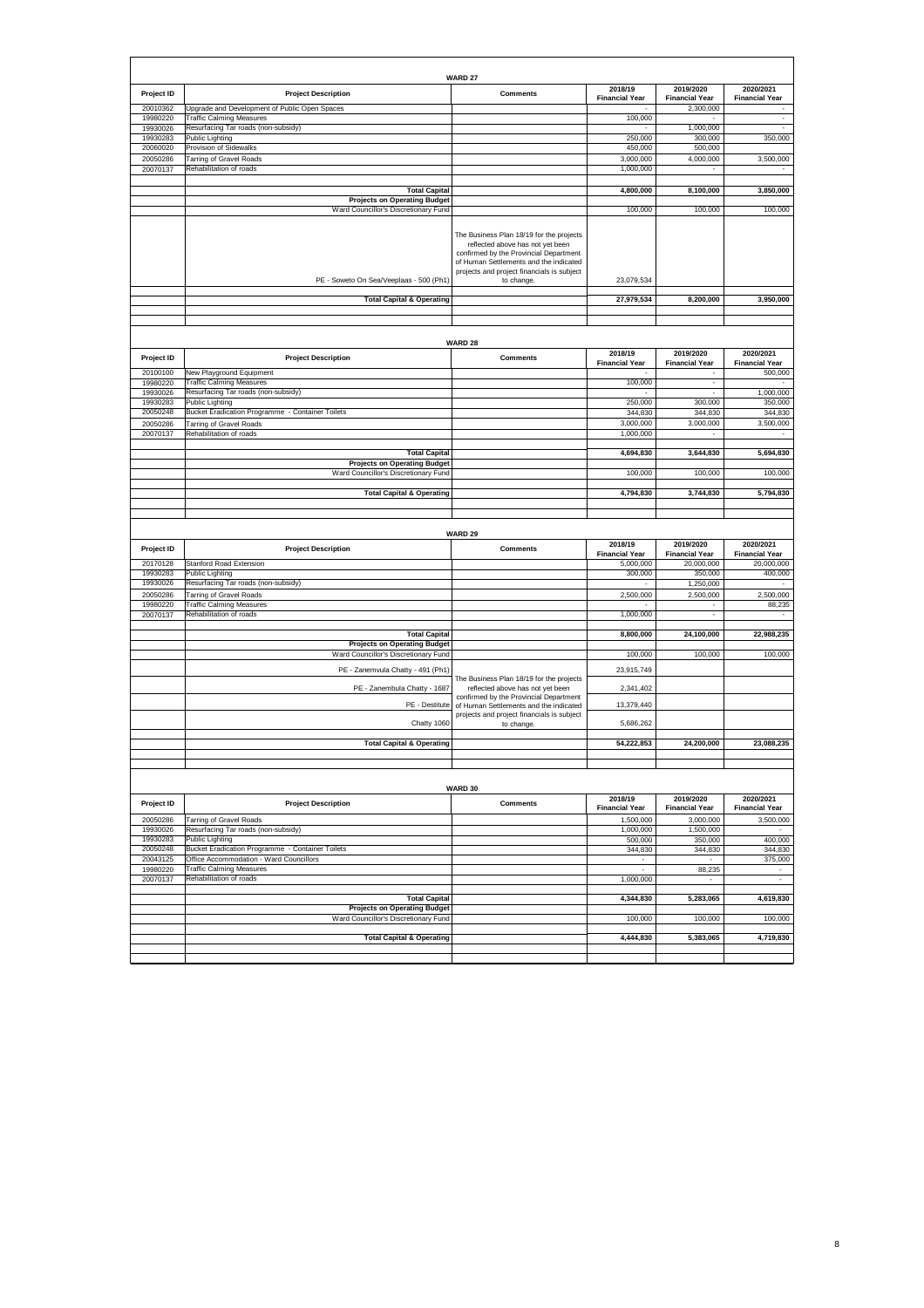| Project ID                                                                                                                                                                                                                                     | <b>Project Description</b>                                                                                         | WARD 31<br><b>Comments</b>                                                                                                                                                                                                   | 2018/19                                              | 2019/2020                                         | 2020/2021                                                                                                                                                                                        |
|------------------------------------------------------------------------------------------------------------------------------------------------------------------------------------------------------------------------------------------------|--------------------------------------------------------------------------------------------------------------------|------------------------------------------------------------------------------------------------------------------------------------------------------------------------------------------------------------------------------|------------------------------------------------------|---------------------------------------------------|--------------------------------------------------------------------------------------------------------------------------------------------------------------------------------------------------|
| 19970063                                                                                                                                                                                                                                       | Reinforcement of Electricity Network - Bethelsdorp 11 kV                                                           |                                                                                                                                                                                                                              | <b>Financial Year</b><br>300,000                     | <b>Financial Year</b><br>550,000                  | <b>Financial Year</b><br>550,000                                                                                                                                                                 |
| 19930026                                                                                                                                                                                                                                       | Resurfacing Tar roads (non-subsidy)                                                                                |                                                                                                                                                                                                                              | 1,500,000                                            |                                                   | 1,000,000                                                                                                                                                                                        |
| 19930283<br>20070244                                                                                                                                                                                                                           | <b>Public Lighting</b><br>IPTS Work Package: Bus Rapid Transit                                                     |                                                                                                                                                                                                                              | 350,000<br>1,608,696                                 | 400,000<br>٠                                      | 400,000                                                                                                                                                                                          |
| 20060232                                                                                                                                                                                                                                       | IPTS - Work Package: Road Works                                                                                    |                                                                                                                                                                                                                              | 6,540,355                                            | $\sim$                                            | $\blacksquare$<br>÷                                                                                                                                                                              |
| 20100100<br>20050248                                                                                                                                                                                                                           | New Playground Equipment<br>Bucket Eradication Programme - Container Toilets                                       |                                                                                                                                                                                                                              | 344,830                                              | 500,000<br>344,830                                | 344,830                                                                                                                                                                                          |
| 20182522<br>19980220                                                                                                                                                                                                                           | Construction of Jack road - Missionvale<br><b>Traffic Calming Measures</b>                                         |                                                                                                                                                                                                                              | 2,000,000                                            | $\overline{\phantom{a}}$<br>$\cdot$               | $\sim$<br>88,235                                                                                                                                                                                 |
|                                                                                                                                                                                                                                                |                                                                                                                    |                                                                                                                                                                                                                              |                                                      |                                                   |                                                                                                                                                                                                  |
|                                                                                                                                                                                                                                                | <b>Total Capital</b><br><b>Projects on Operating Budget</b>                                                        |                                                                                                                                                                                                                              | 12,643,881                                           | 1,794,830                                         | 2,383,065                                                                                                                                                                                        |
|                                                                                                                                                                                                                                                | Ward Councillor's Discretionary Fund                                                                               |                                                                                                                                                                                                                              | 100,000                                              | 100,000                                           | 100,000                                                                                                                                                                                          |
|                                                                                                                                                                                                                                                | Missionvale 2000                                                                                                   | The Business Plan 18/19 for the projects<br>reflected above has not yet been<br>confirmed by the Provincial Department<br>of Human Settlements and the indicated<br>projects and project financials is subject<br>to change. | 16,724,300                                           |                                                   |                                                                                                                                                                                                  |
|                                                                                                                                                                                                                                                | <b>Total Capital &amp; Operating</b>                                                                               |                                                                                                                                                                                                                              | 29,468,181                                           | 1,894,830                                         | 2,483,065                                                                                                                                                                                        |
|                                                                                                                                                                                                                                                |                                                                                                                    |                                                                                                                                                                                                                              |                                                      |                                                   |                                                                                                                                                                                                  |
|                                                                                                                                                                                                                                                |                                                                                                                    |                                                                                                                                                                                                                              |                                                      |                                                   |                                                                                                                                                                                                  |
|                                                                                                                                                                                                                                                |                                                                                                                    | WARD 32                                                                                                                                                                                                                      |                                                      |                                                   |                                                                                                                                                                                                  |
| Project ID                                                                                                                                                                                                                                     | <b>Project Description</b>                                                                                         | <b>Comments</b>                                                                                                                                                                                                              | 2018/19<br><b>Financial Year</b>                     | 2019/2020                                         | 2020/2021<br><b>Financial Year</b>                                                                                                                                                               |
| 19980266                                                                                                                                                                                                                                       | Secure Municipal Parks Facilities                                                                                  |                                                                                                                                                                                                                              | 500,000                                              | <b>Financial Year</b><br>1,000,000                |                                                                                                                                                                                                  |
| 19930283                                                                                                                                                                                                                                       | <b>Public Lighting</b>                                                                                             |                                                                                                                                                                                                                              | 350,000                                              | 400,000                                           | 400,000                                                                                                                                                                                          |
| 19930026<br>20060232                                                                                                                                                                                                                           | Resurfacing Tar roads (non-subsidy)<br>IPTS - Work Package: Road Works                                             |                                                                                                                                                                                                                              | 6,540,355                                            | $\overline{\phantom{a}}$                          | 1,200,000                                                                                                                                                                                        |
| 20060020                                                                                                                                                                                                                                       | Provision of Sidewalks                                                                                             |                                                                                                                                                                                                                              | 500,000                                              | 600,000                                           | $\sim$                                                                                                                                                                                           |
| 20100100                                                                                                                                                                                                                                       | New Playground Equipment                                                                                           |                                                                                                                                                                                                                              |                                                      | 500,000                                           | $\overline{\phantom{a}}$                                                                                                                                                                         |
| 20182556<br>20050219                                                                                                                                                                                                                           | Acquisition of Properties - Standford Road<br>Upgrade and Furnishing Customer Care Centres (Uitenhage Centre)      |                                                                                                                                                                                                                              | 1,500,000<br>30,000                                  | ÷,<br>$\sim$                                      | $\overline{\phantom{a}}$<br>$\epsilon$                                                                                                                                                           |
| 20050248                                                                                                                                                                                                                                       | Bucket Eradication Programme - Container Toilets                                                                   |                                                                                                                                                                                                                              | 344,830                                              | 344,830                                           | 344,830                                                                                                                                                                                          |
| 20170129                                                                                                                                                                                                                                       | Road Upgrades to increase Capacity (ie Circular Drive, Algoa Road, Etc)<br>Office Accommodation - Ward Councillors |                                                                                                                                                                                                                              |                                                      | 5,000,000                                         | 7,000,000<br>$\overline{\phantom{a}}$                                                                                                                                                            |
| 20030221<br>19980220                                                                                                                                                                                                                           | <b>Traffic Calming Measures</b>                                                                                    |                                                                                                                                                                                                                              | 1,650,000                                            | 88,235                                            | $\overline{\phantom{a}}$                                                                                                                                                                         |
| 20010362                                                                                                                                                                                                                                       | Upgrade and Development of Public Open Spaces                                                                      |                                                                                                                                                                                                                              |                                                      |                                                   | 2,000,000                                                                                                                                                                                        |
|                                                                                                                                                                                                                                                | <b>Total Capital</b>                                                                                               |                                                                                                                                                                                                                              | 11,415,185                                           | 7,933,065                                         | 10,944,830                                                                                                                                                                                       |
|                                                                                                                                                                                                                                                | <b>Projects on Operating Budget</b>                                                                                |                                                                                                                                                                                                                              |                                                      |                                                   |                                                                                                                                                                                                  |
|                                                                                                                                                                                                                                                | Ward Councillor's Discretionary Fund                                                                               |                                                                                                                                                                                                                              | 100,000                                              | 100,000                                           | 100,000                                                                                                                                                                                          |
|                                                                                                                                                                                                                                                | <b>Total Capital &amp; Operating</b>                                                                               |                                                                                                                                                                                                                              | 11,515,185                                           | 8,033,065                                         | 11,044,830                                                                                                                                                                                       |
|                                                                                                                                                                                                                                                |                                                                                                                    |                                                                                                                                                                                                                              |                                                      |                                                   |                                                                                                                                                                                                  |
|                                                                                                                                                                                                                                                |                                                                                                                    |                                                                                                                                                                                                                              |                                                      |                                                   |                                                                                                                                                                                                  |
|                                                                                                                                                                                                                                                |                                                                                                                    | WARD 33                                                                                                                                                                                                                      |                                                      |                                                   |                                                                                                                                                                                                  |
| Project ID                                                                                                                                                                                                                                     | <b>Project Description</b>                                                                                         | <b>Comments</b>                                                                                                                                                                                                              | 2018/19<br><b>Financial Year</b>                     | 2019/2020<br><b>Financial Year</b>                | 2020/2021<br><b>Financial Year</b>                                                                                                                                                               |
| 19960525                                                                                                                                                                                                                                       | Chatty Valley Collector Sewer Stage 1 (nodes 20 -24)                                                               |                                                                                                                                                                                                                              | 500,000                                              |                                                   |                                                                                                                                                                                                  |
| 19930026<br>19930283                                                                                                                                                                                                                           | Resurfacing Tar roads (non-subsidy)<br><b>Public Lighting</b>                                                      |                                                                                                                                                                                                                              | 1,500,000<br>500,000                                 | 400,000                                           | 1,500,000<br>400.000                                                                                                                                                                             |
| 19930264                                                                                                                                                                                                                                       | Informal Housing Electrification                                                                                   |                                                                                                                                                                                                                              |                                                      | 2,980,000                                         | $\overline{\phantom{a}}$                                                                                                                                                                         |
| 20010362                                                                                                                                                                                                                                       | Upgrade and Development of Public Open Spaces                                                                      |                                                                                                                                                                                                                              | 1,269,565                                            |                                                   | $\overline{\phantom{a}}$                                                                                                                                                                         |
| 20080090                                                                                                                                                                                                                                       | Govan Mbeki Midblock Mains                                                                                         |                                                                                                                                                                                                                              |                                                      |                                                   |                                                                                                                                                                                                  |
|                                                                                                                                                                                                                                                |                                                                                                                    |                                                                                                                                                                                                                              |                                                      | 100,000                                           | $\blacksquare$                                                                                                                                                                                   |
| 20050248<br>20050286                                                                                                                                                                                                                           | Bucket Eradication Programme - Container Toilets<br><b>Tarring of Gravel Roads</b>                                 |                                                                                                                                                                                                                              | 344,830<br>3,000,000                                 | 344,830<br>4,000,000                              |                                                                                                                                                                                                  |
|                                                                                                                                                                                                                                                | <b>Traffic Calming Measures</b>                                                                                    |                                                                                                                                                                                                                              |                                                      | 88,235                                            |                                                                                                                                                                                                  |
|                                                                                                                                                                                                                                                | <b>Total Capital</b>                                                                                               |                                                                                                                                                                                                                              |                                                      | 7,913,065                                         |                                                                                                                                                                                                  |
| 19980220                                                                                                                                                                                                                                       | <b>Projects on Operating Budget</b>                                                                                |                                                                                                                                                                                                                              | 7,114,395                                            |                                                   |                                                                                                                                                                                                  |
|                                                                                                                                                                                                                                                | Ward Councillor's Discretionary Fund                                                                               |                                                                                                                                                                                                                              | 100,000                                              | 100,000                                           |                                                                                                                                                                                                  |
|                                                                                                                                                                                                                                                | <b>Total Capital &amp; Operating</b>                                                                               |                                                                                                                                                                                                                              | 7,214,395                                            | 8,013,065                                         |                                                                                                                                                                                                  |
|                                                                                                                                                                                                                                                |                                                                                                                    |                                                                                                                                                                                                                              |                                                      |                                                   |                                                                                                                                                                                                  |
|                                                                                                                                                                                                                                                |                                                                                                                    | WARD 34                                                                                                                                                                                                                      |                                                      |                                                   |                                                                                                                                                                                                  |
|                                                                                                                                                                                                                                                | <b>Project Description</b>                                                                                         | <b>Comments</b>                                                                                                                                                                                                              | 2018/19                                              | 2019/2020                                         | 2020/2021                                                                                                                                                                                        |
| Project ID<br>19930002                                                                                                                                                                                                                         | Resurfacing of Subsidised Roads                                                                                    |                                                                                                                                                                                                                              | <b>Financial Year</b>                                | <b>Financial Year</b><br>$\overline{\phantom{a}}$ | <b>Financial Year</b>                                                                                                                                                                            |
|                                                                                                                                                                                                                                                | Resurfacing Tar roads (non-subsidy)                                                                                |                                                                                                                                                                                                                              | 1,400,000<br>1,500,000                               | $\sim$                                            |                                                                                                                                                                                                  |
|                                                                                                                                                                                                                                                | <b>Public Lighting</b>                                                                                             |                                                                                                                                                                                                                              | 350,000                                              | 400,000                                           |                                                                                                                                                                                                  |
|                                                                                                                                                                                                                                                | Provision of Sidewalk<br>Rehabilitate & Upgrade of Swimming Pools Structures                                       |                                                                                                                                                                                                                              | 500,000                                              | 500,000                                           |                                                                                                                                                                                                  |
|                                                                                                                                                                                                                                                | Construction of Multi-Purpose Centre - Ward 34                                                                     |                                                                                                                                                                                                                              | 2,000,000                                            | 5,000,000                                         |                                                                                                                                                                                                  |
|                                                                                                                                                                                                                                                | Fencing of Cemetery - Bethelsdorp<br>Upgrade and Development of Public Open Spaces                                 |                                                                                                                                                                                                                              | 6,217,391<br>1,600,000                               |                                                   |                                                                                                                                                                                                  |
|                                                                                                                                                                                                                                                | Bucket Eradication Programme - Container Toilets                                                                   |                                                                                                                                                                                                                              | 344,830                                              | 344,830                                           |                                                                                                                                                                                                  |
|                                                                                                                                                                                                                                                | Office Accommodation - Ward Councillors<br><b>Traffic Calming Measures</b>                                         |                                                                                                                                                                                                                              | $\overline{\phantom{a}}$<br>$\overline{\phantom{a}}$ | 2,000,000<br>88,235                               | $\overline{\phantom{a}}$<br>$\bar{\phantom{a}}$                                                                                                                                                  |
|                                                                                                                                                                                                                                                |                                                                                                                    |                                                                                                                                                                                                                              |                                                      |                                                   |                                                                                                                                                                                                  |
|                                                                                                                                                                                                                                                | <b>Total Capital</b><br><b>Projects on Operating Budget</b>                                                        |                                                                                                                                                                                                                              | 13,912,221                                           | 8,333,065                                         |                                                                                                                                                                                                  |
|                                                                                                                                                                                                                                                | Ward Councillor's Discretionary Fund                                                                               |                                                                                                                                                                                                                              | 100,000                                              | 100,000                                           |                                                                                                                                                                                                  |
|                                                                                                                                                                                                                                                | <b>Total Capital &amp; Operating</b>                                                                               |                                                                                                                                                                                                                              | 14,012,221                                           | 8,433,065                                         |                                                                                                                                                                                                  |
|                                                                                                                                                                                                                                                |                                                                                                                    |                                                                                                                                                                                                                              |                                                      |                                                   |                                                                                                                                                                                                  |
|                                                                                                                                                                                                                                                |                                                                                                                    |                                                                                                                                                                                                                              |                                                      |                                                   |                                                                                                                                                                                                  |
|                                                                                                                                                                                                                                                |                                                                                                                    | WARD 35                                                                                                                                                                                                                      | 2018/19                                              | 2019/2020                                         | 2020/2021                                                                                                                                                                                        |
|                                                                                                                                                                                                                                                | <b>Project Description</b>                                                                                         | <b>Comments</b>                                                                                                                                                                                                              | <b>Financial Year</b>                                | <b>Financial Year</b>                             | <b>Financial Year</b>                                                                                                                                                                            |
|                                                                                                                                                                                                                                                | Upgrade and Development of Public Open Spaces                                                                      |                                                                                                                                                                                                                              | 100,000                                              | 1,200,000                                         | $\sim$                                                                                                                                                                                           |
|                                                                                                                                                                                                                                                | <b>Traffic Calming Measures</b><br>Resurfacing Tar roads (non-subsidy)                                             |                                                                                                                                                                                                                              | 500,000                                              | 1,000,000                                         |                                                                                                                                                                                                  |
|                                                                                                                                                                                                                                                | Public Lighting                                                                                                    |                                                                                                                                                                                                                              | 350,000                                              | 400,000                                           |                                                                                                                                                                                                  |
|                                                                                                                                                                                                                                                | Rehabilitation of roads<br>Upgrade and Development of Cemeteries                                                   |                                                                                                                                                                                                                              | 750,000                                              |                                                   |                                                                                                                                                                                                  |
|                                                                                                                                                                                                                                                | Provision of Sidewalks                                                                                             |                                                                                                                                                                                                                              | 500,000                                              | 600,000                                           | $\sim$                                                                                                                                                                                           |
|                                                                                                                                                                                                                                                | Rehabilitation of roads                                                                                            | Moved from Ward 34 to Ward 35 as per                                                                                                                                                                                         | 1,000,000                                            | $\sim$                                            | $\blacksquare$                                                                                                                                                                                   |
|                                                                                                                                                                                                                                                | Upgrade Major Parks (Varsvlei Park)                                                                                | new demarcation                                                                                                                                                                                                              |                                                      | 2,000,000                                         |                                                                                                                                                                                                  |
|                                                                                                                                                                                                                                                | <b>Total Capital</b>                                                                                               |                                                                                                                                                                                                                              | 3,200,000                                            | 5,200,000                                         |                                                                                                                                                                                                  |
|                                                                                                                                                                                                                                                | <b>Projects on Operating Budget</b>                                                                                |                                                                                                                                                                                                                              |                                                      |                                                   | 344,830<br>3,500,000<br>5,744,830<br>100,000<br>5,844,830<br>1,000,000<br>400,000<br>1,000,000<br>5,000,000<br>344,830<br>7,744,830<br>100,000<br>7,844,830<br>400,000<br>2,000,000<br>2,400,000 |
|                                                                                                                                                                                                                                                | Ward Councillor's Discretionary Fund                                                                               |                                                                                                                                                                                                                              | 100,000                                              | 100,000                                           | 100,000                                                                                                                                                                                          |
| 19930026<br>19930283<br>20060020<br>20000160<br>20182618<br>20182610<br>20010362<br>20050248<br>20030221<br>19980220<br>Project ID<br>20010362<br>19980220<br>19930026<br>19930283<br>20070137<br>20030421<br>20060020<br>20070137<br>20100095 | <b>Total Capital &amp; Operating</b>                                                                               |                                                                                                                                                                                                                              | 3,300,000                                            | 5,300,000                                         | 2,500,000                                                                                                                                                                                        |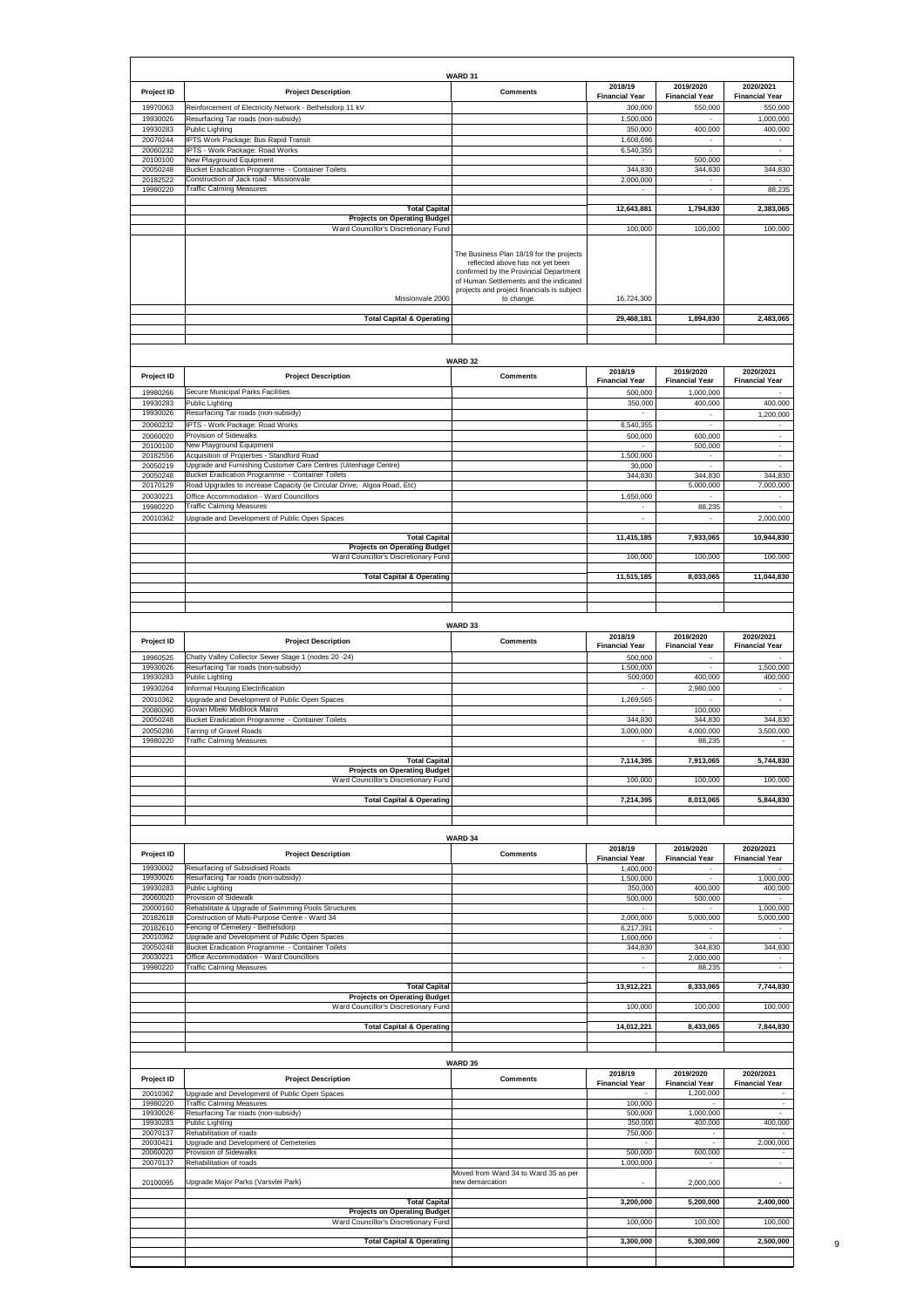| 1,600,000<br>20010362<br>Upgrade and Development of Public Open Spaces<br>774,800<br>Informal Housing Electrification<br>19930264<br>$\sim$<br>Reinforcement of Electricity Network - Despatch<br>1.000.000<br>1,500,000<br>20030470<br>New Playground Equipment<br>500,000<br>20100100<br>20070244<br>IPTS Work Package: Bus Rapid Transit<br>3,780,718<br>$\sim$<br>Informal Trader Infrastructure<br>1,500,000<br>20182456<br>$\overline{\phantom{a}}$<br>1,000,000<br>20070132<br>New Traffic Signals<br>20050248<br>Bucket Eradication Programme - Container Toilets<br>344,830<br>344,830<br>20050286<br>Tarring of Gravel Roads<br>3.500.000<br>3,000,000<br>Area (Post Tops) lighting required<br>following Electrification program<br>250,000<br>350,000<br>19930283<br>Public Lighting<br><b>Traffic Calming Measures</b><br>19980220<br>$\sim$<br>$\sim$<br><b>Total Capital</b><br>13.750.348<br>5,694,830<br><b>Projects on Operating Budget</b><br>Ward Councillor's Discretionary Fund<br>100,000<br>100,000<br><b>Total Capital &amp; Operating</b><br>13,850,348<br>5,794,830<br>WARD 37<br>2018/19<br>2019/2020<br>Project ID<br><b>Project Description</b><br><b>Comments</b><br><b>Financial Year</b><br><b>Financial Year</b><br>20130054<br>Bethelsdorp Ext 32, 34 & 36 - Human Settlement (Services)<br>375,000<br>16,000,000<br><b>Traffic Calming Measures</b><br>19980220<br>100,000<br>$\sim$<br>Resurfacing Tar roads (non-subsidy)<br>19930026<br>500.000<br>1,000,000<br>Kleinskool Kliprand - Roadworks (Human Settlements)<br>20130057<br>250,000<br>10.000.000<br>20170090<br>Bethelsdorp Ext 32, 34 & 36 - Stormwater (Human Settlements)<br>112,500<br>5,000,000<br>20170092<br>Bethelsdorp Ext 32, 34 & 36 - Water Bulks (Human Settlements)<br>112,500<br>5,000,000<br>20170094<br>Bethelsdorp Ext 32, 34 & 36 - Sewer Bulks (Human Settlements)<br>150,000<br>9,000,000<br>Kleinskool Kliprand - Stormwater (Human Settlements)<br>75,000<br>20170095<br>3,000,000<br>Kleinskool Kliprand - Water Bulks (Human Settlements)<br>75,000<br>3,000,000<br>20170098<br>Kleinskool Kliprand - Sewer Bulks (Human Settlements)<br>100,000<br>4,000,000<br>20170100<br>Bucket Eradication Programme - Container Toilets<br>20050248<br>344.830<br>344,830<br>1,500,000<br>20050286<br>3,000,000<br><b>Tarring of Gravel Roads</b><br>350,000<br>400,000<br>19930283<br>Public Lighting<br>20010362<br>Upgrade and Development of Public Open Spaces<br><b>Total Capital</b><br>4,044,830<br>59,744,830<br><b>Projects on Operating Budget</b><br>Ward Councillor's Discretionary Fund<br>100,000<br>100,000 | Project ID | <b>Project Description</b> | <b>Comments</b> | 2018/19<br><b>Financial Year</b> | 2019/2020<br><b>Financial Year</b> | 2020/2021<br><b>Financial Year</b>                                                                                                                                            |
|-------------------------------------------------------------------------------------------------------------------------------------------------------------------------------------------------------------------------------------------------------------------------------------------------------------------------------------------------------------------------------------------------------------------------------------------------------------------------------------------------------------------------------------------------------------------------------------------------------------------------------------------------------------------------------------------------------------------------------------------------------------------------------------------------------------------------------------------------------------------------------------------------------------------------------------------------------------------------------------------------------------------------------------------------------------------------------------------------------------------------------------------------------------------------------------------------------------------------------------------------------------------------------------------------------------------------------------------------------------------------------------------------------------------------------------------------------------------------------------------------------------------------------------------------------------------------------------------------------------------------------------------------------------------------------------------------------------------------------------------------------------------------------------------------------------------------------------------------------------------------------------------------------------------------------------------------------------------------------------------------------------------------------------------------------------------------------------------------------------------------------------------------------------------------------------------------------------------------------------------------------------------------------------------------------------------------------------------------------------------------------------------------------------------------------------------------------------------------------------------------------------------------------------------------------------------------------------------------------------------------------------------|------------|----------------------------|-----------------|----------------------------------|------------------------------------|-------------------------------------------------------------------------------------------------------------------------------------------------------------------------------|
|                                                                                                                                                                                                                                                                                                                                                                                                                                                                                                                                                                                                                                                                                                                                                                                                                                                                                                                                                                                                                                                                                                                                                                                                                                                                                                                                                                                                                                                                                                                                                                                                                                                                                                                                                                                                                                                                                                                                                                                                                                                                                                                                                                                                                                                                                                                                                                                                                                                                                                                                                                                                                                           |            |                            |                 |                                  |                                    | $\overline{\phantom{a}}$                                                                                                                                                      |
|                                                                                                                                                                                                                                                                                                                                                                                                                                                                                                                                                                                                                                                                                                                                                                                                                                                                                                                                                                                                                                                                                                                                                                                                                                                                                                                                                                                                                                                                                                                                                                                                                                                                                                                                                                                                                                                                                                                                                                                                                                                                                                                                                                                                                                                                                                                                                                                                                                                                                                                                                                                                                                           |            |                            |                 |                                  |                                    | $\sim$                                                                                                                                                                        |
|                                                                                                                                                                                                                                                                                                                                                                                                                                                                                                                                                                                                                                                                                                                                                                                                                                                                                                                                                                                                                                                                                                                                                                                                                                                                                                                                                                                                                                                                                                                                                                                                                                                                                                                                                                                                                                                                                                                                                                                                                                                                                                                                                                                                                                                                                                                                                                                                                                                                                                                                                                                                                                           |            |                            |                 |                                  |                                    | 1,500,000                                                                                                                                                                     |
|                                                                                                                                                                                                                                                                                                                                                                                                                                                                                                                                                                                                                                                                                                                                                                                                                                                                                                                                                                                                                                                                                                                                                                                                                                                                                                                                                                                                                                                                                                                                                                                                                                                                                                                                                                                                                                                                                                                                                                                                                                                                                                                                                                                                                                                                                                                                                                                                                                                                                                                                                                                                                                           |            |                            |                 |                                  |                                    | $\sim$                                                                                                                                                                        |
|                                                                                                                                                                                                                                                                                                                                                                                                                                                                                                                                                                                                                                                                                                                                                                                                                                                                                                                                                                                                                                                                                                                                                                                                                                                                                                                                                                                                                                                                                                                                                                                                                                                                                                                                                                                                                                                                                                                                                                                                                                                                                                                                                                                                                                                                                                                                                                                                                                                                                                                                                                                                                                           |            |                            |                 |                                  |                                    | $\sim$                                                                                                                                                                        |
|                                                                                                                                                                                                                                                                                                                                                                                                                                                                                                                                                                                                                                                                                                                                                                                                                                                                                                                                                                                                                                                                                                                                                                                                                                                                                                                                                                                                                                                                                                                                                                                                                                                                                                                                                                                                                                                                                                                                                                                                                                                                                                                                                                                                                                                                                                                                                                                                                                                                                                                                                                                                                                           |            |                            |                 |                                  |                                    | $\blacksquare$                                                                                                                                                                |
|                                                                                                                                                                                                                                                                                                                                                                                                                                                                                                                                                                                                                                                                                                                                                                                                                                                                                                                                                                                                                                                                                                                                                                                                                                                                                                                                                                                                                                                                                                                                                                                                                                                                                                                                                                                                                                                                                                                                                                                                                                                                                                                                                                                                                                                                                                                                                                                                                                                                                                                                                                                                                                           |            |                            |                 |                                  |                                    |                                                                                                                                                                               |
|                                                                                                                                                                                                                                                                                                                                                                                                                                                                                                                                                                                                                                                                                                                                                                                                                                                                                                                                                                                                                                                                                                                                                                                                                                                                                                                                                                                                                                                                                                                                                                                                                                                                                                                                                                                                                                                                                                                                                                                                                                                                                                                                                                                                                                                                                                                                                                                                                                                                                                                                                                                                                                           |            |                            |                 |                                  |                                    | 344.830                                                                                                                                                                       |
|                                                                                                                                                                                                                                                                                                                                                                                                                                                                                                                                                                                                                                                                                                                                                                                                                                                                                                                                                                                                                                                                                                                                                                                                                                                                                                                                                                                                                                                                                                                                                                                                                                                                                                                                                                                                                                                                                                                                                                                                                                                                                                                                                                                                                                                                                                                                                                                                                                                                                                                                                                                                                                           |            |                            |                 |                                  |                                    | 3,500,000                                                                                                                                                                     |
|                                                                                                                                                                                                                                                                                                                                                                                                                                                                                                                                                                                                                                                                                                                                                                                                                                                                                                                                                                                                                                                                                                                                                                                                                                                                                                                                                                                                                                                                                                                                                                                                                                                                                                                                                                                                                                                                                                                                                                                                                                                                                                                                                                                                                                                                                                                                                                                                                                                                                                                                                                                                                                           |            |                            |                 |                                  |                                    | 400,000                                                                                                                                                                       |
|                                                                                                                                                                                                                                                                                                                                                                                                                                                                                                                                                                                                                                                                                                                                                                                                                                                                                                                                                                                                                                                                                                                                                                                                                                                                                                                                                                                                                                                                                                                                                                                                                                                                                                                                                                                                                                                                                                                                                                                                                                                                                                                                                                                                                                                                                                                                                                                                                                                                                                                                                                                                                                           |            |                            |                 |                                  |                                    | 88.235                                                                                                                                                                        |
|                                                                                                                                                                                                                                                                                                                                                                                                                                                                                                                                                                                                                                                                                                                                                                                                                                                                                                                                                                                                                                                                                                                                                                                                                                                                                                                                                                                                                                                                                                                                                                                                                                                                                                                                                                                                                                                                                                                                                                                                                                                                                                                                                                                                                                                                                                                                                                                                                                                                                                                                                                                                                                           |            |                            |                 |                                  |                                    |                                                                                                                                                                               |
|                                                                                                                                                                                                                                                                                                                                                                                                                                                                                                                                                                                                                                                                                                                                                                                                                                                                                                                                                                                                                                                                                                                                                                                                                                                                                                                                                                                                                                                                                                                                                                                                                                                                                                                                                                                                                                                                                                                                                                                                                                                                                                                                                                                                                                                                                                                                                                                                                                                                                                                                                                                                                                           |            |                            |                 |                                  |                                    | 5,833,065                                                                                                                                                                     |
|                                                                                                                                                                                                                                                                                                                                                                                                                                                                                                                                                                                                                                                                                                                                                                                                                                                                                                                                                                                                                                                                                                                                                                                                                                                                                                                                                                                                                                                                                                                                                                                                                                                                                                                                                                                                                                                                                                                                                                                                                                                                                                                                                                                                                                                                                                                                                                                                                                                                                                                                                                                                                                           |            |                            |                 |                                  |                                    |                                                                                                                                                                               |
|                                                                                                                                                                                                                                                                                                                                                                                                                                                                                                                                                                                                                                                                                                                                                                                                                                                                                                                                                                                                                                                                                                                                                                                                                                                                                                                                                                                                                                                                                                                                                                                                                                                                                                                                                                                                                                                                                                                                                                                                                                                                                                                                                                                                                                                                                                                                                                                                                                                                                                                                                                                                                                           |            |                            |                 |                                  |                                    | 100,000                                                                                                                                                                       |
|                                                                                                                                                                                                                                                                                                                                                                                                                                                                                                                                                                                                                                                                                                                                                                                                                                                                                                                                                                                                                                                                                                                                                                                                                                                                                                                                                                                                                                                                                                                                                                                                                                                                                                                                                                                                                                                                                                                                                                                                                                                                                                                                                                                                                                                                                                                                                                                                                                                                                                                                                                                                                                           |            |                            |                 |                                  |                                    |                                                                                                                                                                               |
|                                                                                                                                                                                                                                                                                                                                                                                                                                                                                                                                                                                                                                                                                                                                                                                                                                                                                                                                                                                                                                                                                                                                                                                                                                                                                                                                                                                                                                                                                                                                                                                                                                                                                                                                                                                                                                                                                                                                                                                                                                                                                                                                                                                                                                                                                                                                                                                                                                                                                                                                                                                                                                           |            |                            |                 |                                  |                                    | 5,933,065                                                                                                                                                                     |
|                                                                                                                                                                                                                                                                                                                                                                                                                                                                                                                                                                                                                                                                                                                                                                                                                                                                                                                                                                                                                                                                                                                                                                                                                                                                                                                                                                                                                                                                                                                                                                                                                                                                                                                                                                                                                                                                                                                                                                                                                                                                                                                                                                                                                                                                                                                                                                                                                                                                                                                                                                                                                                           |            |                            |                 |                                  |                                    |                                                                                                                                                                               |
|                                                                                                                                                                                                                                                                                                                                                                                                                                                                                                                                                                                                                                                                                                                                                                                                                                                                                                                                                                                                                                                                                                                                                                                                                                                                                                                                                                                                                                                                                                                                                                                                                                                                                                                                                                                                                                                                                                                                                                                                                                                                                                                                                                                                                                                                                                                                                                                                                                                                                                                                                                                                                                           |            |                            |                 |                                  |                                    | 2020/2021                                                                                                                                                                     |
|                                                                                                                                                                                                                                                                                                                                                                                                                                                                                                                                                                                                                                                                                                                                                                                                                                                                                                                                                                                                                                                                                                                                                                                                                                                                                                                                                                                                                                                                                                                                                                                                                                                                                                                                                                                                                                                                                                                                                                                                                                                                                                                                                                                                                                                                                                                                                                                                                                                                                                                                                                                                                                           |            |                            |                 |                                  |                                    | <b>Financial Year</b>                                                                                                                                                         |
|                                                                                                                                                                                                                                                                                                                                                                                                                                                                                                                                                                                                                                                                                                                                                                                                                                                                                                                                                                                                                                                                                                                                                                                                                                                                                                                                                                                                                                                                                                                                                                                                                                                                                                                                                                                                                                                                                                                                                                                                                                                                                                                                                                                                                                                                                                                                                                                                                                                                                                                                                                                                                                           |            |                            |                 |                                  |                                    |                                                                                                                                                                               |
|                                                                                                                                                                                                                                                                                                                                                                                                                                                                                                                                                                                                                                                                                                                                                                                                                                                                                                                                                                                                                                                                                                                                                                                                                                                                                                                                                                                                                                                                                                                                                                                                                                                                                                                                                                                                                                                                                                                                                                                                                                                                                                                                                                                                                                                                                                                                                                                                                                                                                                                                                                                                                                           |            |                            |                 |                                  |                                    |                                                                                                                                                                               |
|                                                                                                                                                                                                                                                                                                                                                                                                                                                                                                                                                                                                                                                                                                                                                                                                                                                                                                                                                                                                                                                                                                                                                                                                                                                                                                                                                                                                                                                                                                                                                                                                                                                                                                                                                                                                                                                                                                                                                                                                                                                                                                                                                                                                                                                                                                                                                                                                                                                                                                                                                                                                                                           |            |                            |                 |                                  |                                    |                                                                                                                                                                               |
|                                                                                                                                                                                                                                                                                                                                                                                                                                                                                                                                                                                                                                                                                                                                                                                                                                                                                                                                                                                                                                                                                                                                                                                                                                                                                                                                                                                                                                                                                                                                                                                                                                                                                                                                                                                                                                                                                                                                                                                                                                                                                                                                                                                                                                                                                                                                                                                                                                                                                                                                                                                                                                           |            |                            |                 |                                  |                                    |                                                                                                                                                                               |
|                                                                                                                                                                                                                                                                                                                                                                                                                                                                                                                                                                                                                                                                                                                                                                                                                                                                                                                                                                                                                                                                                                                                                                                                                                                                                                                                                                                                                                                                                                                                                                                                                                                                                                                                                                                                                                                                                                                                                                                                                                                                                                                                                                                                                                                                                                                                                                                                                                                                                                                                                                                                                                           |            |                            |                 |                                  |                                    |                                                                                                                                                                               |
|                                                                                                                                                                                                                                                                                                                                                                                                                                                                                                                                                                                                                                                                                                                                                                                                                                                                                                                                                                                                                                                                                                                                                                                                                                                                                                                                                                                                                                                                                                                                                                                                                                                                                                                                                                                                                                                                                                                                                                                                                                                                                                                                                                                                                                                                                                                                                                                                                                                                                                                                                                                                                                           |            |                            |                 |                                  |                                    |                                                                                                                                                                               |
|                                                                                                                                                                                                                                                                                                                                                                                                                                                                                                                                                                                                                                                                                                                                                                                                                                                                                                                                                                                                                                                                                                                                                                                                                                                                                                                                                                                                                                                                                                                                                                                                                                                                                                                                                                                                                                                                                                                                                                                                                                                                                                                                                                                                                                                                                                                                                                                                                                                                                                                                                                                                                                           |            |                            |                 |                                  |                                    |                                                                                                                                                                               |
|                                                                                                                                                                                                                                                                                                                                                                                                                                                                                                                                                                                                                                                                                                                                                                                                                                                                                                                                                                                                                                                                                                                                                                                                                                                                                                                                                                                                                                                                                                                                                                                                                                                                                                                                                                                                                                                                                                                                                                                                                                                                                                                                                                                                                                                                                                                                                                                                                                                                                                                                                                                                                                           |            |                            |                 |                                  |                                    |                                                                                                                                                                               |
|                                                                                                                                                                                                                                                                                                                                                                                                                                                                                                                                                                                                                                                                                                                                                                                                                                                                                                                                                                                                                                                                                                                                                                                                                                                                                                                                                                                                                                                                                                                                                                                                                                                                                                                                                                                                                                                                                                                                                                                                                                                                                                                                                                                                                                                                                                                                                                                                                                                                                                                                                                                                                                           |            |                            |                 |                                  |                                    |                                                                                                                                                                               |
|                                                                                                                                                                                                                                                                                                                                                                                                                                                                                                                                                                                                                                                                                                                                                                                                                                                                                                                                                                                                                                                                                                                                                                                                                                                                                                                                                                                                                                                                                                                                                                                                                                                                                                                                                                                                                                                                                                                                                                                                                                                                                                                                                                                                                                                                                                                                                                                                                                                                                                                                                                                                                                           |            |                            |                 |                                  |                                    |                                                                                                                                                                               |
|                                                                                                                                                                                                                                                                                                                                                                                                                                                                                                                                                                                                                                                                                                                                                                                                                                                                                                                                                                                                                                                                                                                                                                                                                                                                                                                                                                                                                                                                                                                                                                                                                                                                                                                                                                                                                                                                                                                                                                                                                                                                                                                                                                                                                                                                                                                                                                                                                                                                                                                                                                                                                                           |            |                            |                 |                                  |                                    |                                                                                                                                                                               |
|                                                                                                                                                                                                                                                                                                                                                                                                                                                                                                                                                                                                                                                                                                                                                                                                                                                                                                                                                                                                                                                                                                                                                                                                                                                                                                                                                                                                                                                                                                                                                                                                                                                                                                                                                                                                                                                                                                                                                                                                                                                                                                                                                                                                                                                                                                                                                                                                                                                                                                                                                                                                                                           |            |                            |                 |                                  |                                    |                                                                                                                                                                               |
|                                                                                                                                                                                                                                                                                                                                                                                                                                                                                                                                                                                                                                                                                                                                                                                                                                                                                                                                                                                                                                                                                                                                                                                                                                                                                                                                                                                                                                                                                                                                                                                                                                                                                                                                                                                                                                                                                                                                                                                                                                                                                                                                                                                                                                                                                                                                                                                                                                                                                                                                                                                                                                           |            |                            |                 |                                  |                                    |                                                                                                                                                                               |
|                                                                                                                                                                                                                                                                                                                                                                                                                                                                                                                                                                                                                                                                                                                                                                                                                                                                                                                                                                                                                                                                                                                                                                                                                                                                                                                                                                                                                                                                                                                                                                                                                                                                                                                                                                                                                                                                                                                                                                                                                                                                                                                                                                                                                                                                                                                                                                                                                                                                                                                                                                                                                                           |            |                            |                 |                                  |                                    |                                                                                                                                                                               |
|                                                                                                                                                                                                                                                                                                                                                                                                                                                                                                                                                                                                                                                                                                                                                                                                                                                                                                                                                                                                                                                                                                                                                                                                                                                                                                                                                                                                                                                                                                                                                                                                                                                                                                                                                                                                                                                                                                                                                                                                                                                                                                                                                                                                                                                                                                                                                                                                                                                                                                                                                                                                                                           |            |                            |                 |                                  |                                    |                                                                                                                                                                               |
|                                                                                                                                                                                                                                                                                                                                                                                                                                                                                                                                                                                                                                                                                                                                                                                                                                                                                                                                                                                                                                                                                                                                                                                                                                                                                                                                                                                                                                                                                                                                                                                                                                                                                                                                                                                                                                                                                                                                                                                                                                                                                                                                                                                                                                                                                                                                                                                                                                                                                                                                                                                                                                           |            |                            |                 |                                  |                                    | 5.000.000<br>$\sim$<br>15,000,000<br>1,500,000<br>1,500,000<br>2,000,000<br>4.500.000<br>4,500,000<br>6,000,000<br>344,830<br>3,500,000<br>350,000<br>2,000,000<br>46,194,830 |
| 4,144,830<br>59,844,830<br><b>Total Capital &amp; Operating</b>                                                                                                                                                                                                                                                                                                                                                                                                                                                                                                                                                                                                                                                                                                                                                                                                                                                                                                                                                                                                                                                                                                                                                                                                                                                                                                                                                                                                                                                                                                                                                                                                                                                                                                                                                                                                                                                                                                                                                                                                                                                                                                                                                                                                                                                                                                                                                                                                                                                                                                                                                                           |            |                            |                 |                                  |                                    |                                                                                                                                                                               |
|                                                                                                                                                                                                                                                                                                                                                                                                                                                                                                                                                                                                                                                                                                                                                                                                                                                                                                                                                                                                                                                                                                                                                                                                                                                                                                                                                                                                                                                                                                                                                                                                                                                                                                                                                                                                                                                                                                                                                                                                                                                                                                                                                                                                                                                                                                                                                                                                                                                                                                                                                                                                                                           |            |                            |                 |                                  |                                    | 100,000<br>46,294,830                                                                                                                                                         |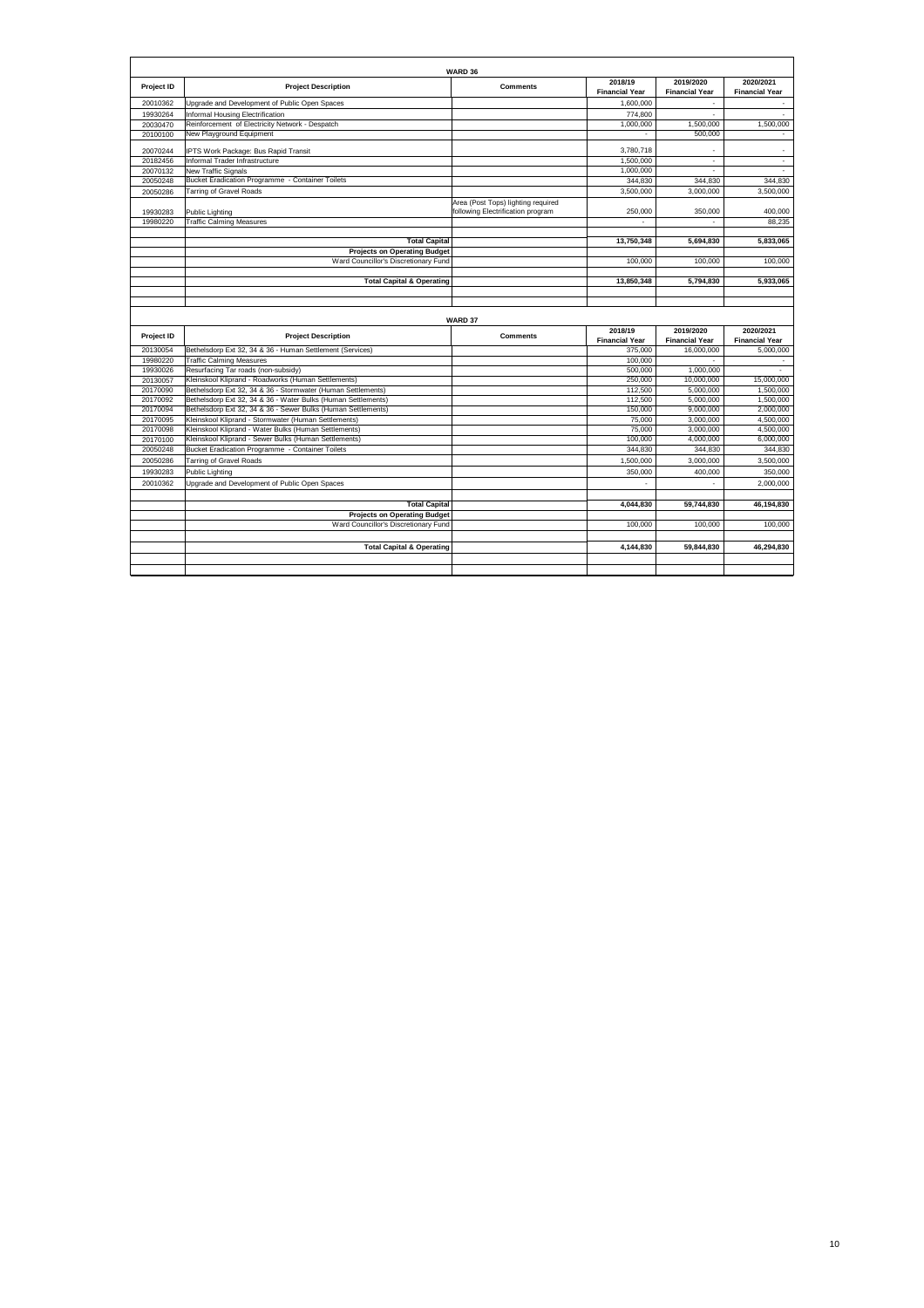| Project ID           | <b>Project Description</b>                                                                      | WARD 38<br><b>Comments</b>             | 2018/19<br><b>Financial Year</b> | 2019/2020<br><b>Financial Year</b> | 2020/2021<br><b>Financial Year</b> |
|----------------------|-------------------------------------------------------------------------------------------------|----------------------------------------|----------------------------------|------------------------------------|------------------------------------|
| 20030421             | Upgrade and Development of Cemeteries                                                           |                                        |                                  | 2,000,000                          | 2,000,000                          |
| 19930002             | Resurfacing of Subsidised Roads                                                                 |                                        |                                  |                                    | 1,900,000                          |
| 19930026             | Resurfacing Tar roads (non-subsidy)                                                             |                                        | 1,000,000                        | $\overline{\phantom{a}}$           | 1,300,000                          |
| 20100100             | New Playground Equipment                                                                        |                                        |                                  |                                    | 500,000                            |
| 20050286             | Tarring of Gravel Roads                                                                         |                                        | 2,000,000                        | 2,500,000                          | 2,500,000                          |
| 20010362             | Upgrade and Development of Public Open Spaces                                                   |                                        | 1,600,000                        |                                    |                                    |
| 19930283             | Public Lighting                                                                                 |                                        | 300,000                          | 300,000                            | 300,000                            |
| 20060019             | <b>Public Transport Facilities</b>                                                              |                                        | 220,000                          |                                    |                                    |
|                      |                                                                                                 | Moved from Ward 40 to Ward 38 in terms |                                  |                                    |                                    |
| 20080048             | Jagtvlakte: Bulk Water Supply Pipeline                                                          | of new demarcations                    | 2,000,000                        | 1,000,000                          | 1,000,000                          |
|                      |                                                                                                 | Moved from Ward 40 to Ward 38 in terms |                                  |                                    |                                    |
| 20060103             | Jagtvlakte Bulk Sewerage                                                                        | of new demarcations                    | 166,667                          | 333,334                            | 1,000,000                          |
| 19980220             | <b>Traffic Calming Measures</b>                                                                 |                                        |                                  |                                    | 88,235                             |
|                      |                                                                                                 |                                        |                                  |                                    |                                    |
|                      | <b>Total Capital</b>                                                                            |                                        | 7,286,667                        | 6,133,334                          | 10,588,235                         |
|                      | <b>Projects on Operating Budget</b><br>Ward Councillor's Discretionary Fund                     |                                        | 100,000                          | 100,000                            | 100,000                            |
|                      |                                                                                                 |                                        |                                  |                                    |                                    |
|                      |                                                                                                 |                                        |                                  |                                    |                                    |
|                      | <b>Total Capital &amp; Operating</b>                                                            |                                        | 7,386,667                        | 6,233,334                          | 10,688,235                         |
|                      |                                                                                                 |                                        |                                  |                                    |                                    |
|                      |                                                                                                 |                                        |                                  |                                    |                                    |
|                      |                                                                                                 |                                        |                                  |                                    |                                    |
|                      |                                                                                                 |                                        |                                  |                                    |                                    |
|                      |                                                                                                 | WARD 39                                | 2018/19                          | 2019/2020                          | 2020/2021                          |
| Project ID           | <b>Project Description</b>                                                                      | <b>Comments</b>                        | <b>Financial Year</b>            | <b>Financial Year</b>              | <b>Financial Year</b>              |
|                      |                                                                                                 |                                        | 125,000                          |                                    | 5,000,000                          |
| 20030030<br>20030472 | Lorraine - Bulk Sewerage Augmentation<br>Reinforcement of Electricity Network - Hunters Retreat |                                        | 2,000,000                        | 1,000,000                          | 1,100,000                          |
| 20060020             | Provision of Sidewalks                                                                          |                                        | 600,000                          | 400,000                            |                                    |
| 20120048             | N2 North Development - Roadworks (Human Settlements)                                            |                                        | 300,000                          | $\overline{\phantom{a}}$           |                                    |
| 20170111             | N2 North Development - Stormwater (Human Settlements)                                           |                                        | 50,000                           | $\epsilon$                         | $\sim$                             |
| 20170112             | N2 North Development - Water Bulks (Human Settlements)                                          |                                        | 50,000                           | ä,                                 | $\mathcal{L}$                      |
| 20170113             | N2 North Development - Sewer Bulks (Human Settlements)                                          |                                        | 100,000                          |                                    | ÷                                  |
| 20182425             | 1411: Lorraine - Bulk Sewerage Augmentation/ Add. Capacity                                      |                                        |                                  | 2,500,000                          |                                    |
| 19930283             | Public Lighting                                                                                 |                                        |                                  | 150,000                            | 150,000                            |
|                      |                                                                                                 |                                        |                                  |                                    |                                    |
|                      | <b>Total Capital</b>                                                                            |                                        | 3,225,000                        | 4,050,000                          | 6,250,000                          |
|                      | <b>Projects on Operating Budget</b>                                                             |                                        |                                  |                                    |                                    |
|                      | Ward Councillor's Discretionary Fund                                                            |                                        | 100,000                          | 100,000                            | 100,000                            |
|                      | <b>Total Capital &amp; Operating</b>                                                            |                                        | 3,325,000                        | 4,150,000                          | 6,350,000                          |
|                      |                                                                                                 |                                        |                                  |                                    |                                    |
|                      |                                                                                                 |                                        |                                  |                                    |                                    |
|                      |                                                                                                 |                                        |                                  |                                    |                                    |
|                      |                                                                                                 |                                        |                                  |                                    |                                    |
|                      |                                                                                                 |                                        |                                  |                                    |                                    |
|                      |                                                                                                 | WARD 40                                |                                  |                                    |                                    |
| Project ID           | <b>Project Description</b>                                                                      | <b>Comments</b>                        | 2018/19                          | 2019/2020                          | 2020/2021                          |
|                      |                                                                                                 |                                        | <b>Financial Year</b>            | <b>Financial Year</b>              | <b>Financial Year</b>              |
| 20030167             | Rocklands PHB Housing project WWTW                                                              |                                        | 500,000                          | 500,000                            | 1,000,000                          |
| 19930026             | Resurfacing Tar roads (non-subsidy)<br><b>Traffic Calming Measures</b>                          |                                        | 1,000,000                        | $\sim$                             |                                    |
| 19980220             |                                                                                                 |                                        | 100,000                          |                                    |                                    |
| 20030405             | Witteklip Bulk Sewerage<br>Seaview Bulk Sewer                                                   |                                        | 100,000                          | 500,000                            | 1,000,000                          |
| 20030407             | Seaview Bulk Water                                                                              |                                        | 500,000                          | 500,000                            | 1,000,000                          |
| 20030511             | St Albans Bulk Water                                                                            |                                        | 7,000,000                        | 9,000,000                          | 7,000,000                          |
| 20030512             |                                                                                                 |                                        | 600,000                          | 3,300,000                          | 3,000,000                          |
| 20042992<br>20060020 | Reinforcement of Electricity Network - Western<br>Provision of Sidewalks                        |                                        | 2,000,000<br>500,000             | 2,000,000<br>500,000               | 2,000,000                          |
|                      |                                                                                                 | Moved from Ward 40 to Ward 38 in terms |                                  |                                    |                                    |
| 20060103             | Jagtvlakte Bulk Sewerage                                                                        | of new demarcations                    |                                  |                                    |                                    |
| 20060241             | Blue Horizan Bay Bulk Stormwater                                                                |                                        | 2,000,000                        | 3,000,000                          | 5,000,000                          |
|                      |                                                                                                 | Moved from Ward 40 to Ward 38 in terms |                                  |                                    |                                    |
| 20080048             | Jagtvlakte: Bulk Water Supply Pipeline                                                          | of new demarcations                    |                                  |                                    |                                    |
| 20080081             | Greenbushes: Stormwater Improvements                                                            |                                        | 500,000                          | 500,000                            | 500,000                            |
| 20100034             | Balmoral Reservoir and Bulk Pipeline                                                            |                                        |                                  | 1,000,000                          | 1,000,000                          |
| 20120043             | Seaview Housing Job - Human Settlement (Services)                                               |                                        | 250,000                          | 7,875,000                          | 12,500,000                         |
| 20120062             | Kuyga Phase 3 - Human Settlement (Services)                                                     |                                        |                                  | 250,000                            | 5,000,000                          |
| 20120085             | Kwanobuhle Resevoir Link Watermain                                                              |                                        |                                  | 250,000                            | 250,000                            |
| 20170077             | Kuyga Phase 3 - Stormwater (Human Settlements)                                                  |                                        | $\sim$                           | 75,000                             | 1,500,000                          |
| 20170080             | Kuyga Phase 3 - Water Bulks (Human Settlements)                                                 |                                        | ä,                               | 75,000                             | 1,500,000                          |
| 20170082             | Kuyga Phase 3 - Sewer Bulks (Human Settlements)                                                 |                                        |                                  | 100,000                            | 2,000,000                          |
| 20170097             | Seaview Housing Job - Stormwater (Human Settlements)                                            |                                        | 75,000                           | 2,250,000                          | 3,750,000                          |
| 20170099             | Seaview Housing Job - Water Bulks (Human Settlements)                                           |                                        | 75,000                           | 5,625,000                          | 3,750,000                          |
| 20170101             | Seaview Housing Job - Sewer Bulks (Human Settlements)                                           |                                        | 100,000                          | 6,750,000                          | 5,000,000<br>1,500,000             |
| 20170105<br>20170106 | Rocklands - Stormwater (Human Settlements)<br>Rocklands - Water Bulks (Human Settlements)       |                                        | 100,000<br>250,000               | 100,000<br>250,000                 | 3,750,000                          |
| 20170107             | Rocklands - Sewer Bulks (Human Settlements)                                                     |                                        | 300,000                          | 300,000                            | 4,500,000                          |
| 20170122             | Rocklands - Roadworks (Human Settlements)                                                       |                                        | 350,000                          | 350,000                            | 5,250,000                          |
| 20050248             | Bucket Eradication Programme - Container Toilets                                                |                                        | 344,830                          | 344,830                            | 344,830                            |
| 20050286             | <b>Tarring of Gravel Roads</b>                                                                  |                                        | 4,000,000                        | 4,000,000                          | 3,500,000                          |
| 20182445             | Iron Man                                                                                        |                                        | 300,000                          |                                    |                                    |
| 20010362             | Upgrade and Development of Public Open Spaces                                                   |                                        |                                  |                                    |                                    |
| 19930283             | Public Lighting                                                                                 |                                        | 200,000                          | 250,000                            | 350,000                            |
| 20060019             | <b>Public Transport Facilities</b>                                                              |                                        | 220,000                          |                                    |                                    |
|                      |                                                                                                 |                                        |                                  |                                    |                                    |
|                      | <b>Total Capital</b>                                                                            |                                        | 21,364,830                       | 49,644,830                         | 75,944,830                         |
|                      | <b>Projects on Operating Budget</b>                                                             |                                        |                                  |                                    |                                    |
|                      | Ward Councillor's Discretionary Fund                                                            |                                        | 100,000                          | 100,000                            | 100,000                            |
|                      | <b>Total Capital &amp; Operating</b>                                                            |                                        | 21,464,830                       | 49,744,830                         | 76,044,830                         |
|                      |                                                                                                 |                                        |                                  |                                    |                                    |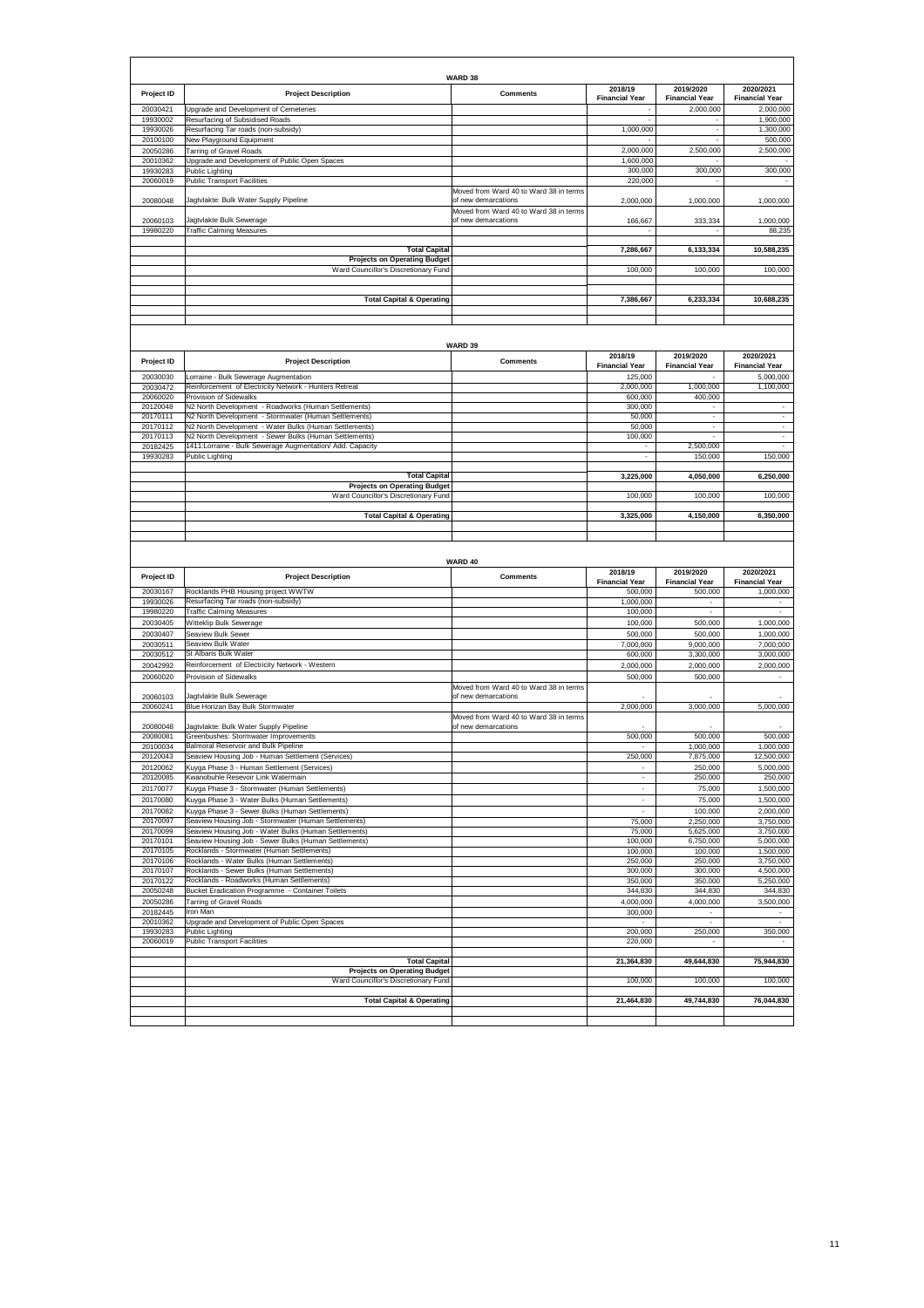|                      |                                                                                                                                                                | WARD 41                                                                 |                                  |                                    |                                    |
|----------------------|----------------------------------------------------------------------------------------------------------------------------------------------------------------|-------------------------------------------------------------------------|----------------------------------|------------------------------------|------------------------------------|
| Project ID           | <b>Project Description</b>                                                                                                                                     | <b>Comments</b>                                                         | 2018/19<br><b>Financial Year</b> | 2019/2020<br><b>Financial Year</b> | 2020/2021<br><b>Financial Year</b> |
| 20060103             | Jagtvlakte Bulk Sewerage                                                                                                                                       |                                                                         | 166,667                          | 333.333                            | 1.000.000                          |
| 19930002             | Resurfacing of Subsidised Roads                                                                                                                                |                                                                         |                                  |                                    | 1,500,000                          |
| 19930264             | nformal Housing Electrification                                                                                                                                |                                                                         | 3,009,800                        | 12,516,000                         | 12,918,300                         |
| 19,930,026           | Resurfacing Tar roads (non-subsidy)                                                                                                                            |                                                                         |                                  | ÷.                                 | 1,000,000                          |
| 20080078             | Chatty: Stormwater Improvement                                                                                                                                 |                                                                         | 7,700,000                        | 10,000,000                         | 10,000,000                         |
| 20110091             | Khayamnandi Extension - Human Settlement (Services)                                                                                                            |                                                                         | 10,299,750                       | 664,987                            | 12,140,800                         |
| 20120033             | Jagvlagte (Chatty 11-14) - Roadworks (Human Settlements)                                                                                                       |                                                                         | 13,958,506                       | 17,500,000                         | 25,000,000                         |
| 20120085             | Kwanobuhle Resevoir Link Watermain                                                                                                                             |                                                                         |                                  | 250,000                            | 250,000                            |
| 20140010             | Construction of Bloemendal Arterial                                                                                                                            |                                                                         | 2,000,000                        | 10,000,000                         | 10,000,000                         |
| 20162191             | Construction of Joe Slovo Bridge - Ward 41                                                                                                                     |                                                                         | 2,500,000                        | 5,000,000                          | 5,000,000                          |
| 20170069             | Khayamnandi Extension - Water Bulks (Human Settlements)                                                                                                        |                                                                         | 3,089,924                        | 199,496                            | 3,642,239                          |
| 20170070             | Khayamnandi Extension - Stormwater (Human Settlements)                                                                                                         |                                                                         | 3,089,924                        | 199,496                            | 3,642,239                          |
| 20170072             | Khayamnandi Extension - Sewer Bulks (Human Settlements)                                                                                                        |                                                                         | 4,119,900                        | 265,995                            | 4,856,320                          |
| 20170091             | Jagvlagte (Chatty 11-14) - Stormwater (Human Settlements)                                                                                                      |                                                                         | 5,687,552                        | 5.250.000                          | 7.500.000                          |
| 20170093             | Jagvlagte (Chatty 11-14) - Water Bulks (Human Settlements)                                                                                                     |                                                                         | 5,687,552                        | 5,250,000                          | 7,500,000                          |
| 20170096             | Jagvlagte (Chatty 11-14) - Sewer Bulks (Human Settlements)                                                                                                     |                                                                         | 7.583.402                        | 7.000.000                          | 10.000.000                         |
| 20170134             | Upgrade of Resorts (Beachview)                                                                                                                                 |                                                                         |                                  | 5,000,000                          | 2,000,000                          |
| 20170022             | <b>Jndeclared Informal Electrification</b>                                                                                                                     |                                                                         | 10,000,000                       |                                    |                                    |
| 20050248             | Bucket Eradication Programme - Container Toilets                                                                                                               |                                                                         | 344,830                          | 344,830                            | 344,830                            |
| 20050286             | Tarring of Gravel Roads                                                                                                                                        | Aluta Continua                                                          | 2,000,000                        | 3,000,000                          | 3,500,000                          |
|                      |                                                                                                                                                                | Area (Post Tops) lighting required                                      |                                  |                                    |                                    |
| 19930283             | ublic Lighting                                                                                                                                                 | following Electrification program                                       | 500,000                          | 500,000                            | 500,000                            |
| 19980220             | <b>Traffic Calming Measures</b>                                                                                                                                |                                                                         | $\overline{\phantom{a}}$         | 88,235                             |                                    |
|                      |                                                                                                                                                                |                                                                         |                                  |                                    |                                    |
|                      | <b>Total Capital</b>                                                                                                                                           |                                                                         | 81,737,807                       | 83,362,372                         | 122,294,728                        |
|                      | <b>Projects on Operating Budget</b>                                                                                                                            |                                                                         |                                  |                                    |                                    |
|                      | Ward Councillor's Discretionary Fund                                                                                                                           |                                                                         | 100,000                          | 100,000                            | 100,000                            |
|                      |                                                                                                                                                                |                                                                         |                                  |                                    |                                    |
|                      | Khayamnandi 1 (B) 466                                                                                                                                          | The Business Plan 18/19 for the projects                                | 73,586,920                       |                                    |                                    |
|                      | PE - Joe Slovo West 4000 BNG Ph2 (2000)                                                                                                                        | reflected above has not yet been                                        | 97.837.155                       |                                    |                                    |
|                      |                                                                                                                                                                | confirmed by the Provincial Department                                  |                                  |                                    |                                    |
|                      | PE Joe Slovo Ph1                                                                                                                                               | of Human Settlements and the indicated                                  | 10,034,580                       |                                    |                                    |
|                      | Khayamnandi 179                                                                                                                                                | projects and project financials is subject<br>to change.                | 3,679,346                        |                                    |                                    |
|                      |                                                                                                                                                                |                                                                         |                                  |                                    |                                    |
|                      | <b>Total Capital &amp; Operating</b>                                                                                                                           |                                                                         | 266,975,808                      | 83,462,372                         | 122,394,728                        |
|                      |                                                                                                                                                                |                                                                         |                                  |                                    |                                    |
|                      |                                                                                                                                                                |                                                                         |                                  |                                    |                                    |
|                      |                                                                                                                                                                |                                                                         |                                  |                                    |                                    |
|                      |                                                                                                                                                                |                                                                         |                                  |                                    |                                    |
|                      |                                                                                                                                                                | WARD 42                                                                 |                                  |                                    |                                    |
|                      |                                                                                                                                                                |                                                                         | 2018/19                          | 2019/2020                          | 2020/2021                          |
| Project ID           | <b>Project Description</b>                                                                                                                                     | <b>Comments</b>                                                         | <b>Financial Year</b>            | <b>Financial Year</b>              | <b>Financial Year</b>              |
| 20060020             | Provision of Sidewalks                                                                                                                                         |                                                                         | 400,000                          | 600,000                            |                                    |
| 19980220             | <b>Traffic Calming Measures</b>                                                                                                                                |                                                                         | 100,000                          |                                    |                                    |
| 19930026             | Resurfacing Tar roads (non-subsidy)                                                                                                                            |                                                                         |                                  | $\overline{a}$                     | 1.000.000                          |
| 20080138             | <wanobuhle: of="" reticulation<="" sewer="" td="" upgrade=""><td></td><td>100,000</td><td><math display="inline">\sim</math></td><td>100,000</td></wanobuhle:> |                                                                         | 100,000                          | $\sim$                             | 100,000                            |
| 19930264             | nformal Housing Electrification                                                                                                                                |                                                                         | 5,960,000                        | ÷.                                 |                                    |
| 20080144             | (wanobuhle: Upgrading of water reticulation                                                                                                                    |                                                                         |                                  | 100,000                            | 100,000                            |
|                      |                                                                                                                                                                |                                                                         | 2,000,000                        | 2,000,000                          | 2,500,000                          |
| 20050286             | <b>Tarring of Gravel Roads</b>                                                                                                                                 |                                                                         |                                  |                                    |                                    |
| 20182619             | Construction of Multi-Purpose Centre - Ward 42                                                                                                                 |                                                                         | 2,000,000                        | 5,000,000                          | 5,000,000                          |
|                      |                                                                                                                                                                | Area (Post Tops) lighting required<br>following Electrification program | 800,000                          | 600,000                            |                                    |
| 19930283<br>20060019 | Public Lighting                                                                                                                                                |                                                                         |                                  |                                    | 400,000<br>220,000                 |
|                      | <b>Public Transport Facilities</b>                                                                                                                             |                                                                         |                                  |                                    |                                    |
|                      | <b>Total Capital</b>                                                                                                                                           |                                                                         | 11,360,000                       | 8,300,000                          | 9,320,000                          |
|                      | <b>Projects on Operating Budget</b>                                                                                                                            |                                                                         |                                  |                                    |                                    |
|                      | Ward Councillor's Discretionary Fund                                                                                                                           |                                                                         | 100,000                          | 100,000                            | 100,000                            |
|                      |                                                                                                                                                                |                                                                         |                                  |                                    |                                    |
|                      | <b>Total Capital &amp; Operating</b>                                                                                                                           |                                                                         | 11,460,000                       | 8,400,000                          | 9,420,000                          |
|                      |                                                                                                                                                                |                                                                         |                                  |                                    |                                    |
|                      |                                                                                                                                                                |                                                                         |                                  |                                    |                                    |
|                      |                                                                                                                                                                |                                                                         |                                  |                                    |                                    |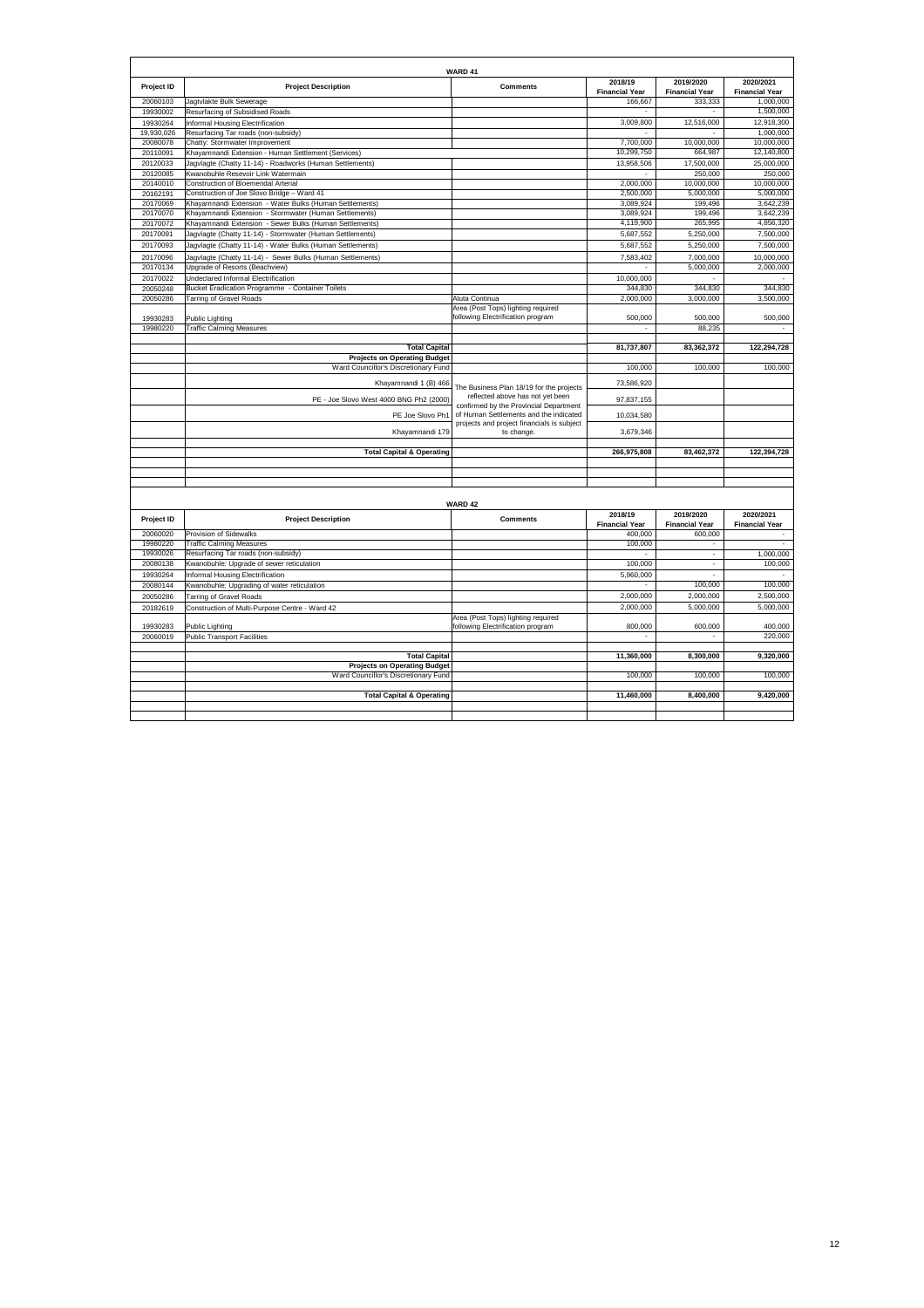|            | WARD <sub>43</sub>                               |                                    |                                  |                                    |                                    |  |
|------------|--------------------------------------------------|------------------------------------|----------------------------------|------------------------------------|------------------------------------|--|
| Project ID | <b>Project Description</b>                       | <b>Comments</b>                    | 2018/19<br><b>Financial Year</b> | 2019/2020<br><b>Financial Year</b> | 2020/2021<br><b>Financial Year</b> |  |
| 20080138   | Kwanobuhle: Upgrade of sewer reticulation        |                                    | 100,000                          |                                    | 100,000                            |  |
| 19930026   | Resurfacing Tar roads (non-subsidy)              |                                    | $\sim$                           | 1,000,000                          | $\overline{\phantom{a}}$           |  |
| 20050286   | Tarring of Gravel Roads                          |                                    | 432.958                          | ÷                                  | ÷                                  |  |
| 19930283   | <b>Public Lighting</b>                           |                                    | 200.000                          | 250,000                            | 350,000                            |  |
| 20060019   | <b>Public Transport Facilities</b>               |                                    |                                  | 220,000                            |                                    |  |
| 19980220   | <b>Traffic Calming Measures</b>                  |                                    |                                  | 88.235                             |                                    |  |
| 20070144   | Kwanobuhle WWTW: Upgrading                       |                                    | 21,300,000                       | 1,000,000                          | 1.000.000                          |  |
|            |                                                  |                                    |                                  |                                    |                                    |  |
|            | <b>Total Capital</b>                             |                                    | 22.032.958                       | 2.558.235                          | 1.450.000                          |  |
|            | <b>Projects on Operating Budget</b>              |                                    |                                  |                                    |                                    |  |
|            | Ward Councillor's Discretionary Fund             |                                    | 100,000                          | 100,000                            | 100,000                            |  |
|            | <b>Total Capital &amp; Operating</b>             |                                    | 22,132,958                       | 2,658,235                          | 1.550.000                          |  |
|            |                                                  |                                    |                                  |                                    |                                    |  |
|            |                                                  |                                    |                                  |                                    |                                    |  |
|            |                                                  |                                    |                                  |                                    |                                    |  |
|            |                                                  | WARD 44                            |                                  |                                    |                                    |  |
|            |                                                  |                                    | 2018/19                          | 2019/2020                          | 2020/2021                          |  |
|            |                                                  |                                    |                                  |                                    |                                    |  |
| Project ID | <b>Project Description</b>                       | <b>Comments</b>                    | <b>Financial Year</b>            | <b>Financial Year</b>              | <b>Financial Year</b>              |  |
| 20010362   | Upgrade and Development of Public Open Spaces    |                                    | $\sim$                           | 2,000,000                          | ÷.                                 |  |
| 20060020   | Provision of Sidewalks                           |                                    | 600.000                          | 600,000                            | $\sim$                             |  |
| 19930026   | Resurfacing Tar roads (non-subsidy)              |                                    |                                  | 1.000.000                          |                                    |  |
| 20080138   | Kwanobuhle: Upgrade of sewer reticulation        |                                    | 100,000                          | $\overline{a}$                     | 100,000                            |  |
| 20080144   | Kwanobuhle: Upgrading of water reticulation      |                                    |                                  | 100,000                            | 100,000                            |  |
| 20162354   | Kwanobuhle Sport Complex                         |                                    | 1.500.000                        |                                    |                                    |  |
|            |                                                  | As per Ward Councillor, budget was |                                  |                                    |                                    |  |
| 20050248   | Bucket Eradication Programme - Container Toilets | moved to ward 44 from Ward 22      | 344.830                          | 344.830                            | 344.830                            |  |
| 20050286   | <b>Tarring of Gravel Roads</b>                   |                                    | 2.000.000                        | 2.000.000                          | 2.500.000                          |  |
| 19930283   | Public Lighting                                  |                                    | 250,000                          | 350,000                            | 375,000                            |  |
| 20060019   | <b>Public Transport Facilities</b>               |                                    | ÷                                |                                    | 220,000                            |  |
| 19980220   | <b>Traffic Calming Measures</b>                  |                                    | ٠                                | 88,235                             |                                    |  |
|            |                                                  |                                    |                                  |                                    |                                    |  |
|            | <b>Total Capital</b>                             |                                    | 4.794.830                        | 6.483.065                          | 3.639.830                          |  |
|            | <b>Projects on Operating Budget</b>              |                                    |                                  |                                    |                                    |  |
|            | Ward Councillor's Discretionary Fund             |                                    | 100,000                          | 100,000                            | 100,000                            |  |
|            |                                                  |                                    |                                  |                                    |                                    |  |
|            |                                                  |                                    |                                  |                                    |                                    |  |
|            | <b>Total Capital &amp; Operating</b>             |                                    | 4,894,830                        | 6,583,065                          | 3.739.830                          |  |
|            |                                                  |                                    |                                  |                                    |                                    |  |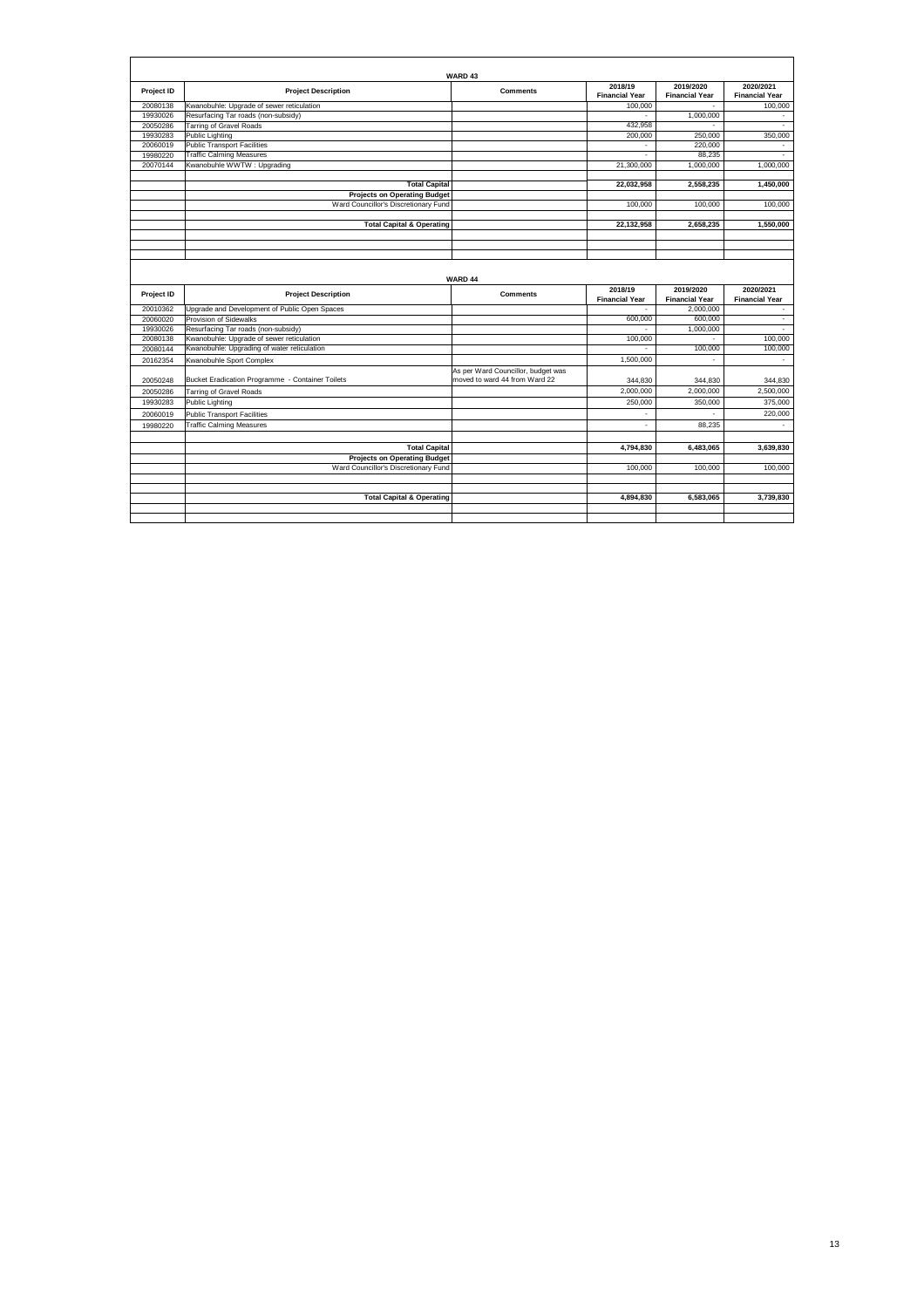|            |                                                                             | WARD 45                                                                                                                                                                                                                      |                                  |                                    |                                                           |
|------------|-----------------------------------------------------------------------------|------------------------------------------------------------------------------------------------------------------------------------------------------------------------------------------------------------------------------|----------------------------------|------------------------------------|-----------------------------------------------------------|
| Project ID | <b>Project Description</b>                                                  | <b>Comments</b>                                                                                                                                                                                                              | 2018/19<br><b>Financial Year</b> | 2019/2020<br><b>Financial Year</b> | 2020/2021<br><b>Financial Year</b>                        |
| 20010307   | Upgrading Groendal Treatment Works                                          |                                                                                                                                                                                                                              | 500,000                          | 500,000                            | 500,000                                                   |
| 19930026   | Resurfacing Tar roads (non-subsidy)                                         |                                                                                                                                                                                                                              |                                  | 1,250,000                          |                                                           |
| 19930264   | Informal Housing Electrification                                            |                                                                                                                                                                                                                              | 2,980,000                        | 2,980,000                          | 2,980,000                                                 |
| 20080138   | Kwanobuhle: Upgrade of sewer reticulation                                   |                                                                                                                                                                                                                              | 100,000                          |                                    | 100,000                                                   |
| 20080144   | Kwanobuhle: Upgrading of water reticulation                                 |                                                                                                                                                                                                                              |                                  | 100,000                            | 100,000                                                   |
| 20120030   | Kwanobuhle Area 11 - Roadworks (Human Settlements)                          |                                                                                                                                                                                                                              | 17,000,000                       | 16,500,000                         | 1,250,000                                                 |
| 20170079   | Kwanobuhle Area 11 - Stormwater (Human Settlements)                         |                                                                                                                                                                                                                              | 5,100,000                        | 4,950,000                          | 375,000                                                   |
| 20170081   | Kwanobuhle Area 11 - Water Bulks (Human Settlements)                        |                                                                                                                                                                                                                              | 5,100,000                        | 4,950,000                          | 375,000                                                   |
| 20170083   | Kwanobuhle Area 11 - Sewer Bulks (Human Settlements)                        |                                                                                                                                                                                                                              | 6,800,000                        | 6,600,000                          | 550,000                                                   |
| 20050248   | Bucket Eradication Programme - Container Toilets                            |                                                                                                                                                                                                                              | 344,830                          | 344,830                            | 344,830                                                   |
| 20050286   | <b>Tarring of Gravel Roads</b>                                              |                                                                                                                                                                                                                              | 2,000,000                        | 2,000,000                          | 2,500,000                                                 |
| 19930283   | Public Lighting                                                             |                                                                                                                                                                                                                              | 300,000                          | 350,000                            | 400,000                                                   |
| 20060019   | <b>Public Transport Facilities</b>                                          |                                                                                                                                                                                                                              |                                  | 220,000                            |                                                           |
| 19980220   | <b>Traffic Calming Measures</b>                                             |                                                                                                                                                                                                                              | $\cdot$                          | $\overline{\phantom{a}}$           | 88,235                                                    |
| 20010362   | Upgrade and Development of Public Open Spaces                               |                                                                                                                                                                                                                              | $\bar{z}$                        | $\sim$                             | 2,000,000                                                 |
|            |                                                                             |                                                                                                                                                                                                                              |                                  |                                    |                                                           |
|            | <b>Total Capital</b>                                                        |                                                                                                                                                                                                                              | 40,224,830                       | 40,744,830                         | 11,563,065                                                |
|            | <b>Projects on Operating Budget</b>                                         |                                                                                                                                                                                                                              |                                  |                                    |                                                           |
|            |                                                                             |                                                                                                                                                                                                                              |                                  | 100,000                            | 100,000                                                   |
|            | Ward Councillor's Discretionary Fund                                        |                                                                                                                                                                                                                              | 100,000                          |                                    |                                                           |
|            | Kwanobuhle 52                                                               | The Business Plan 18/19 for the projects<br>reflected above has not yet been<br>confirmed by the Provincial Department<br>of Human Settlements and the indicated<br>projects and project financials is subject<br>to change. | 3,846,589                        |                                    |                                                           |
|            |                                                                             |                                                                                                                                                                                                                              |                                  |                                    |                                                           |
|            | <b>Total Capital &amp; Operating</b>                                        |                                                                                                                                                                                                                              | 44,171,419                       | 40,844,830                         | 11,663,065                                                |
|            |                                                                             |                                                                                                                                                                                                                              |                                  |                                    |                                                           |
|            |                                                                             |                                                                                                                                                                                                                              |                                  |                                    |                                                           |
|            |                                                                             |                                                                                                                                                                                                                              |                                  |                                    |                                                           |
|            |                                                                             | WARD 46                                                                                                                                                                                                                      |                                  |                                    |                                                           |
| Project ID | <b>Project Description</b>                                                  | <b>Comments</b>                                                                                                                                                                                                              | 2018/19<br><b>Financial Year</b> | 2019/2020<br><b>Financial Year</b> | 2020/2021<br><b>Financial Year</b>                        |
| 20060020   | Provision of Sidewalks                                                      |                                                                                                                                                                                                                              | 800,000                          | 800,000                            |                                                           |
| 20060103   | Jagtvlakte Bulk Sewerage                                                    |                                                                                                                                                                                                                              |                                  |                                    | 1,000,000                                                 |
|            |                                                                             |                                                                                                                                                                                                                              |                                  |                                    |                                                           |
|            |                                                                             |                                                                                                                                                                                                                              | 166,666                          | 333,333                            |                                                           |
| 19930026   | Resurfacing Tar roads (non-subsidy)                                         |                                                                                                                                                                                                                              |                                  |                                    |                                                           |
| 20070246   | Rehabilitation of Bridge Structures                                         |                                                                                                                                                                                                                              | 500,000                          | 500,000                            |                                                           |
| 20080138   | Kwanobuhle: Upgrade of sewer reticulation                                   |                                                                                                                                                                                                                              | 100,000                          |                                    |                                                           |
| 20080144   | Kwanobuhle: Upgrading of water reticulation                                 |                                                                                                                                                                                                                              |                                  | 100,000                            |                                                           |
| 20050286   | Tarring of Gravel Roads                                                     |                                                                                                                                                                                                                              | 2,000,000                        | 2,000,000                          | 2,500,000                                                 |
| 20170127   | Reconstruction of stormwater system - Uitenhage                             |                                                                                                                                                                                                                              | 300,000                          | 300,000                            | 500,000<br>100,000<br>300,000                             |
| 19930283   | Public Lighting                                                             |                                                                                                                                                                                                                              | 250,000                          | 350,000                            |                                                           |
| 19980220   | <b>Traffic Calming Measures</b>                                             |                                                                                                                                                                                                                              |                                  |                                    |                                                           |
| 20070137   | Rehabilitation of roads                                                     |                                                                                                                                                                                                                              | 1,000,000                        |                                    | 375,000<br>88,235<br>$\overline{\phantom{a}}$             |
| 20100100   | New Playground Equipment                                                    |                                                                                                                                                                                                                              | 500,000                          | $\overline{\phantom{a}}$           | $\sim$                                                    |
|            |                                                                             |                                                                                                                                                                                                                              |                                  |                                    |                                                           |
|            | <b>Total Capital</b>                                                        |                                                                                                                                                                                                                              | 5,616,666                        | 4,383,333                          |                                                           |
|            |                                                                             |                                                                                                                                                                                                                              |                                  |                                    |                                                           |
|            | <b>Projects on Operating Budget</b><br>Ward Councillor's Discretionary Fund |                                                                                                                                                                                                                              | 100,000                          | 100,000                            |                                                           |
|            |                                                                             |                                                                                                                                                                                                                              |                                  |                                    |                                                           |
|            | <b>Total Capital &amp; Operating</b>                                        |                                                                                                                                                                                                                              | 5,716,666                        | 4,483,333                          |                                                           |
|            |                                                                             |                                                                                                                                                                                                                              |                                  |                                    |                                                           |
|            |                                                                             |                                                                                                                                                                                                                              |                                  |                                    |                                                           |
|            |                                                                             |                                                                                                                                                                                                                              |                                  |                                    | 1,000,000<br>100,000<br>5,963,235<br>100,000<br>6,063,235 |
|            |                                                                             | WARD 47                                                                                                                                                                                                                      |                                  |                                    |                                                           |
| Project ID | <b>Project Description</b>                                                  | <b>Comments</b>                                                                                                                                                                                                              | 2018/19                          | 2019/2020                          | 2020/2021                                                 |
|            |                                                                             |                                                                                                                                                                                                                              | <b>Financial Year</b>            | <b>Financial Year</b>              | <b>Financial Year</b>                                     |
| 20030421   | Upgrade and Development of Cemeteries (Matanzima)                           |                                                                                                                                                                                                                              | $\sim$                           | 2.000.000                          | 2,000,000                                                 |
| 19,930,026 | Resurfacing Tar roads (non-subsidy)                                         |                                                                                                                                                                                                                              | ÷.                               | 1,000,000                          |                                                           |
| 20030601   | Construction of a 1,0 MI reclaimed effluent reservoir: Uitenhage            |                                                                                                                                                                                                                              | 250,000                          | 250,000                            | 250,000                                                   |
| zuubuuzu   | Provision of Sidewalks                                                      |                                                                                                                                                                                                                              | 800,000                          | 800,000                            |                                                           |
| 20080144   | Kwanobuhle: Upgrading of water reticulation                                 |                                                                                                                                                                                                                              |                                  | 100,000                            | 100,000                                                   |
| 20100100   | New Playground Equipment                                                    |                                                                                                                                                                                                                              | 500,000                          |                                    | $\overline{\phantom{a}}$                                  |
| 20170127   | Reconstruction of stormwater system - Uitenhage                             |                                                                                                                                                                                                                              | 300,000                          | 300,000                            | 300,000                                                   |
| 20050286   | <b>Tarring of Gravel Roads</b>                                              |                                                                                                                                                                                                                              | 2,000,000                        | 2,000,000                          | 2,500,000                                                 |
| 19930283   | <b>Public Lighting</b>                                                      |                                                                                                                                                                                                                              | 300,000                          | 350,000                            | 375,000                                                   |
| 20060019   | <b>Public Transport Facilities</b>                                          |                                                                                                                                                                                                                              |                                  | 220,000                            |                                                           |
| 19980220   |                                                                             |                                                                                                                                                                                                                              |                                  |                                    |                                                           |
|            | <b>Traffic Calming Measures</b>                                             |                                                                                                                                                                                                                              |                                  |                                    |                                                           |
|            | <b>Total Capital</b>                                                        |                                                                                                                                                                                                                              | 4,150,000                        | 7,020,000                          |                                                           |
|            | <b>Projects on Operating Budget</b>                                         |                                                                                                                                                                                                                              |                                  |                                    |                                                           |
|            | Ward Councillor's Discretionary Fund                                        |                                                                                                                                                                                                                              | 100,000                          | 100,000                            | 88,235<br>5,613,235<br>100,000                            |
|            |                                                                             |                                                                                                                                                                                                                              |                                  |                                    |                                                           |
|            | <b>Total Capital &amp; Operating</b>                                        |                                                                                                                                                                                                                              | 4,250,000                        | 7,120,000                          | 5,713,235                                                 |
|            |                                                                             |                                                                                                                                                                                                                              |                                  |                                    |                                                           |
|            |                                                                             |                                                                                                                                                                                                                              |                                  |                                    |                                                           |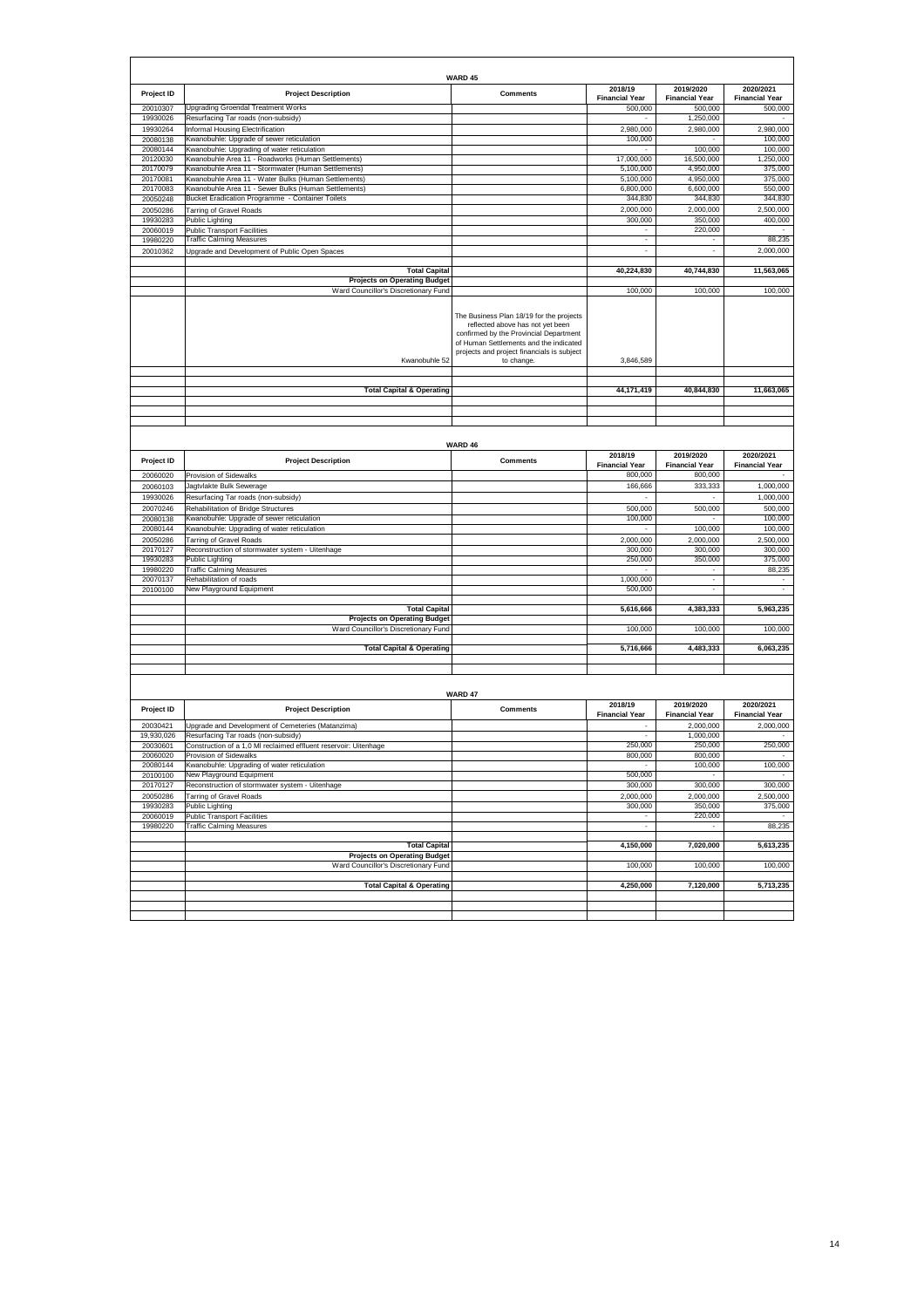|                      |                                                                                                         | WARD 48                                                                      |                                  |                                    |                                                                                |
|----------------------|---------------------------------------------------------------------------------------------------------|------------------------------------------------------------------------------|----------------------------------|------------------------------------|--------------------------------------------------------------------------------|
| Project ID           | <b>Project Description</b>                                                                              | <b>Comments</b>                                                              | 2018/19<br><b>Financial Year</b> | 2019/2020<br><b>Financial Year</b> | 2020/2021<br><b>Financial Year</b>                                             |
| 19930002             | Resurfacing of Subsidised Roads                                                                         |                                                                              | 1,500,000                        |                                    |                                                                                |
| 19930026             | Resurfacing Tar roads (non-subsidy)                                                                     |                                                                              |                                  | 1,250,000                          |                                                                                |
| 20010119             | Reinforcement of Electricity Network - Uitenhage                                                        |                                                                              | 1,000,000                        | 1,000,000                          | 1,000,000                                                                      |
| 20030421<br>20030601 | Upgrade and Development of Cemeteries (Gerald Smith)                                                    |                                                                              |                                  | 1,000,000                          |                                                                                |
| 20070246             | Construction of a 1,0 MI reclaimed effluent reservoir: Uitenhage<br>Rehabilitation of Bridge Structures |                                                                              | 250,000<br>500,000               | 250,000<br>500,000                 | 250,000<br>500,000                                                             |
| 20110066             | Bulk Sewers Joe Slovo, Mandelaville, Allenridge West UIT                                                |                                                                              | 4,000,000                        | 5,000,000                          | 6,666,667                                                                      |
| 20162371             | John Street - Roadworks (Human Settlements)                                                             |                                                                              | 1,000,000                        |                                    |                                                                                |
| 20182333             | John Street - Sewer (Human Settlements)                                                                 |                                                                              | 2,500,000                        |                                    |                                                                                |
| 20182335             | John Street - Stormwater (Human Settlements)                                                            |                                                                              | 750,000                          | $\overline{\phantom{a}}$           | $\overline{\phantom{a}}$                                                       |
| 20182336             | John Street - Water Bulks (Human Settlements)                                                           |                                                                              | 750,000                          |                                    |                                                                                |
| 20182540             | Fitzpatrck Pump-Station - New                                                                           |                                                                              |                                  |                                    | 500,000                                                                        |
| 20170127             | Reconstruction of stormwater system - Uitenhage                                                         |                                                                              | 300,000                          | 300,000                            | 300,000                                                                        |
| 20050248             | Bucket Eradication Programme - Container Toilets                                                        |                                                                              | 344,830                          | 344,830                            | 344,830                                                                        |
| 20050286             | Tarring of Gravel Roads                                                                                 |                                                                              | 2,000,000                        | 2,000,000                          | 2,500,000                                                                      |
| 20060019             | <b>Public Transport Facilities</b>                                                                      |                                                                              |                                  | 220,000                            |                                                                                |
| 19930283             | Public Lighting                                                                                         |                                                                              | 300,000                          | 350,000                            | 375,000                                                                        |
| 19980220             | <b>Traffic Calming Measures</b>                                                                         |                                                                              |                                  |                                    | 88,235                                                                         |
| 20010362             | Jpgrade and Development of Public Open Spaces                                                           |                                                                              | ٠                                | 2,300,000                          |                                                                                |
| 20070147             | Kelvin Jones WWTW: Upgrade                                                                              |                                                                              | 5,000,000                        | 60,000,000                         | 45,000,000                                                                     |
|                      |                                                                                                         |                                                                              |                                  |                                    |                                                                                |
|                      | <b>Total Capital</b><br><b>Projects on Operating Budget</b>                                             |                                                                              | 20,194,830                       | 74,514,830                         | 57,524,732                                                                     |
|                      | Ward Councillor's Discretionary Fund                                                                    |                                                                              | 100,000                          | 100,000                            | 100,000                                                                        |
| <b>MBDA</b>          | Uitenhage Rails Shed / SC Precinct Development                                                          |                                                                              | 11,148,920                       | 15,000,000                         | 5,000,000                                                                      |
|                      |                                                                                                         |                                                                              |                                  |                                    |                                                                                |
|                      |                                                                                                         |                                                                              |                                  |                                    |                                                                                |
|                      |                                                                                                         | The Business Plan 18/19 for the projects<br>reflected above has not yet been |                                  |                                    |                                                                                |
|                      | Uitenhage - Joe Slovo - 216 (Ph2)                                                                       | confirmed by the Provincial Department                                       | 4,181,075                        |                                    |                                                                                |
|                      |                                                                                                         | of Human Settlements and the indicated                                       |                                  |                                    |                                                                                |
|                      |                                                                                                         | projects and project financials is subject                                   |                                  |                                    |                                                                                |
|                      | PE - Ebongweni - 18                                                                                     | to change                                                                    | 7,358,692                        |                                    |                                                                                |
|                      |                                                                                                         |                                                                              |                                  |                                    |                                                                                |
|                      | <b>Total Capital &amp; Operating</b>                                                                    |                                                                              | 42,983,517                       | 89,614,830                         | 62,624,732                                                                     |
|                      |                                                                                                         |                                                                              |                                  |                                    |                                                                                |
|                      |                                                                                                         |                                                                              |                                  |                                    |                                                                                |
|                      |                                                                                                         |                                                                              |                                  |                                    |                                                                                |
|                      |                                                                                                         | WARD 49                                                                      |                                  |                                    |                                                                                |
|                      |                                                                                                         |                                                                              | 2018/19                          | 2019/2020                          | 2020/2021                                                                      |
| Project ID           | <b>Project Description</b>                                                                              | <b>Comments</b>                                                              | <b>Financial Year</b>            | <b>Financial Year</b>              | <b>Financial Year</b>                                                          |
|                      |                                                                                                         |                                                                              |                                  |                                    |                                                                                |
|                      |                                                                                                         |                                                                              |                                  |                                    |                                                                                |
| 20010307             | Upgrading Groendal Treatment Works                                                                      |                                                                              | 500,000                          | 500,000                            | 500,000                                                                        |
| 19980220             | <b>Traffic Calming Measures</b>                                                                         |                                                                              | 100,000                          |                                    |                                                                                |
| 19930026             | Resurfacing Tar roads (non-subsidy)                                                                     |                                                                              | ÷,                               | 1,250,000                          | $\overline{\phantom{a}}$                                                       |
| 20010362             | Upgrade and Development of Public Open Spaces                                                           |                                                                              |                                  | 2,300,000                          |                                                                                |
| 20030601             | Construction of a 1,0 MI reclaimed effluent reservoir: Uitenhage                                        |                                                                              | 250,000                          | 250,000                            | 250,000                                                                        |
| 20090053             | Upgrade of Uitenhage Dog Pound                                                                          |                                                                              | 700,000                          | 700,000                            | 700,000                                                                        |
| 20000160             | Rehabilitate & Upgrade of Swimming Pools Structures                                                     |                                                                              |                                  | 1,000,000                          | $\sim$                                                                         |
| 20110066             | Bulk Sewers Joe Slovo, Mandelaville, Allenridge West UIT                                                |                                                                              | 4,000,000                        | 5,000,000                          | 6,666,667                                                                      |
| 20170127             | Reconstruction of stormwater system - Uitenhage                                                         |                                                                              | 300,000                          | 300,000                            | 300,000                                                                        |
| 20050286             | <b>Tarring of Gravel Roads</b>                                                                          |                                                                              | 1,000,000                        | 2,000,000                          | 2,500,000                                                                      |
| 19930283             | Public Lighting                                                                                         |                                                                              | 250,000                          | 350,000                            | 400,000                                                                        |
| 20060019             | <b>Public Transport Facilities</b>                                                                      |                                                                              | 220,000                          |                                    |                                                                                |
|                      |                                                                                                         |                                                                              |                                  |                                    |                                                                                |
|                      | <b>Total Capital</b>                                                                                    |                                                                              | 7,320,000                        | 13,650,000                         | 11,316,667                                                                     |
|                      | <b>Projects on Operating Budget</b>                                                                     |                                                                              |                                  |                                    |                                                                                |
|                      | Ward Councillor's Discretionary Fund                                                                    |                                                                              | 100,000                          | 100,000                            |                                                                                |
|                      | <b>Total Capital &amp; Operating</b>                                                                    |                                                                              | 7,420,000                        | 13.750.000                         | 11,416,667                                                                     |
|                      |                                                                                                         |                                                                              |                                  |                                    |                                                                                |
|                      |                                                                                                         |                                                                              |                                  |                                    | 100,000                                                                        |
|                      |                                                                                                         |                                                                              |                                  |                                    |                                                                                |
|                      |                                                                                                         | WARD 50                                                                      |                                  |                                    |                                                                                |
|                      |                                                                                                         |                                                                              | 2018/19                          | 2019/2020                          | 2020/2021                                                                      |
| Project ID           | <b>Project Description</b>                                                                              | <b>Comments</b>                                                              |                                  |                                    | ıcıaı<br>r ear                                                                 |
| 20030421             | Jpgrade and Development of Cemeteries                                                                   |                                                                              |                                  |                                    | 1,000,000                                                                      |
| 19930026             | Resurfacing Tar roads (non-subsidy)                                                                     |                                                                              | 1,000,000                        |                                    | $\overline{\phantom{a}}$                                                       |
| 20030601             | Construction of a 1,0 MI reclaimed effluent reservoir: Uitenhage                                        |                                                                              | 250,000                          | 250,000                            |                                                                                |
| 20060020             | Provision of Sidewalks                                                                                  |                                                                              | 500,000                          | 500,000                            | $\sim$                                                                         |
| 20110066             | Bulk Sewers Joe Slovo, Mandelaville, Allenridge West UIT                                                |                                                                              | 4,000,000                        | 5,000,000                          |                                                                                |
| 20170127             | Reconstruction of stormwater system - Uitenhage                                                         |                                                                              | 300,000                          | 300,000                            |                                                                                |
| 20050248             | Bucket Eradication Programme - Container Toilets                                                        |                                                                              | 344,830                          | 344,830                            |                                                                                |
| 20050286             | <b>Tarring of Gravel Roads</b>                                                                          |                                                                              | 2,000,000                        | 2,000,000                          | 2,500,000                                                                      |
| 19930283             | Public Lighting                                                                                         |                                                                              | 250,000                          | 350,000                            |                                                                                |
| 20060019             | <b>Public Transport Facilities</b>                                                                      |                                                                              | 220,000                          | 220,000                            | $\sim$                                                                         |
| 19980220             | <b>Traffic Calming Measures</b>                                                                         |                                                                              |                                  | 88,235                             | $\sim$                                                                         |
|                      |                                                                                                         |                                                                              |                                  |                                    |                                                                                |
|                      | <b>Total Capital</b>                                                                                    |                                                                              | 8,864,830                        | 9,053,065                          | 11,436,496                                                                     |
|                      | <b>Projects on Operating Budget</b>                                                                     |                                                                              |                                  |                                    |                                                                                |
|                      | Ward Councillor's Discretionary Fund                                                                    |                                                                              | 100,000                          | 100,000                            |                                                                                |
|                      |                                                                                                         |                                                                              |                                  |                                    |                                                                                |
|                      | <b>Total Capital and Operating</b>                                                                      |                                                                              | 8,964,830                        | 9,153,065                          | 250,000<br>6,666,666<br>300,000<br>344,830<br>375,000<br>100,000<br>11,536,496 |
|                      |                                                                                                         |                                                                              |                                  |                                    |                                                                                |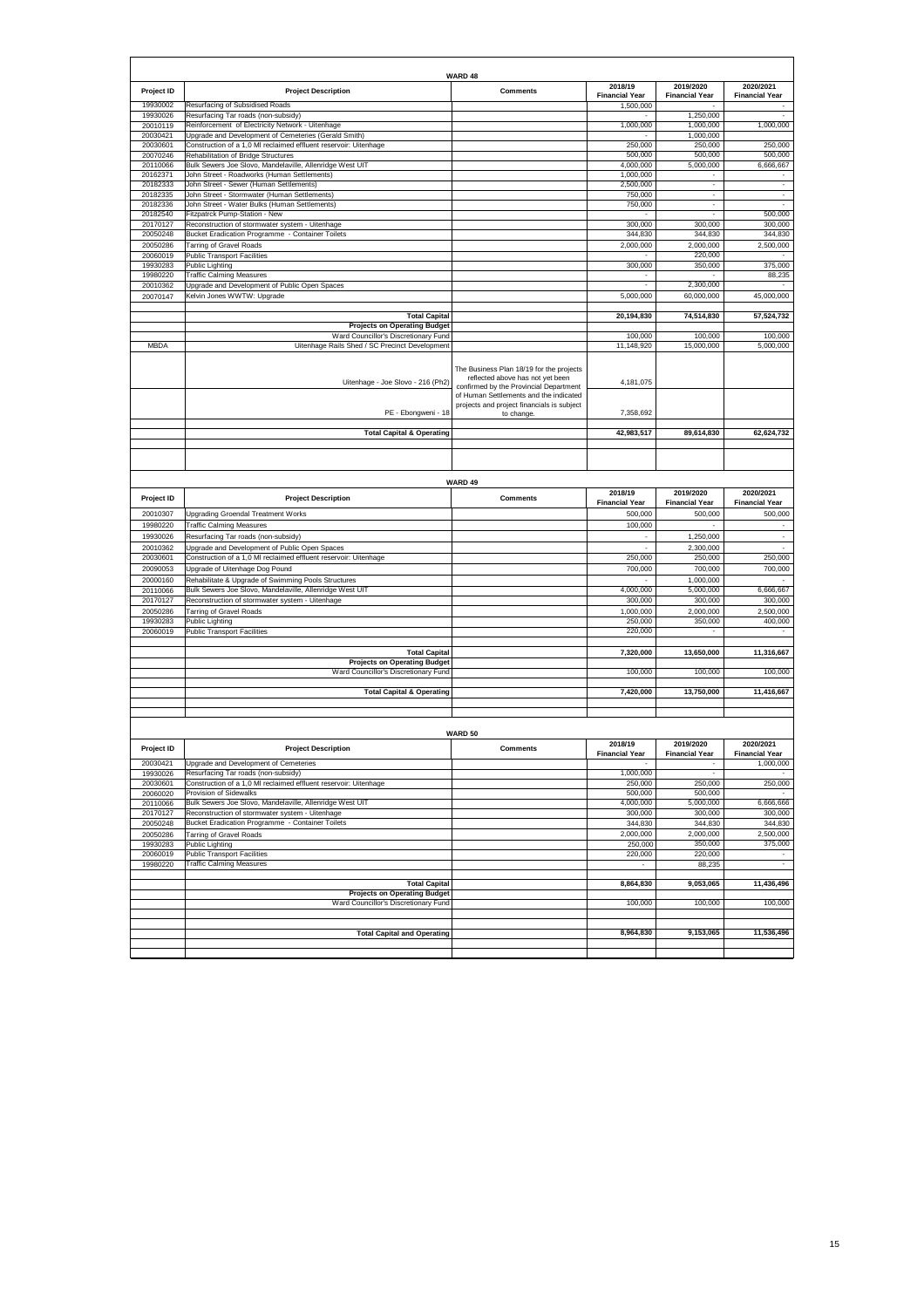|                      |                                                                                                                    | <b>WARD 51</b>                                  |                                  |                                    |                                    |
|----------------------|--------------------------------------------------------------------------------------------------------------------|-------------------------------------------------|----------------------------------|------------------------------------|------------------------------------|
| Project ID           | <b>Project Description</b>                                                                                         | <b>Comments</b>                                 | 2018/19                          | 2019/2020                          | 2020/2021                          |
| 19980266             | Secure Municipal Parks Facilities                                                                                  |                                                 | <b>Financial Year</b>            | <b>Financial Year</b>              | <b>Financial Year</b><br>1,000,000 |
| 20000160             | Rehabilitate & Upgrade of Swimming Pools Structures                                                                |                                                 | 1,000,000                        | $\hat{\phantom{a}}$                |                                    |
| 20010221             | Springs Resort-Upgrade Infrastructure                                                                              |                                                 |                                  | 500,000                            | 500,000                            |
| 20060082             | Upgrading Springs Water Treatment Works                                                                            |                                                 | 1,000,000                        | 1.000.000                          | 1,500,000                          |
| 20070246             | Rehabilitation of Bridge Structures                                                                                |                                                 | 500,000                          | 500,000                            | 500,000                            |
| 20100095             | Upgrade Major Parks (Magennis)                                                                                     |                                                 | 2,000,000                        |                                    |                                    |
| 20170127<br>20050219 | Reconstruction of stormwater system - Uitenhage<br>Upgrade and Furnishing Customer Care Centres (Uitenhage Centre) |                                                 | 300,000<br>214,000               | 300,000                            | 300,000                            |
| 20000106             | Urban Refuse Transfer Recycling Stations - Gillipsie                                                               |                                                 | 1,000,000                        | ÷,                                 |                                    |
| 20050286             | Tarring of Gravel Roads                                                                                            |                                                 | 1,000,000                        | 2,000,000                          | 2,500,000                          |
| 19930283             | Public Lighting                                                                                                    |                                                 | 250,000                          | 350,000                            | 375,000                            |
| 20060110             | Greenhouse Upgrades                                                                                                | Moved to Ward 51 from Ward 3 as per M<br>Mbande |                                  | 2,000,000                          |                                    |
|                      |                                                                                                                    |                                                 |                                  |                                    |                                    |
|                      | <b>Total Capital</b>                                                                                               |                                                 | 7,264,000                        | 6,650,000                          | 6,675,000                          |
|                      | <b>Projects on Operating Budget</b>                                                                                |                                                 |                                  |                                    |                                    |
|                      | Ward Councillor's Discretionary Fund                                                                               |                                                 | 100,000                          | 100,000                            | 100,000                            |
|                      | <b>Total Capital and Operating</b>                                                                                 |                                                 | 7,364,000                        | 6,750,000                          | 6,775,000                          |
|                      |                                                                                                                    |                                                 |                                  |                                    |                                    |
|                      |                                                                                                                    |                                                 |                                  |                                    |                                    |
|                      |                                                                                                                    |                                                 |                                  |                                    |                                    |
|                      |                                                                                                                    | <b>WARD 52</b>                                  |                                  |                                    |                                    |
| Project ID           | <b>Project Description</b>                                                                                         | <b>Comments</b>                                 | 2018/19<br><b>Financial Year</b> | 2019/2020<br><b>Financial Year</b> | 2020/2021<br><b>Financial Year</b> |
| 20030182             | Upgrade Despatch Reclamation Works                                                                                 |                                                 | 500,000                          | 500,000                            | 4.000.000                          |
| 19980220             | <b>Traffic Calming Measures</b>                                                                                    |                                                 | 100,000                          |                                    |                                    |
| 19930002             | Resurfacing of Subsidised Roads                                                                                    |                                                 |                                  | 1,300,000                          |                                    |
| 19930026             | Resurfacing Tar roads (non-subsidy)                                                                                |                                                 | 1,500,000                        |                                    |                                    |
| 20030177             | Development of Waste Disposal Facilities                                                                           |                                                 | 2,250,000                        | 2,250,000                          | 2,250,000                          |
| 20030421             | Upgrade and Development of Cemeteries (Despatch)                                                                   |                                                 |                                  | 1,000,000                          | $\blacksquare$                     |
| 20060020<br>20170127 | Provision of Sidewalks<br>Reconstruction of stormwater system - Uitenhage                                          |                                                 | 450,000<br>300,000               | 500,000<br>300,000                 |                                    |
| 20050286             | <b>Tarring of Gravel Roads</b>                                                                                     |                                                 | 2,000,000                        | 3,000,000                          | 300,000<br>2,500,000               |
| 20060019             | <b>Public Transport Facilities</b>                                                                                 |                                                 |                                  |                                    | 220,000                            |
| 19930283             | Public Lighting                                                                                                    |                                                 | 250,000                          | 350,000                            | 375,000                            |
| 19980220             | <b>Traffic Calming Measures</b>                                                                                    |                                                 |                                  |                                    | 88,235                             |
|                      |                                                                                                                    |                                                 |                                  |                                    |                                    |
|                      | <b>Total Capital</b>                                                                                               |                                                 | 7,350,000                        | 9,200,000                          | 9,733,235                          |
|                      | <b>Projects on Operating Budget</b>                                                                                |                                                 | 100,000                          |                                    |                                    |
|                      | Ward Councillor's Discretionary Fund                                                                               |                                                 |                                  | 100,000                            | 100,000                            |
|                      | <b>Total Capital &amp; Operating</b>                                                                               |                                                 | 7,450,000                        | 9,300,000                          | 9,833,235                          |
|                      |                                                                                                                    |                                                 |                                  |                                    |                                    |
|                      |                                                                                                                    |                                                 |                                  |                                    |                                    |
|                      |                                                                                                                    |                                                 |                                  |                                    |                                    |
|                      |                                                                                                                    | WARD 53                                         |                                  |                                    |                                    |
|                      |                                                                                                                    |                                                 | 2018/19                          | 2019/2020                          | 2020/2021                          |
| Project ID           | <b>Project Description</b>                                                                                         | <b>Comments</b>                                 | <b>Financial Year</b>            | <b>Financial Year</b>              | <b>Financial Year</b>              |
| 20010362             | Upgrade and Development of Public Open Spaces                                                                      |                                                 |                                  |                                    | 2,000,000                          |
| 20030295             | Construction of Amanzi Resevoir and Pipeline                                                                       |                                                 | 916,667                          | 1,666,667                          | 1,666,667                          |
| 20030421<br>20060020 | Upgrade and Development of Cemeteries (Motherwell)<br>Provision of Sidewalks                                       |                                                 | 500,000                          | 500,000                            | 1,000,000                          |
| 20060102             | Colchester - Bulk Sewerage Infrastructure & WWTW                                                                   |                                                 |                                  | 100,000                            | 100,000                            |
| 20060106             | Motherwell North Bulk Sewerage                                                                                     |                                                 | 666,667                          | 1,000,000                          | 1,000,000                          |
| 20060107             | Motherwell/Coega WWTW and Outfall Sewer                                                                            |                                                 | 1,000,000                        | 1,500,000                          | 2,500,000                          |
| 20080080             | Cannonville/Colchester: Stormwater improvements                                                                    |                                                 | 8,500,000                        | 8,500,000                          | 8,500,000                          |
| 20120045             | Fencing of Cemeteries (Motherwell)                                                                                 |                                                 |                                  |                                    |                                    |
| 20182614<br>20150039 | Water drainage and roads at Motherwell Cemetery<br>Upgrade of Public Toilets                                       |                                                 | 2,000,000<br>400,000             | 2,000,000<br>400.000               | 400,000                            |
| 20162370             | Erf 818/868 - Roadworks (Human Settlements)                                                                        |                                                 | 3,000,000                        | $\overline{\phantom{a}}$           | ٠                                  |
| 20182441             | Erf 818/868 - Water Bulks (Human Settlements)                                                                      |                                                 | 900,000                          | $\overline{\phantom{a}}$           | $\sim$                             |
| 20182442             | Erf 818/868 - Sewer Bulks (Human Settlements)                                                                      |                                                 | 1,200,000                        | $\sim$                             | $\sim$                             |
| 20182443             | Erf 818/868 - Stormwater (Human Settlements)                                                                       |                                                 | 900,000                          |                                    |                                    |
| 20050248             | Bucket Eradication Programme - Container Toilets                                                                   |                                                 | 344,830                          | 344,830                            | 344,830                            |
| 20050286             | <b>Tarring of Gravel Roads</b>                                                                                     |                                                 | 2,500,000                        | 3,500,000                          | 3,000,000                          |
| 19930283             | Public Lighting                                                                                                    |                                                 | 200,000                          | 250,000                            | 300,000                            |
| 20070161             | Coegakop Wellfield and Water Treatment Works (Groundwater)                                                         |                                                 | 14,000,000                       | 16,285,052                         | 15,755,057                         |
|                      | <b>Total Capital</b>                                                                                               |                                                 | 37,028,164                       | 36,046,549                         | 36,566,554                         |
|                      | <b>Projects on Operating Budget</b>                                                                                |                                                 |                                  |                                    |                                    |
|                      | Ward Councillor's Discretionary Fund                                                                               |                                                 | 100,000                          | 100,000                            | 100,000                            |
|                      |                                                                                                                    |                                                 |                                  |                                    |                                    |
|                      |                                                                                                                    |                                                 |                                  |                                    |                                    |
|                      | <b>Total Capital &amp; Operating</b>                                                                               |                                                 | 37,128,164                       | 36,146,549                         | 36,666,554                         |
|                      |                                                                                                                    |                                                 |                                  |                                    |                                    |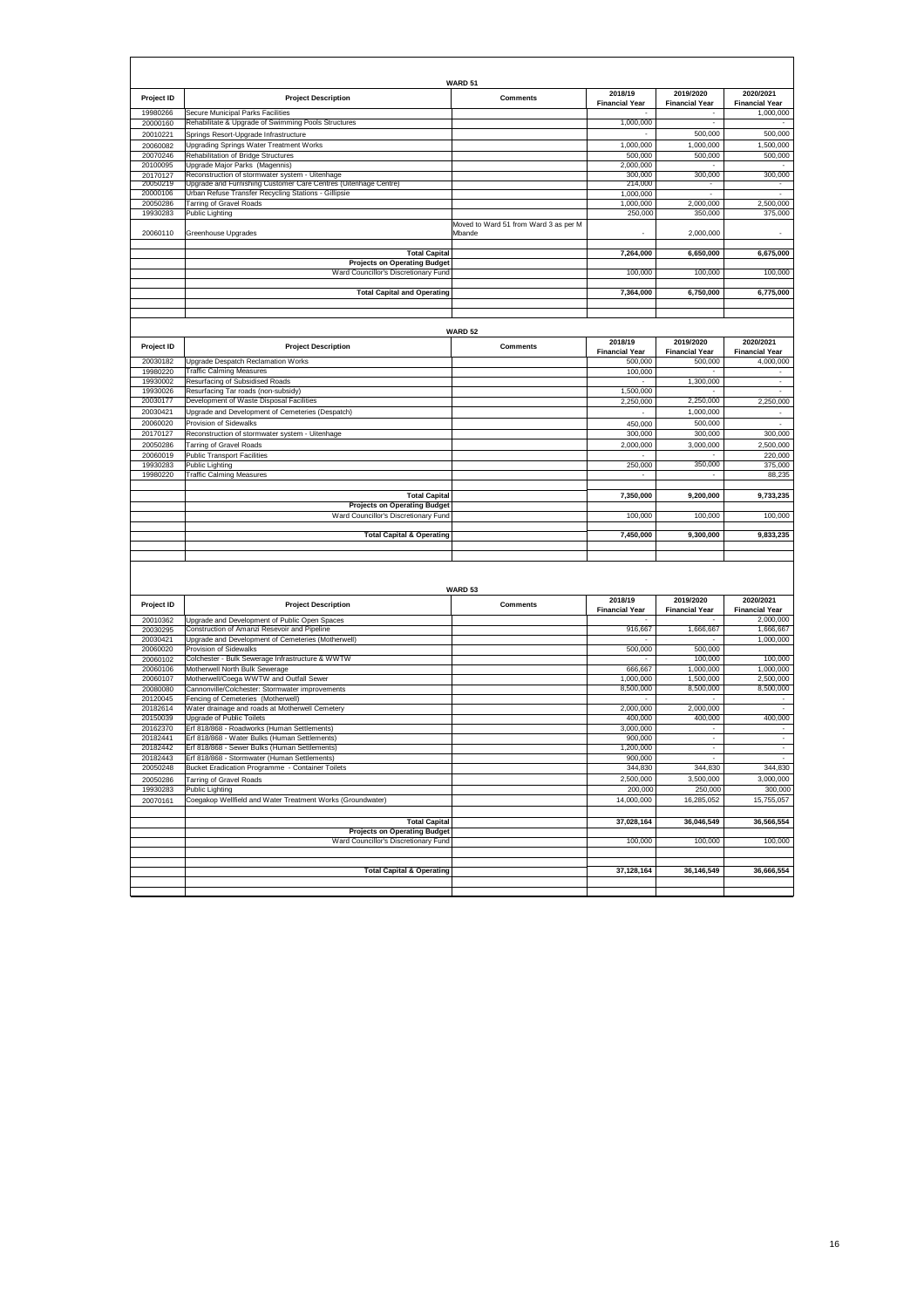|            | WARD 54                                                    |                                                                                                                                                                                                                              |                          |                          |                       |  |
|------------|------------------------------------------------------------|------------------------------------------------------------------------------------------------------------------------------------------------------------------------------------------------------------------------------|--------------------------|--------------------------|-----------------------|--|
|            |                                                            | <b>Comments</b>                                                                                                                                                                                                              | 2018/19                  | 2019/2020                | 2020/2021             |  |
| Project ID | <b>Project Description</b>                                 |                                                                                                                                                                                                                              | <b>Financial Year</b>    | <b>Financial Year</b>    | <b>Financial Year</b> |  |
| 20010362   | Upgrade and Development of Public Open Spaces              |                                                                                                                                                                                                                              | 1.750.000                |                          | $\sim$                |  |
| 19930026   | Resurfacing Tar roads (non-subsidy)                        |                                                                                                                                                                                                                              | 1.500.000                | $\overline{\phantom{a}}$ |                       |  |
| 19930264   | Informal Housing Electrification                           | DEMAND DRIVEN: New Customers with<br>access to electricity applying for new<br>electricity connection in areas already<br>electrifed.                                                                                        | 3.725.000                | 2.980.000                | 8.195.000             |  |
| 20030295   | Construction of Amanzi Resevoir and Pipeline               |                                                                                                                                                                                                                              | 916.667                  | 1.666.667                | 1,666,667             |  |
| 20030379   | Motherwell NU29 & 30 : Roads & S/w Bulk Infrastructure     |                                                                                                                                                                                                                              | 1.000.000                | 8.000.000                | 8.000.000             |  |
| 20060106   | Motherwell North Bulk Sewerage                             |                                                                                                                                                                                                                              | 666.667                  | 1,000,000                | 1,000,000             |  |
| 20120055   | Motherwell NU 30 - Human Settlement (Services)             |                                                                                                                                                                                                                              | 8.800.000                |                          |                       |  |
| 20120061   | Motherwell NU 31 - Human Settlement (Services)             |                                                                                                                                                                                                                              |                          | 1,000,000                | 5.000.000             |  |
| 20170073   | Motherwell NU 31 - Stormwater (Human Settlements)          |                                                                                                                                                                                                                              | ٠                        | 300,000                  | 1.500.000             |  |
| 20170074   | Motherwell NU 31 - Water Bulks (Human Settlements)         |                                                                                                                                                                                                                              | $\blacksquare$           | 300,000                  | 1,500,000             |  |
| 20170076   | Motherwell NU 31 - Sewer Bulks (Human Settlements)         |                                                                                                                                                                                                                              | ä,                       | 400,000                  | 1,676,228             |  |
| 20170115   | Motherwell NU 30 - Stormwater (Human Settlements)          |                                                                                                                                                                                                                              | 2,200,000                |                          |                       |  |
| 20182521   | Reconstruction of Tyinira Street                           |                                                                                                                                                                                                                              | 8,000,000                |                          |                       |  |
| 20050286   | Tarring of Gravel Roads                                    |                                                                                                                                                                                                                              | 2.000.000                | 3.000.000                | 3.000.000             |  |
| 19930283   | <b>Public Lighting</b>                                     | Area (Post Tops) lighting required                                                                                                                                                                                           |                          |                          |                       |  |
|            |                                                            | following Electrification program                                                                                                                                                                                            | 500,000                  | 500.000                  | 400.000               |  |
| 20070161   | Coegakop Wellfield and Water Treatment Works (Groundwater) |                                                                                                                                                                                                                              | 14.000.000               | 16.285.052               | 15,755,057            |  |
| 20060019   | <b>Public Transport Facilities</b>                         |                                                                                                                                                                                                                              | 220,000                  |                          |                       |  |
| 19980220   | <b>Traffic Calming Measures</b>                            |                                                                                                                                                                                                                              | $\overline{\phantom{a}}$ |                          | 88.235                |  |
|            |                                                            |                                                                                                                                                                                                                              |                          |                          |                       |  |
|            | <b>Total Capital</b>                                       |                                                                                                                                                                                                                              | 45.278.334               | 35.431.719               | 47,781,187            |  |
|            | <b>Projects on Operating Budget</b>                        |                                                                                                                                                                                                                              |                          |                          |                       |  |
|            | Ward Councillor's Discretionary Fund                       |                                                                                                                                                                                                                              | 100,000                  | 100,000                  | 100,000               |  |
|            | Motherwell NU 29 Ph2 (2101)                                | The Business Plan 18/19 for the projects<br>reflected above has not vet been<br>confirmed by the Provincial Department<br>of Human Settlements and the indicated<br>projects and project financials is subject<br>to change. | 16.389.814               |                          |                       |  |
|            | <b>Total Capital &amp; Operating</b>                       |                                                                                                                                                                                                                              | 61,768,148               | 35,531,719               | 47,881,187            |  |
|            |                                                            |                                                                                                                                                                                                                              |                          |                          |                       |  |
|            |                                                            |                                                                                                                                                                                                                              |                          |                          |                       |  |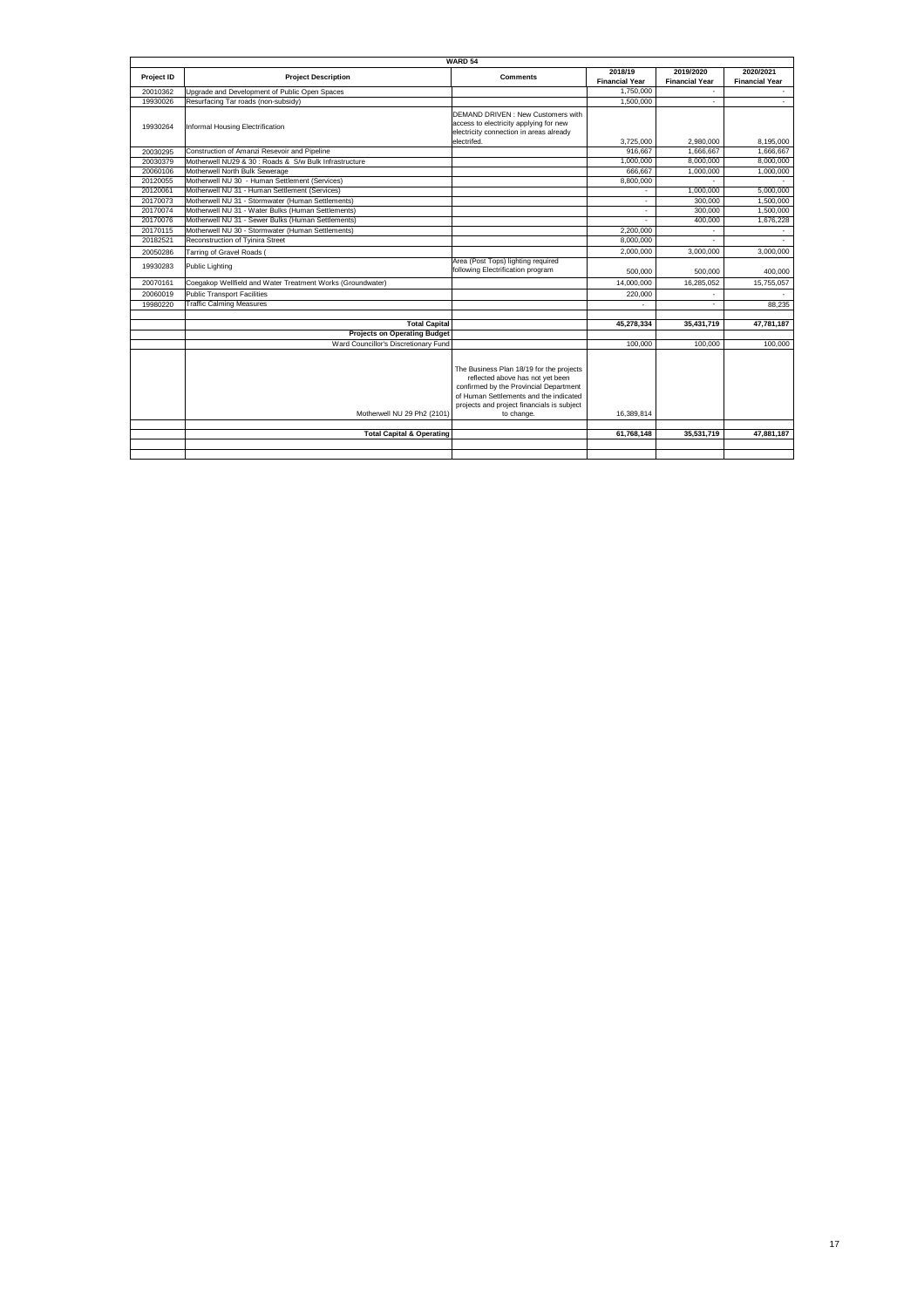|            |                                                                   | <b>WARD 55</b>  |                       |                          |                       |
|------------|-------------------------------------------------------------------|-----------------|-----------------------|--------------------------|-----------------------|
|            |                                                                   |                 | 2018/19               | 2019/2020                | 2020/2021             |
| Project ID | <b>Project Description</b>                                        | <b>Comments</b> | <b>Financial Year</b> | <b>Financial Year</b>    | <b>Financial Year</b> |
| 20010362   | Upgrade and Development of Public Open Spaces                     |                 |                       |                          | 2,000,000             |
| 19930026   | Resurfacing Tar roads (non-subsidy)                               |                 | 1,000,000             | ÷,                       | 1,000,000             |
| 20100060   | Fire station Motherwell- Refurbishment                            |                 | 614,520               | 2,000,000                |                       |
| 20050248   | Bucket Eradication Programme - Container Toilets                  |                 | 344,830               | 344,830                  | 344,830               |
|            |                                                                   |                 |                       |                          |                       |
| 20140009   | Rehabilitation of Stormwater Ponds                                |                 |                       |                          | 1,000,000             |
| 20050286   | Tarring of Gravel Roads                                           |                 | 3,000,000             | 4,000,000                | 3,000,000             |
| 19930283   | Public Lighting                                                   |                 | 250,000               | 300,000                  | 350,000               |
| 19980220   | <b>Traffic Calming Measures</b>                                   |                 |                       | 88,235                   |                       |
|            |                                                                   |                 |                       |                          |                       |
|            | <b>Total Capital</b>                                              |                 | 5,209,350             | 6,733,065                | 7,694,830             |
|            | <b>Projects on Operating Budget</b>                               |                 |                       |                          |                       |
|            | Ward Councillor's Discretionary Fund                              |                 |                       |                          |                       |
|            |                                                                   |                 |                       |                          |                       |
|            |                                                                   |                 |                       |                          |                       |
|            | <b>Total Capital &amp; Operating</b>                              |                 | 5,209,350             | 6,733,065                | 7,694,830             |
|            |                                                                   |                 |                       |                          |                       |
|            |                                                                   |                 |                       |                          |                       |
|            |                                                                   |                 |                       |                          |                       |
|            |                                                                   | <b>WARD 56</b>  |                       |                          |                       |
|            |                                                                   |                 | 2018/19               | 2019/2020                | 2020/2021             |
| Project ID | <b>Project Description</b>                                        | <b>Comments</b> |                       |                          |                       |
|            |                                                                   |                 | <b>Financial Year</b> | <b>Financial Year</b>    | <b>Financial Year</b> |
| 20030295   | Construction of Amanzi Resevoir and Pipeline                      |                 | 916,666               | 1,666,666                | 1,666,666             |
| 20060106   | Motherwell North Bulk Sewerage                                    |                 | 666,666               | 1,000,000                | 1,000,000             |
| 20060107   | Motherwell/Coega WWTW and Outfall Sewer                           |                 | 1,000,000             | 1,500,000                |                       |
|            |                                                                   |                 |                       |                          | 2,500,000             |
| 20090038   | Stormwater Improvements Ikamvelihle                               |                 | 3,000,000             | 4,000,000                | 4,000,000             |
| 20110054   | Motherwell Main Sewer Upgrade                                     |                 | 250,000               | 500,000                  | 2,500,000             |
| 20070132   | New Traffic Signals                                               |                 | 1,000,000             |                          |                       |
| 20050248   | Bucket Eradication Programme - Container Toilets                  |                 | 344,830               | 344,830                  | 344,830               |
|            |                                                                   |                 |                       |                          |                       |
| 20050286   | <b>Tarring of Gravel Roads</b>                                    |                 | 2,500,000             | 4,000,000                | 3,000,000             |
| 19930283   | <b>Public Lighting</b>                                            |                 | 350,000               | 300,000                  | 350,000               |
| 19980220   | <b>Traffic Calming Measures</b>                                   |                 |                       |                          | 88,235                |
| 20010362   | Upgrade and Development of Public Open Spaces                     |                 | 1,500,000             | $\omega$                 |                       |
|            |                                                                   |                 |                       |                          |                       |
|            | <b>Total Capital</b>                                              |                 | 11,528,162            | 13,311,496               | 15,449,731            |
|            | <b>Projects on Operating Budget</b>                               |                 |                       |                          |                       |
|            | Ward Councillor's Discretionary Fund                              |                 |                       |                          |                       |
|            |                                                                   |                 | 100,000               | 100,000                  | 100,000               |
|            |                                                                   |                 |                       |                          |                       |
|            | <b>Total Capital &amp; Operating</b>                              |                 | 11,628,162            | 13,411,496               | 15,549,731            |
|            |                                                                   |                 |                       |                          |                       |
|            |                                                                   |                 |                       |                          |                       |
|            |                                                                   |                 |                       |                          |                       |
|            |                                                                   |                 |                       |                          |                       |
|            |                                                                   |                 |                       |                          |                       |
|            |                                                                   | WARD 57         |                       |                          |                       |
| Project ID | <b>Project Description</b>                                        | <b>Comments</b> | 2018/19               | 2019/2020                | 2020/2021             |
|            |                                                                   |                 | <b>Financial Year</b> | <b>Financial Year</b>    | <b>Financial Year</b> |
| 20110054   | Motherwell Main Sewer Upgrade                                     |                 | 250,000               | 500,000                  | 2,500,000             |
| 20050248   | Bucket Eradication Programme - Container Toilets                  |                 | 344,830               | 344,830                  | 344,830               |
| 19930026   | Resurfacing Tar roads (non-subsidy)                               |                 | 1,000,000             | 1,000,000                |                       |
|            |                                                                   |                 |                       |                          |                       |
| 20050286   | Tarring of Gravel Roads                                           |                 | 2,000,000             | 3,000,000                | 3,000,000             |
| 19930283   | Public Lighting                                                   |                 | 400,000               | 300,000                  | 350,000               |
| 20140009   | Rehabilitation of Stormwater Ponds                                |                 |                       | 2,000,000                |                       |
| 20060019   | <b>Public Transport Facilities</b>                                |                 | 220,000               |                          |                       |
| 19980220   | <b>Traffic Calming Measures</b>                                   |                 |                       | 88,235                   | $\sim$                |
|            | Rehabilitation of roads                                           |                 | 1,000,000             |                          |                       |
| 20070137   |                                                                   |                 |                       |                          |                       |
|            |                                                                   |                 |                       |                          |                       |
|            | <b>Total Capital</b>                                              |                 | 5,214,830             | 7,233,065                | 6,194,830             |
|            | <b>Projects on Operating Budget</b>                               |                 |                       |                          |                       |
|            | Ward Councillor's Discretionary Fund                              |                 | 100,000               | 100,000                  | 100,000               |
|            |                                                                   |                 |                       |                          |                       |
|            | <b>Total Capital &amp; Operating</b>                              |                 | 5,314,830             | 7,333,065                | 6.294.830             |
|            |                                                                   |                 |                       |                          |                       |
|            |                                                                   |                 |                       |                          |                       |
|            |                                                                   | WARD 58         |                       |                          |                       |
|            |                                                                   |                 |                       |                          |                       |
| Project ID | <b>Project Description</b>                                        | <b>Comments</b> | 2018/19               | 2019/2020                | 2020/2021             |
|            |                                                                   |                 | <b>Financial Year</b> | <b>Financial Year</b>    | <b>Financial Year</b> |
| 20182553   | Construction of Guard House at Motherwell Traffic Cetnre          |                 |                       |                          | 1,000,000             |
| 19980220   | <b>Traffic Calming Measures</b>                                   |                 | 100,000               |                          |                       |
| 19930026   | Resurfacing Tar roads (non-subsidy)                               |                 |                       | $\overline{\phantom{a}}$ | 1,000,000             |
|            |                                                                   |                 | 2,000,000             | 3,000,000                | 3,000,000             |
| 20050286   | <b>Tarring of Gravel Roads</b>                                    |                 |                       |                          |                       |
| 20010362   | Upgrade and Development of Public Open Spaces                     |                 | 1,550,000             |                          |                       |
| 20140009   | Rehabilitation of Stormwater Ponds                                |                 | 1,000,000             | 1,000,000                | $\sim$                |
| 20050219   | Upgrade and Furnishing Customer Care Centres (Motherwell Thusong) |                 | 1,209,000             |                          |                       |
| 19930283   | Public Lighting                                                   |                 | 350,000               | 300,000                  | 350,000               |
| 20182527   | Traffic: Motherwell Thusong Security and Access Control           |                 | 7,481,134             |                          |                       |
|            |                                                                   |                 |                       |                          |                       |
|            |                                                                   |                 |                       |                          |                       |
|            | <b>Total Capital</b>                                              |                 | 13,690,134            | 4,300,000                | 5,350,000             |
|            | <b>Projects on Operating Budget</b>                               |                 |                       |                          |                       |
|            | Ward Councillor's Discretionary Fund                              |                 | 100,000               | 100,000                  | 100,000               |
|            |                                                                   |                 |                       |                          |                       |
|            | <b>Total Capital &amp; Operating</b>                              |                 | 13,790,134            | 4,400,000                | 5,450,000             |
|            |                                                                   |                 |                       |                          |                       |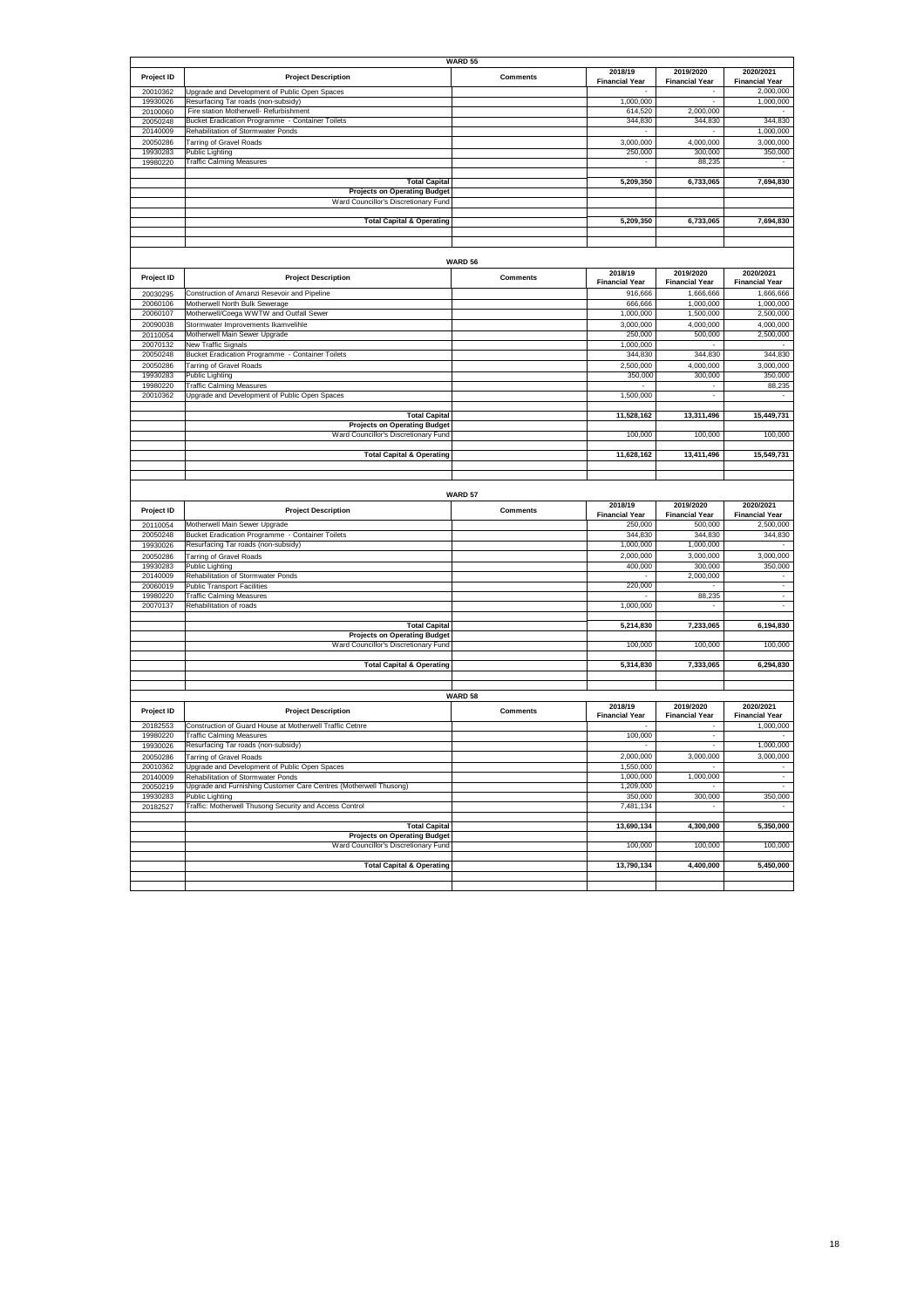|            |                                                             | <b>WARD 59</b>                      |                                  |                                    |                                    |
|------------|-------------------------------------------------------------|-------------------------------------|----------------------------------|------------------------------------|------------------------------------|
| Project ID | <b>Project Description</b>                                  | <b>Comments</b>                     | 2018/19<br><b>Financial Year</b> | 2019/2020<br><b>Financial Year</b> | 2020/2021<br><b>Financial Year</b> |
| 20170130   | Motherwell Canal Pedestrian crossings                       |                                     | 500,000                          | 1,500,000                          | 1,500,000                          |
| 20050286   | <b>Tarring of Gravel Roads</b>                              |                                     | 2,000,000                        | 3,000,000                          | 3,000,000                          |
| 20140009   | Rehabilitation of Stormwater Ponds                          |                                     |                                  |                                    | 1,000,000                          |
| 19930026   | Resurfacing Tar roads (non-subsidy)                         |                                     | L.                               | ÷,                                 | 1,500,000                          |
| 19930283   | <b>Public Lighting</b>                                      |                                     | 400,000                          | 300,000                            | 350,000                            |
| 19980220   | <b>Traffic Calming Measures</b>                             |                                     |                                  | 88,235                             |                                    |
| 20070137   | Rehabilitation of roads                                     |                                     | 1,000,000                        |                                    | $\sim$                             |
| 20010362   | Upgrade and Development of Public Open Spaces               |                                     |                                  | 2,300,000                          |                                    |
|            |                                                             |                                     |                                  |                                    |                                    |
|            | <b>Total Capital</b><br><b>Projects on Operating Budget</b> |                                     | 3,900,000                        | 7,188,235                          | 7,350,000                          |
|            | Ward Councillor's Discretionary Fund                        |                                     | 100,000                          | 100,000                            | 100,000                            |
|            |                                                             |                                     |                                  |                                    |                                    |
|            | <b>Total Capital &amp; Operating</b>                        |                                     | 4,000,000                        | 7,288,235                          | 7,450,000                          |
|            |                                                             |                                     |                                  |                                    |                                    |
|            |                                                             |                                     |                                  |                                    |                                    |
|            |                                                             | WARD 60                             |                                  |                                    |                                    |
| Project ID | <b>Project Description</b>                                  | <b>Comments</b>                     | 2018/19                          | 2019/2020                          | 2020/2021                          |
|            |                                                             |                                     | <b>Financial Year</b>            | <b>Financial Year</b>              | <b>Financial Year</b>              |
| 19930026   | Resurfacing Tar roads (non-subsidy)                         |                                     | 1,000,000                        |                                    |                                    |
| 19940233   | Motherwell Canal Wetlands                                   |                                     | 1,000,000                        | 1,000,000                          | 1,000,000                          |
|            |                                                             | Move to Ward 30 from ward 60 as per |                                  |                                    |                                    |
| 19960190   | Reinforcement of Electricity Network - Redhouse             | new demacation                      | 540,000                          | 540,000                            | 540,000                            |
| 19930002   | Resurfacing of Subsidised Roads                             |                                     |                                  | 1000000                            |                                    |
| 19960193   | Reinforcement of Electricity Network - Wells Estate         |                                     | 1,000,000                        | 550,000                            | 550,000                            |
| 19990104   | Reinforcement of Electricity Network - Coega                |                                     | 20,000,000                       | 30,000,000                         | 30,000,000                         |
| 20010064   | Beachfront                                                  |                                     |                                  | 1,000,000                          | 1,000,000                          |
| 20030034   | Markman - Replace 600mm Sewer                               |                                     | 30,000,000                       | 3,000,000                          | 1,000,000                          |
| 20030420   | Develop Floodplains                                         |                                     | 1,000,000                        | 1,000,000                          | 1,000,000                          |
| 20030795   | Upgrade Beaches - Tourism                                   |                                     | 1,500,000                        | 1,000,000                          | 2,500,000                          |
| 20060081   | Coega Reclaimed Effluent Scheme                             |                                     | 1,000,000                        | 1,000,000                          | 1,500,000                          |
| 20070143   | Rehabilitation of Kwazakhele Collector Sewer                |                                     | 2,000,000                        | 22,700,000                         | 25,000,000                         |
| 20070153   | <b>Brickfields: Upgrade</b>                                 |                                     | ÷.                               | 500,000                            | 500,000                            |
| 20080079   | Wells Estate - Stormwater Improvements                      |                                     | ÷                                | 1,000,000                          | 1,000,000                          |
| 20150039   | Upgrade of Public Toilets                                   |                                     | 400,000                          | 400,000                            | 400,000                            |
| 20162188   | Wells Estate - Access Road                                  | Tyinira and Jijana Road             | 2,500,000                        | 5,000,000                          | 5,000,000                          |
| 20182424   | 1411: Markman Sewer Pipeline - Replace 600mm Sewer          |                                     |                                  |                                    |                                    |
| 20,050,248 | Bucket Eradication Programme - Container Toilets            |                                     | 344,760                          | 344,760                            | 344,760                            |
| 19930283   | Public Lighting                                             |                                     | 300,000                          | 400,000                            | 400,000                            |
| 20060019   | <b>Public Transport Facilities</b>                          |                                     | ÷,                               | 220,000                            |                                    |
| 19980220   | <b>Traffic Calming Measures</b>                             |                                     |                                  |                                    | 88,235                             |
| 20050286   | <b>Tarring of Gravel Roads</b>                              |                                     | 3,000,000                        | 3,500,000                          | 3,000,000                          |
| 20010362   | Upgrade and Development of Public Open Spaces               |                                     |                                  | ÷.                                 | 1,000,000                          |
|            |                                                             |                                     |                                  |                                    |                                    |
|            | <b>Total Capital</b>                                        |                                     | 65,584,760                       | 74,154,760                         | 75,822,995                         |
|            | <b>Projects on Operating Budget</b>                         |                                     |                                  |                                    |                                    |
|            | Ward Councillor's Discretionary Fund                        |                                     | 100,000                          | 100,000                            | 100,000                            |
|            |                                                             |                                     |                                  |                                    |                                    |
|            | <b>Total Capital &amp; Operating</b>                        |                                     | 65,684,760                       | 74,254,760                         | 75,922,995                         |
|            |                                                             |                                     |                                  |                                    |                                    |
|            | <b>Notes</b>                                                |                                     |                                  |                                    |                                    |
|            |                                                             |                                     |                                  |                                    |                                    |
|            |                                                             |                                     |                                  |                                    |                                    |
|            |                                                             |                                     |                                  |                                    |                                    |
|            |                                                             |                                     |                                  |                                    |                                    |
|            |                                                             |                                     |                                  |                                    |                                    |
|            |                                                             |                                     |                                  |                                    |                                    |
|            |                                                             |                                     |                                  |                                    |                                    |
|            |                                                             |                                     |                                  |                                    |                                    |
|            |                                                             |                                     |                                  |                                    |                                    |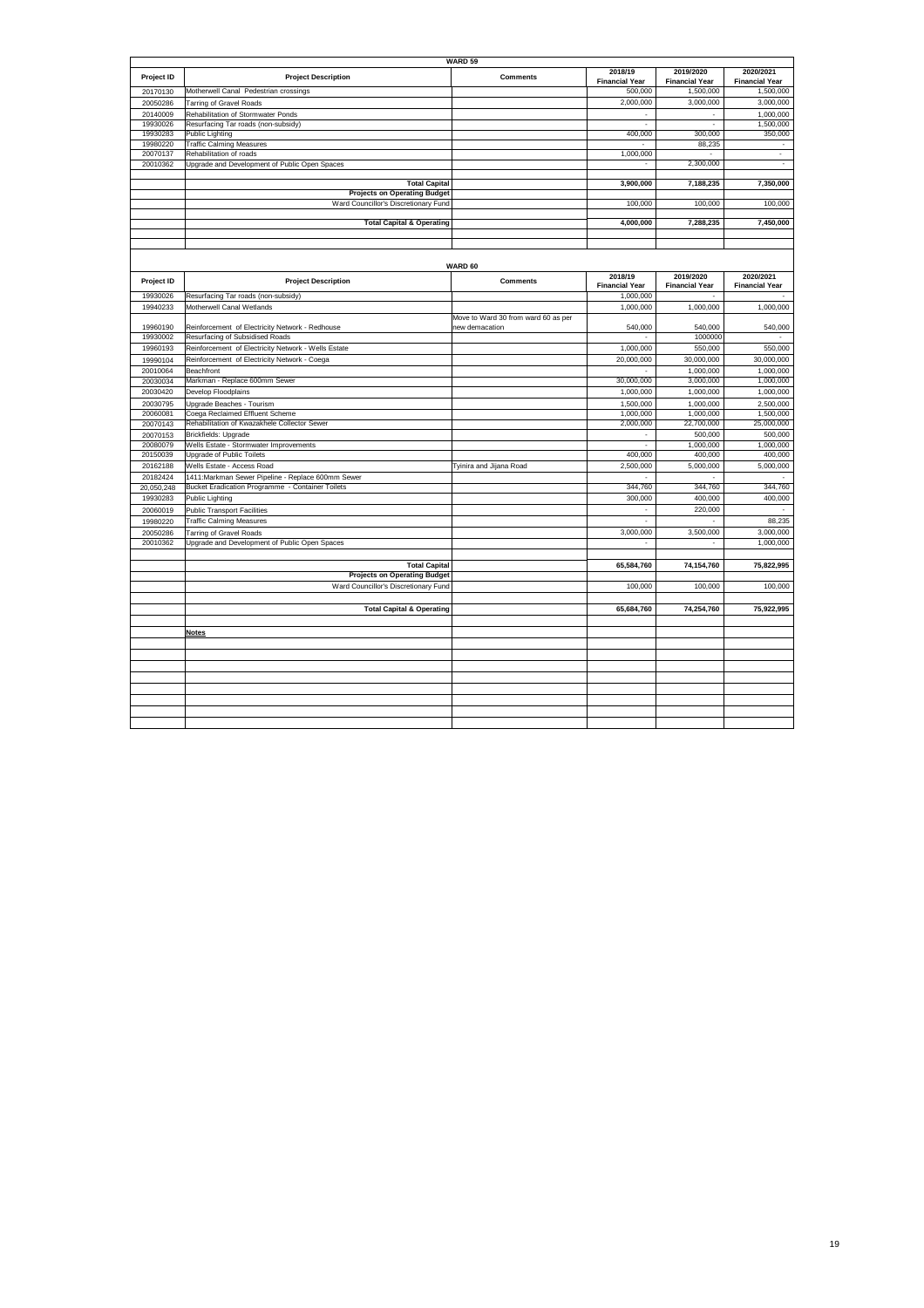|                                              | <b>SUPPORT SERVICES</b>                                                                                                                                     |                                                                                                                                                                                                                                                                                                                                                                                                                                                                                                                                                                                                                          |                                                |                                                               |                                                  |
|----------------------------------------------|-------------------------------------------------------------------------------------------------------------------------------------------------------------|--------------------------------------------------------------------------------------------------------------------------------------------------------------------------------------------------------------------------------------------------------------------------------------------------------------------------------------------------------------------------------------------------------------------------------------------------------------------------------------------------------------------------------------------------------------------------------------------------------------------------|------------------------------------------------|---------------------------------------------------------------|--------------------------------------------------|
| Project ID                                   | <b>Project Description</b>                                                                                                                                  | <b>Comments</b>                                                                                                                                                                                                                                                                                                                                                                                                                                                                                                                                                                                                          | 2018/19                                        | 2019/2020                                                     | 2020/2021                                        |
|                                              | Electricity Network Expansion, Rehabilitation and Re-inforcement                                                                                            |                                                                                                                                                                                                                                                                                                                                                                                                                                                                                                                                                                                                                          | <b>Financial Year</b>                          | <b>Financial Year</b>                                         | <b>Financial Year</b>                            |
| 19930233                                     | Non Electrification Areas - Service Connections                                                                                                             |                                                                                                                                                                                                                                                                                                                                                                                                                                                                                                                                                                                                                          | 2,000,000                                      | 2,000,000                                                     | 2,000,000                                        |
| 19930234                                     | Electricity Buildings improvements                                                                                                                          |                                                                                                                                                                                                                                                                                                                                                                                                                                                                                                                                                                                                                          | 2,000,000                                      | 2,000,000                                                     | 2,000,000                                        |
| 19930254<br>19930255                         | ow Voltage Reticulation Improvement<br>Miscellaneous Mains and Substations                                                                                  |                                                                                                                                                                                                                                                                                                                                                                                                                                                                                                                                                                                                                          | 1,500,000<br>20,000,000                        | 2,100,000<br>20,000,000                                       | 2,100,000<br>20,000,000                          |
| 19930256                                     | Peri-Urban Network                                                                                                                                          |                                                                                                                                                                                                                                                                                                                                                                                                                                                                                                                                                                                                                          | 3,500,000                                      | 3,000,000                                                     | 3,000,000                                        |
| 19930259                                     | Private Township Development                                                                                                                                | The private township development project<br>is a project which is demand driven and<br>funded from public contributions. Property<br>developers apply for electricity<br>connections to the municipality, the<br>municipality issues a quote in terms of<br>work that is required and the developer<br>will pay the funds into the municipality for<br>the work to be carried out as per the<br>quote. This means that the project will<br>only be funded if the developer comes in<br>to request electricity supply.                                                                                                    | 10,000,000                                     | 10,000,000                                                    | 10,000,000                                       |
| 19930264                                     | Informal Housing Electrification                                                                                                                            | DEMAND DRIVEN : New Customers with<br>access to electricity applying for new<br>electricity connection in areas already                                                                                                                                                                                                                                                                                                                                                                                                                                                                                                  |                                                |                                                               |                                                  |
| 19940149                                     | Meters and Current Transformers                                                                                                                             | electrifed.                                                                                                                                                                                                                                                                                                                                                                                                                                                                                                                                                                                                              | 638,009<br>1,500,000                           | 708,087<br>3,000,000                                          | 752,787<br>2,000,000                             |
| 19940414                                     | Supervisory Control Systems - Equipment upgrade                                                                                                             |                                                                                                                                                                                                                                                                                                                                                                                                                                                                                                                                                                                                                          | 1,500,000                                      | 1.500.000                                                     | 1,500,000                                        |
| 19970064                                     | Cable Replacement 6.6kV<br>Relay Replacement                                                                                                                |                                                                                                                                                                                                                                                                                                                                                                                                                                                                                                                                                                                                                          | 1,000,000<br>3,000,000                         | 2,000,000                                                     | 1,500,000                                        |
| 19970070<br>19980174                         | Distribution Kiosk Replacement                                                                                                                              |                                                                                                                                                                                                                                                                                                                                                                                                                                                                                                                                                                                                                          | 1,500,000                                      | 2,500,000<br>2,000,000                                        | 1,500,000<br>2,000,000                           |
| 20042988                                     | Overhead Lines Refurbishement                                                                                                                               |                                                                                                                                                                                                                                                                                                                                                                                                                                                                                                                                                                                                                          | 6,000,000                                      | 7,000,000                                                     | 8,000,000                                        |
| 20042989<br>20042993                         | MV and HV Switchgear replacement<br>HV Network Reinforcement - Overhead Cabling                                                                             |                                                                                                                                                                                                                                                                                                                                                                                                                                                                                                                                                                                                                          | 11,686,957<br>2,000,000                        | 25,000,000<br>8,000,000                                       | 30,000,000<br>8,000,000                          |
| 20050187                                     | HV Line Refurbishment (66 & 132kV)                                                                                                                          |                                                                                                                                                                                                                                                                                                                                                                                                                                                                                                                                                                                                                          | 10,000,000                                     | 9,000,000                                                     | 10,000,000                                       |
| 20050189                                     | Replace Switchgear in Mini susbs - KwaNobuhle                                                                                                               |                                                                                                                                                                                                                                                                                                                                                                                                                                                                                                                                                                                                                          | 1,500,000                                      | 500,000                                                       | 500,000                                          |
| 20060174                                     | Control Room Upgrade<br>Gas Turbine Refurbishment                                                                                                           |                                                                                                                                                                                                                                                                                                                                                                                                                                                                                                                                                                                                                          | 1,000,000<br>1,000,000                         | 1,350,000<br>3,000,000                                        | 1,000,000<br>3,500,000                           |
| 20060217<br>20070209                         | Substation Fibre Optic Backbone                                                                                                                             |                                                                                                                                                                                                                                                                                                                                                                                                                                                                                                                                                                                                                          | 2,500,000                                      | 3,500,000                                                     | 2,000,000                                        |
| 20100120                                     | HV Network Reinforcement - Underground Cabling                                                                                                              |                                                                                                                                                                                                                                                                                                                                                                                                                                                                                                                                                                                                                          |                                                | 3,000,000                                                     |                                                  |
| 20100122<br>20130022<br>20150028<br>20150030 | HV Network Reinforcement - New Substations<br>Relocation of existing electrical services<br>Refurbishment of Power Transformers<br>North Depot Improvements | to reinforce the whole supply of the metro.<br>It is difficult to list the substation in a ward<br>just because it is physically sitting in that<br>ward. The supply from the substation<br>affects a lot of wards. If this can be done<br>then the funding will be split<br>proportionately and this does not<br>represent the benefits of the substation to<br>that ward, but to complete the necessary<br>book exercise.<br>This is a depot within the Munelek yard,<br>which might as well be addressed as an<br>office building. It is for administrative<br>purposes and cannot be attributed to a<br>single ward. | 7,500,000<br>6,000,000<br>2,500,000<br>500,000 | 8,500,000<br>4,000,000<br>3,599,000<br>4,000,000              | 6,450,000<br>4,000,000<br>4,000,000              |
| 20170022<br>20170045                         | Undeclared Informal Electrification<br>Distribution Substation Building Refurbishment Program                                                               |                                                                                                                                                                                                                                                                                                                                                                                                                                                                                                                                                                                                                          | 1,000,000                                      | 30,000,000<br>1,000,000                                       | 30,000,000<br>1,000,000                          |
| 20182546                                     | ow Voltage Substation Metering                                                                                                                              |                                                                                                                                                                                                                                                                                                                                                                                                                                                                                                                                                                                                                          | 1,920,000                                      |                                                               |                                                  |
| 20182549<br>20182550                         | Jpgrade of Commercial Meters - Remote Metering<br>Smart Pre-Payment Meters                                                                                  |                                                                                                                                                                                                                                                                                                                                                                                                                                                                                                                                                                                                                          | 5,427,000<br>10,942,700                        | 5,427,000<br>10,942,700                                       | $\omega$<br>10,942,700                           |
| 20182551<br>19930283                         | HV Transmission Line<br>Public Lighting                                                                                                                     |                                                                                                                                                                                                                                                                                                                                                                                                                                                                                                                                                                                                                          | 5,000,000<br>1,394,041                         | 45,000,000<br>5,600,000                                       | 8,249,000                                        |
|                                              |                                                                                                                                                             |                                                                                                                                                                                                                                                                                                                                                                                                                                                                                                                                                                                                                          | 126,008,707                                    | 229,226,787                                                   | 175,994,487                                      |
|                                              | <b>SUPPORT SERVICES</b>                                                                                                                                     |                                                                                                                                                                                                                                                                                                                                                                                                                                                                                                                                                                                                                          |                                                |                                                               |                                                  |
| Project ID<br>19930320<br>19950866           | <b>Project Description</b><br>Water Network Expansion and Rehabilitation<br>Improvements to System - General<br>Cathodic Protection of Steel Pipelines      | <b>Comments</b>                                                                                                                                                                                                                                                                                                                                                                                                                                                                                                                                                                                                          | 2018/19<br><b>Financial Year</b><br>13,000,000 | 2019/2020<br><b>Financial Year</b><br>16,000,000<br>1,000,000 | 2020/2021<br><b>Financial Year</b><br>15,000,000 |
| 19960156                                     | Elandsjagt - Upgrade to Restore Capacity                                                                                                                    |                                                                                                                                                                                                                                                                                                                                                                                                                                                                                                                                                                                                                          | 12,000,000                                     | 500,000                                                       | 12,000,000                                       |
| 19990184<br>19990185                         | Reservoir Fencing<br>Rehabilitation of Reservoirs                                                                                                           |                                                                                                                                                                                                                                                                                                                                                                                                                                                                                                                                                                                                                          | 1,000,000<br>5,000,000                         | 1,000,000<br>7,000,000                                        | 2,000,000<br>8,000,000                           |
| 20000037                                     | oerie Treatment Works: Rehabilitation                                                                                                                       |                                                                                                                                                                                                                                                                                                                                                                                                                                                                                                                                                                                                                          | 1,000,000                                      | 1,000,000                                                     | 20,000,000                                       |
| 20000051                                     | nstallation of Zone Water meters                                                                                                                            |                                                                                                                                                                                                                                                                                                                                                                                                                                                                                                                                                                                                                          | 3,250,000                                      | 4,000,000                                                     | 4,000,000                                        |
| 20000052<br>20030630                         | Purchase of Water Meters - Metro<br>Water Services Maintenance Backlog: Pipelines                                                                           |                                                                                                                                                                                                                                                                                                                                                                                                                                                                                                                                                                                                                          | 25,000,000<br>30,000,000                       | 45,000,000<br>80,000,000                                      | 45,000,000<br>90,000,000                         |
| 20042883                                     | Older Dams Pipelines Augmentation                                                                                                                           |                                                                                                                                                                                                                                                                                                                                                                                                                                                                                                                                                                                                                          | 3,000,000                                      | 2,000,000                                                     | $\blacksquare$                                   |
| 20050097                                     | Nooitgedagt/Coega Low Level System                                                                                                                          |                                                                                                                                                                                                                                                                                                                                                                                                                                                                                                                                                                                                                          | 2,100,000                                      | 5,000,000                                                     | 5,000,000                                        |
| 20060080<br>20060083                         | Upgrading of Churchill Water Treatment Works<br>Rudimentary Service: Water                                                                                  |                                                                                                                                                                                                                                                                                                                                                                                                                                                                                                                                                                                                                          | 5,900,000<br>1,000,000                         | 11,900,000<br>1,000,000                                       | 42,000,000                                       |
| 20070152                                     | <b>Access Roads: Upgrade</b>                                                                                                                                |                                                                                                                                                                                                                                                                                                                                                                                                                                                                                                                                                                                                                          | 1,000,000                                      | 2,000,000                                                     |                                                  |
| 20070157                                     | <b>Telemetry Systems Upgrade</b>                                                                                                                            |                                                                                                                                                                                                                                                                                                                                                                                                                                                                                                                                                                                                                          | 2,000,000                                      | 2,000,000                                                     | 3,000,000                                        |
| 20080087                                     | Rehabilitation of Pipe Bridges<br><b>Bulk Water Metering and Control</b>                                                                                    |                                                                                                                                                                                                                                                                                                                                                                                                                                                                                                                                                                                                                          | 1,000,000<br>2,000,000                         | 2,000,000<br>2,000,000                                        | 2,000,000<br>2,000,000                           |
| 20080088<br>20080093                         | Water Service Maintenance Backlog: Pump Stations                                                                                                            |                                                                                                                                                                                                                                                                                                                                                                                                                                                                                                                                                                                                                          | 5,000,000                                      | 6,000,000                                                     | 6,000,000                                        |
| 20080094                                     | Water Service Maintenace Backlog: Dams                                                                                                                      |                                                                                                                                                                                                                                                                                                                                                                                                                                                                                                                                                                                                                          | 2,000,000                                      | 2,000,000                                                     | 2,000,000                                        |
| 20162356<br>20182414                         | Advanced Meter Infrastructure - Water<br>Groundwater: drought Intervention: Drilling of Boreholes                                                           |                                                                                                                                                                                                                                                                                                                                                                                                                                                                                                                                                                                                                          | 20,000,000<br>10,000,000                       | 4,500,000                                                     | 4,500,000                                        |
| 20182415                                     | 1412:Loerie Water Treatment Works                                                                                                                           |                                                                                                                                                                                                                                                                                                                                                                                                                                                                                                                                                                                                                          | 35,000,000                                     | 41,000,000                                                    |                                                  |
| 20050106                                     | Seaview Pump Station: Upgrade                                                                                                                               |                                                                                                                                                                                                                                                                                                                                                                                                                                                                                                                                                                                                                          | 35,000,000                                     | 29,000,000                                                    | 20,000,000                                       |
|                                              |                                                                                                                                                             |                                                                                                                                                                                                                                                                                                                                                                                                                                                                                                                                                                                                                          | 215,250,000                                    | 265,900,000                                                   | 282,500,000                                      |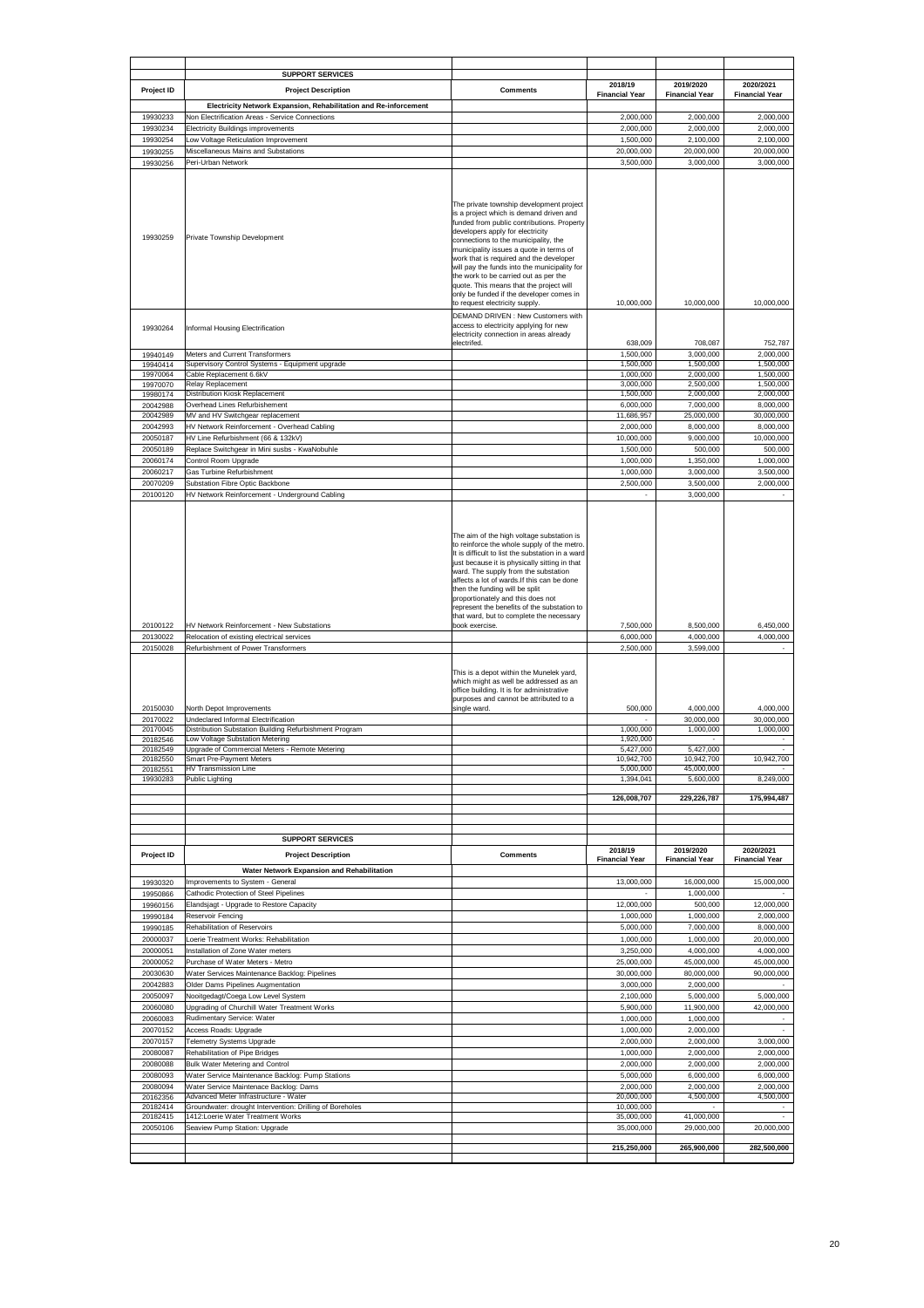|                      | <b>SUPPORT SERVICES</b>                                                                                |                 |                                  |                          |                          |
|----------------------|--------------------------------------------------------------------------------------------------------|-----------------|----------------------------------|--------------------------|--------------------------|
|                      |                                                                                                        |                 | 2018/19                          | 2019/2020                | 2020/2021                |
| Project ID           | <b>Project Description</b>                                                                             | <b>Comments</b> | <b>Financial Year</b>            | <b>Financial Year</b>    | <b>Financial Year</b>    |
|                      | Sanitation Network Expansion and Rehabilitation                                                        |                 |                                  |                          |                          |
| 19930112             | Sewer Replacement and Relining                                                                         |                 | 9,000,000                        | 10,000,000               | 10,000,000               |
| 19940098             | mprovements to Sewerage System                                                                         |                 | 10,000,000                       | 10,000,000               | 13,200,000               |
| 19990130             | Telemetry - Pump Stations                                                                              |                 | 1,000,000                        | 2,000,000                | 2,000,000                |
| 20030672             | Sewers: Maintenance Backlog                                                                            |                 | 1,000,000                        | 1,000,000                | 1,000,000                |
| 20050088             | WWTW: Improve access roads                                                                             |                 | 1,000,000                        | 1,000,000                | 1,500,000                |
| 20050105             | Sewer Protection works for collector sewers                                                            |                 | 500,000                          | 1,000,000                | 1,500,000                |
| 20050247             | Rudimentary Services: Sanitation                                                                       |                 |                                  | 500,000                  |                          |
| 20060178             | Sewerage Pump Station : Maintenance Backlog                                                            |                 | 10,000,000                       | 8,000,000                | 10,000,000               |
|                      | Fishwater Flats WWTW Upgrade                                                                           |                 | 27,500,000                       | 74,500,000               | 81,800,000               |
| 20070156<br>20080136 | <b>TEI: Sampling Stations</b>                                                                          |                 | 400,000                          | 400,000                  | 600,000                  |
| 20182409             | ishwater Flats WWTW: Sludge Stabilisation                                                              |                 | 37,000,000                       |                          |                          |
| 20182431             | Fishwater Flats WWTW: Grit and Sludge Treatment Facility                                               |                 | 19,854,396                       |                          |                          |
| 20182410             | Driftsands WWTW: Upgrading                                                                             |                 | 20,500,000                       | $\sim$                   |                          |
| 20182411             |                                                                                                        |                 |                                  |                          |                          |
|                      | Driftsands Collector Sewer - Augmentation - Phase 2<br>1411:Augment Collector Sewer for Walmer Heights |                 | 24,500,000<br>20,100,000         | 35,000,000<br>17,300,000 | 10,000,000               |
| 20182418<br>20060075 |                                                                                                        |                 |                                  |                          | 500,000                  |
|                      | Cape Receife WWTW: Upgrade                                                                             |                 | 2,000,000                        | 25,000,000               | 25,000,000               |
|                      |                                                                                                        |                 |                                  |                          |                          |
|                      |                                                                                                        |                 | 184,354,396                      | 185,700,000              | 157,100,000              |
|                      |                                                                                                        |                 |                                  |                          |                          |
|                      | <b>SUPPORT SERVICES</b>                                                                                |                 |                                  |                          |                          |
| Project ID           | <b>Project Description</b>                                                                             | <b>Comments</b> | 2018/19                          | 2019/2020                | 2020/2021                |
|                      |                                                                                                        |                 | <b>Financial Year</b>            | <b>Financial Year</b>    | <b>Financial Year</b>    |
|                      | Equipment                                                                                              |                 |                                  |                          |                          |
| 19930232             | Radio & Test Equipment - Electricity                                                                   |                 | 810,000                          | 150,000                  | 300,000                  |
| 19940376             | Traffic Control Equipment (Subsidy                                                                     |                 | 1,500,000                        | 1,500,000                | 1,500,000                |
| 20050142             | Firearms And Accessories                                                                               |                 |                                  | 150,000                  |                          |
| 20070201             | aboratory equipment - Scientific Services                                                              |                 | 1,500,000                        | 2,000,000                | 2,000,000                |
| 20090017             | Replacement of standby generator                                                                       |                 | 450,000                          |                          |                          |
| 20090062             | CCTV Equipment & Infrastructure                                                                        |                 | 1,000,000                        | 3,800,000                | 2,000,000                |
| 20100059             | Replacement of Radios                                                                                  |                 | 500,000                          |                          | 1,000,000                |
| 20120079             | Replacement Handheld Devices - Meter Reading                                                           |                 | 400,000                          | 400,000                  | 500,000                  |
|                      | Replacement of Vending POS Equipment                                                                   |                 |                                  |                          | 400,000                  |
| 20120080             |                                                                                                        |                 | 300,000                          | 350,000                  |                          |
| 20150047             | Purchase of Plant and Equipment (Fire & Emergency services)                                            |                 | $\overline{\phantom{a}}$         | 3,500,000                | 500,000                  |
| 20150051             | Jpgrade and replacement of Computers - Safety and Security                                             |                 | $\sim$                           |                          | 1,000,000                |
| 20170135             | <b>Beach Protection Equipment</b>                                                                      |                 | 1,500,000                        | 1,500,000                | 1,000,000                |
| 20182532             | Furniture Disaster Management only                                                                     |                 |                                  |                          | 500,000                  |
| 20182531             | Jpgrading of Uitenhage Fail Over for Data Centre - Equipment                                           |                 | $\sim$                           | $\overline{\phantom{a}}$ | 1,500,000                |
| 20100056             | Safety & Security Control Centre Enhancement: Purchase of Equipment                                    |                 | $\sim$                           | $\sim$                   | 1,000,000                |
| 20182535             | Metro Police: Firearms and Accessories                                                                 |                 | ÷.                               | $\overline{a}$           | 1,000,000                |
| 20170144             | Metro Police: Purchase of Furniture                                                                    |                 |                                  | 2,000,000                |                          |
| 20170146             | Metro Police: Law Enforcement Equiment                                                                 |                 | $\overline{\phantom{a}}$         | 1,500,000                | $\overline{\phantom{a}}$ |
| 20170154             | Fire Services: Replacement Rescue Pump                                                                 |                 | $\mathbf{r}$                     | 2,500,000                | 2,000,000                |
| 20170156             | Fire Services: Refurbishment/ Replacement Fire Appliances                                              |                 | $\overline{\phantom{a}}$         | 2,000,000                |                          |
| 20170147             | Replacement of Motor Cycle Test Equipment                                                              |                 | $\sim$                           | 60,000                   | $\overline{\phantom{a}}$ |
| 20170150             | PE Traffic Training Center Firearms                                                                    |                 | $\sim$                           | 500,000                  | $\sim$                   |
| 20170152             | PE Traffic Training Center Road Safety - Seat Belt Convincer                                           |                 | $\sim$                           | 500,000                  | $\overline{\phantom{a}}$ |
| 20170162             |                                                                                                        |                 |                                  | 500,000                  |                          |
|                      | PE Traffic Training Centre: Learner Information Management System                                      |                 | $\overline{\phantom{a}}$         |                          | $\overline{\phantom{a}}$ |
| 20170163             | Traffic Training Centre:In Car Camera for Law Enforcement                                              |                 | $\overline{\phantom{a}}$         | 500,000                  |                          |
| 20182533             | Disaster Management: Upgrade of Equipment for supply of Solar energy                                   |                 | $\sim$                           | $\sim$                   | 700,000                  |
| 20182534             | Security: Hand-held GIS data collection device                                                         |                 |                                  |                          | 174,000                  |
| 20182528             | Fraffic Motherwell - Thusong ICT Equipment                                                             |                 | 1,000,000                        | $\overline{\phantom{a}}$ |                          |
| 20182529             | Fraffic: Motherwell Thusong - Bulk Filers                                                              |                 | 500,000                          | $\overline{\phantom{a}}$ | $\overline{\phantom{a}}$ |
| 20182530             | Traffic: Motherwell Thusong - Furniture & Equipment                                                    |                 | 2,000,000                        | $\sim$                   |                          |
| 20170131             | Air Pollution Monitoring Equipment                                                                     |                 | 300,000                          | 300,000                  | 300,000                  |
|                      |                                                                                                        |                 |                                  |                          |                          |
|                      |                                                                                                        |                 | 11,760,000                       | 23,710,000               | 17,374,000               |
|                      |                                                                                                        |                 |                                  |                          |                          |
|                      | <b>SUPPORT SERVICES</b>                                                                                |                 |                                  |                          |                          |
| Project ID           | <b>Project Description</b>                                                                             | Comments        | 2018/19                          | 2019/2020                | 2020/2021                |
|                      |                                                                                                        |                 | <b>Financial Year</b>            | <b>Financial Year</b>    | <b>Financial Year</b>    |
|                      | <b>Systems Enhancements</b>                                                                            |                 |                                  |                          |                          |
| 19930187             | Computer Enhancements - Corporate                                                                      |                 | 8.000.000                        | 3,685,000                | 3,685,000                |
| 20030467             | Computer Systems Upgrade                                                                               |                 | 2,000,000                        | 1,500,000                | 1,500,000                |
| 20140011             | System Enhancements - mSCOA                                                                            |                 | 3,000,000                        | ÷,                       | $\overline{\phantom{a}}$ |
| 20130051             | Computer Upgrade - I & E                                                                               |                 | 600,000                          | $\epsilon$               | $\sim$                   |
| 20170145             | Disaster Recovery - Information Security                                                               |                 | 3,500,000                        | ÷,                       | $\mathbb{Z}^2$           |
| 20182560             | <b>EMS - Enhancements</b>                                                                              |                 | 6,000,000                        | ä,                       |                          |
| 20182437             | Purchase of Servers and other IT related Infrastructure                                                |                 | 8,500,000                        |                          |                          |
|                      |                                                                                                        |                 |                                  |                          |                          |
|                      |                                                                                                        |                 | 31,600,000                       | 5,185,000                | 5,185,000                |
|                      | <b>SUPPORT SERVICES</b>                                                                                |                 |                                  |                          |                          |
|                      |                                                                                                        |                 |                                  |                          |                          |
| Project ID           | <b>Project Description</b>                                                                             | <b>Comments</b> | 2018/19<br><b>Financial Year</b> | 2019/2020                | 2020/2021                |
|                      |                                                                                                        |                 |                                  | <b>Financial Year</b>    | <b>Financial Year</b>    |
|                      | Vehicles Acquisition and Replacement for Provision of Service Delivery                                 |                 |                                  |                          |                          |
| 19940289             | Replacement Vehicles Fleet - Automotive                                                                |                 | 10,000,000                       | 15,000,000               | 15,000,000               |
| 19980344             |                                                                                                        |                 | 2,000,000                        |                          | 3,000,000                |
| 20020093             | Replacement of Sewerage Vehicles<br>New/Replacement of Plant and Motor Vehicle                         |                 | 3,000,000                        | 3,000,000<br>8,000,000   | 8,000,000                |
| 20060221             | Replacement of Off-Road appliance                                                                      |                 | 1,000,000                        |                          | 1.000.000                |
| 20070160             | Purchase New Vehicles                                                                                  |                 | 2,000,000                        | 3,000,000                | 3,500,000                |
| 20090056             | CCTV Mobile Vehicle - Enhancements                                                                     |                 |                                  |                          | 100,000                  |
| 20140015             | Vehicles for Safety and Security (Security Only)                                                       |                 | 1,940,000                        |                          |                          |
| 20162194             | Replacement of Firefighting Vehicle                                                                    |                 | 1,860,000                        |                          |                          |
| 20170142             | Vehicles for Safety and Security (Metro Police)                                                        |                 | $\overline{\phantom{a}}$         | 2,500,000                | 1,500,000                |
| 20170141             | Vehicles for Safety and Security (Disaster Management Only)                                            |                 | $\sim$                           | 550,000                  | 1,000,000                |
|                      |                                                                                                        |                 | $\sim$                           |                          |                          |
| 20182514             | Metro Police: Specialised Vehicle - Water Cannon                                                       |                 |                                  |                          | 3,000,000                |
| 20182515             | Metro Police: Trooper Carrier                                                                          |                 | 4,000,000                        | $\overline{\phantom{a}}$ |                          |
| 20182516             | Security: Airconditioner for Mobile Surveillance Vehicle                                               |                 | ÷,                               | $\omega$                 | 30,000                   |
| 20182517             | Security: Installation of Camera System for Mobile Surveillance Vehicle                                |                 | $\overline{\phantom{a}}$         | $\sim$                   | 1,500,000                |
| 20182518             | Traffic: Motherwell Thusong - Vehicle                                                                  |                 |                                  | 300,000                  |                          |
|                      |                                                                                                        |                 | 25,800,000                       | 32,350,000               | 37,630,000               |
|                      |                                                                                                        |                 |                                  |                          |                          |